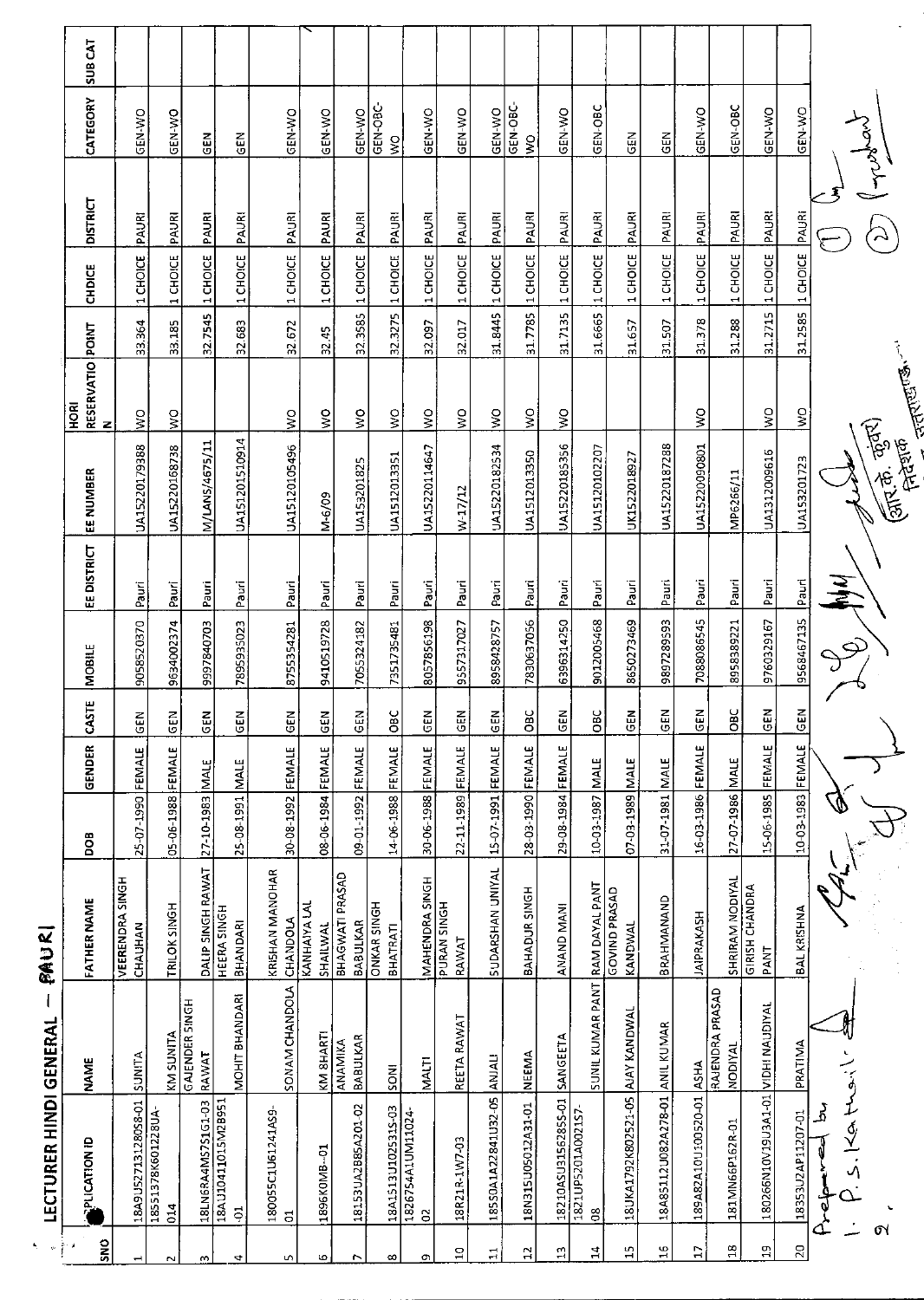| <b>ON</b>      | <b>APPLICATION ID</b>                    | <b>NAME</b>                   | <b>FATHER NAME</b>              | <b>BOO</b>        | GENDER      | CASTE                     | <b>MOBILE</b> | EE DISTRICT                           | EE NUMBER         | RESERVATIO POINT<br>N<br>HORI |         | <b>CHDICE</b>    | <b>DISTRICT</b> | CATEGORY    | SUB CAT |
|----------------|------------------------------------------|-------------------------------|---------------------------------|-------------------|-------------|---------------------------|---------------|---------------------------------------|-------------------|-------------------------------|---------|------------------|-----------------|-------------|---------|
| 릚              | 18101A55U1221730-03                      | SUNITA                        | PREM SINGH                      | 15-06-1983 FEMALE |             | $\mathbf{z}$<br>9         | 9410951119    | Pauri                                 | UA15220171103     | ş                             | 31.222  | 1 CHOICE         | PAURI           | GEN-WO      |         |
| $\mathbb{C}$   | 18PU15A20217D1B0-02                      | PRAMOD KUMAR<br><b>BADOLA</b> | PRASAD BADOLA<br>BHUVNESHWAR    | 08-04-1983        | <b>NALE</b> | 준<br>영                    | 9568626593    | Pauri                                 | UA1522010017      |                               | 31.184  | 1 CHOICE PAURI   |                 | <b>ABO</b>  |         |
| m              | 18-B4105MW41KP-02                        | KM JANKI BHATT                | ANUSUYA PARSAD<br><b>BHATT</b>  | 31-12-1983        | FEMALE      | GEN                       | 9756262005    | Pauri                                 | MPW-4540/11       | $\mathsf{S}^{\mathsf{O}}$     | 31.1465 | 1 CHOICE         | PAURI           | GEN-WO      |         |
| 24             | 183R2NU800A21191-01 NEELAM RAWAT         |                               | CHANDAN SINGH<br><b>RAWAT</b>   | 20-12-1982        | FEMALE      | $rac{2}{9}$               | 9917513747    | Pauri                                 | UA1312009182      | $\frac{1}{2}$                 | 30.866  | 1 CHOICE         | PAURI           | GEN-WO      |         |
| 53             | 18210318P2157U8AN-<br>5                  | PREETI NEGI                   | DINESH SINGH NEGI               | 25-01-1991 FEMALE |             | <b>GEN</b>                | 8755341953    | Pauri                                 | UA15220187318     | $\sum_{i=1}^{n}$              | 30.856  | 1 CHOICE         | PAURI           | GEN-WO      |         |
| 9              | 18U112011A56K5201-<br>ದ                  | KM MEENA                      | CHANDRA MANI<br>KUKRETI         | 27-02-1987 FEMALE |             | <b>GEN</b>                | 7500209207    | Pauri                                 | UA152201516101    | ş                             | 30.849  | 1 CHOICE         | PAURI           | GEN-WO      |         |
| Ľ.             | 181P1AUP201805160-<br>$\vec{c}$          | PRAKASH CHANDRA<br>POKHRIYAL  | VASVANAND                       | 20-07-1984        | <b>MALE</b> | OBC                       | 9690979180    | Pauri                                 | UA15120181006     |                               | 30.8385 | 1 CHOICE PAUR    |                 | GEN-OBC     |         |
| ě,             | 18210D591U2S1JA1-02                      | <b>INOTI DEVI</b>             | JAGDISH CHANDER                 | 18-09-1976 FEMALE |             | 8                         | 9759921626    | Pauri                                 | UA1512011925      | ş                             | 30.8195 | 1 CHOICE         | <b>PAUR</b>     | GEN-SC-WO   |         |
| Ω,             | 181001302UA40V9-01                       | VANDANA                       | DIGMBAR PRASAD<br><b>SHARMA</b> | 11-12-1985        | FEMALE      | GEN                       | 9899538317    | Pauri                                 | UA1312009400      | Ş                             | 30.7705 | 1 CHOICE         | PAURI           | GEN-WO      |         |
| ă              | 1814409A1D2U8M051-<br>$\Omega$           | MANISHA DEVI                  | <b>GHANA LAL</b>                | 25-06-1989 FEMALE |             | SC                        | 9639582258    | Rudraprayag                           | UA19120184405     | Š                             | 30.7385 | 1 CHOICE         | PAURI           | GEN-SC-WO   |         |
| 로              | 1822-U151130K47A1<br>$\overline{5}$      | KM LALI                       | DARSHAN SINGH                   | 02-06-1987        | FEMALE      | z<br>Ŧ                    | 9557525982    | Paun                                  | UA-15120131427    | ş                             | 30.672  | 1 CHOICE         | PAURI           | GEN-WO      |         |
| $\approx$      | 180132U5-01                              | URMILA                        | <b>SURENDRA SINGH</b>           | 22-02-1988 FEMALE |             | <b>GEN</b>                | 9837985932    | Pauri                                 | 250/13            | ş                             | 30.6585 | 1 CHOICE         | PAURI           | GEN-WO      |         |
| S.             | 1871U2A101121K925-<br>5                  | KHANKRIYAL<br>INDER DEV       | KHANKRIYAL<br>MOHAN LAL         | 13 09 1984        | <b>NALE</b> | OBC                       | 9639775078    | Pauri                                 | UA15120172129     |                               | 30.5805 | 1 CHOICE         | PAURI           | GEN-OBC     |         |
| 24             | 1803P72KU1751814-01                      | PRIYANKA                      | YOGENDRA PRASAD                 | 15-11-1986        | FEMALE      | <b>GEN</b>                | 7895503504    | Pauri                                 | UK15120147387     | $\frac{1}{2}$                 | 30.531  | 1 CHOICE         | PAURI           | GEN-WO      |         |
| ٣.             | 18U210529100G1R0A-<br>5                  | REENA GODIYAL                 | MUKAND RAM<br>SEMWAL            | 26-08-1977 FEMALE |             | <b>GEN</b>                | 9690737608    | Rudraprayag                           | UA19120105002     | Ş                             | 30.4135 | 1 CHOICE         | PAURI           | GEN-WO      |         |
| န္က            | 1842U07A5310119B-D3                      | B <sub>iNIT</sub>             | SUNDAR LAL                      | 15-06-1987 FEMALE |             | $\mathbb{S}^{\mathbb{C}}$ | 8979641092    | Pauri                                 | UA15120104397     | $\frac{8}{2}$                 | 30.3525 | 1 CHOICE         | PAURI           | GEN-SC-WO   |         |
| Ľ.             | 187608U7523105A21-<br>ಕ                  | SULOCHANA                     | UMA NAND LAKHERA                | 15-07-1981 FEMALE |             | <b>GEN</b>                | 7409343250    | Pauri                                 | UA152200187367    | $\frac{1}{2}$                 |         | 30.1725 1 CHOICE | PAURI           | GEN-WO      |         |
| $\frac{8}{3}$  | 18121A807U527P12K<br>$\overline{5}$      | PARMOD KUMAR                  | <b>GANSHYAM</b>                 | 06-07-1986 MALE   |             | Z<br>မြ                   | 9627430936    | Pauri                                 | UA15220171278     |                               | 30.085  | 1 CHOICE         | <b>RURI</b>     | GEN         |         |
| တ              | 1816C2513H-02                            | HARSH TRILOK<br>CHAND         | MAHARAJ SINGH<br>CHAND          | 10-09-1980 MALE   |             | GEN                       | 9759994505    | Pauri                                 | 1356/12           |                               | 30.0355 | 1 CHOICE PAUR    |                 | $rac{2}{5}$ |         |
| $\overline{a}$ | 183611R89011AP70U2<br>5                  | PUSHPA RUWALI                 | PRAKASH CHANDRA<br>RUWALI       | 08-07-1989 FEMALE |             | $rac{2}{5}$               | 9536639403    | Haridwar                              | UA091201617138 WO |                               |         | 29.9145 6 CHOICE | <b>PAURI</b>    | GEN-WO      |         |
|                | $.5.$ Kathai<br>$\mathfrak{t}$<br>j<br>D |                               |                                 |                   |             |                           |               | <b>WW</b>                             | C (BREAT BOY)     |                               |         |                  |                 |             |         |
|                |                                          |                               |                                 |                   |             |                           |               | ARIANS, CE<br><b>Community Report</b> |                   |                               |         |                  |                 |             |         |

LECTURER HINDI GENERAL

T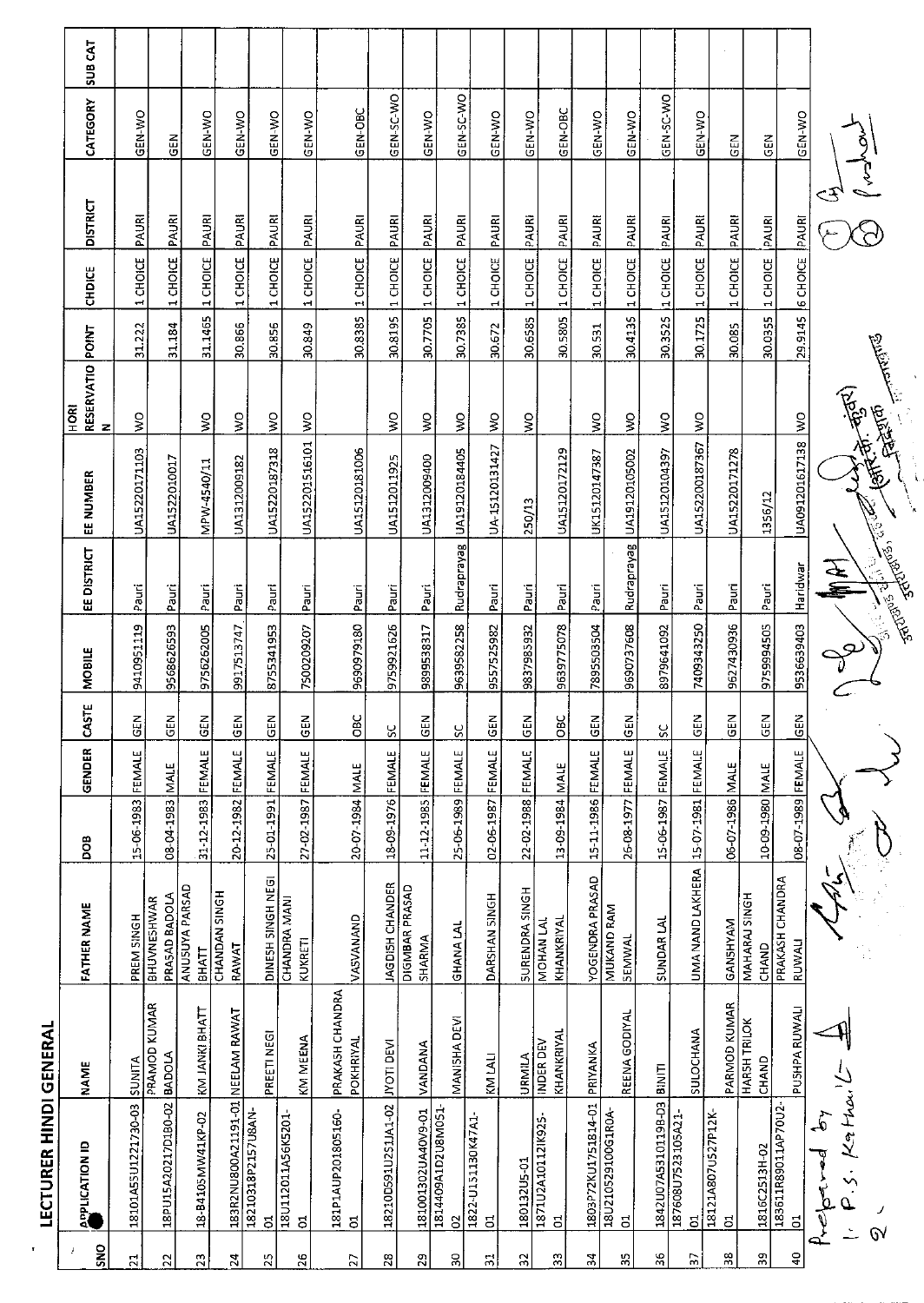| l |
|---|
|   |
|   |
| r |
|   |
|   |
|   |
|   |
|   |
|   |
|   |
| I |
|   |
|   |
|   |
|   |
|   |
|   |
| I |
|   |
|   |
|   |

|                | <b>LECTURER HINDI GENERAL</b>        |                           |                                  |                   |             |                |            |                        |                                  |                                               |                |                       |                        |               |                |
|----------------|--------------------------------------|---------------------------|----------------------------------|-------------------|-------------|----------------|------------|------------------------|----------------------------------|-----------------------------------------------|----------------|-----------------------|------------------------|---------------|----------------|
| ă<br>2         | <b>GI KOLIOTION</b>                  | <b>NAME</b>               | <b>FATHER NAME</b>               | <b>BOO</b>        | GENDER      | CASTE          | MOBILE     | EE DISTRICT            | EE NUMBER                        | RESERVATIO POINT<br>$rac{R}{2}$<br>z          |                | CHOICE                | <b>DISTRICT</b>        | CATEGORY      | <b>TYD BUS</b> |
| 로              | 18063484DM-01                        | DILIP MUNDEPI             | SOHAN LAL MUNDEPI                | 02-01-1982 MALE   |             | $\overline{5}$ | 9536858799 | Pauri                  | 3644/08                          |                                               | 29.8535        | 1 CHOICE              | PAURI                  | 즶             |                |
| 5.             | 18849TS503-01<br>183U01S3812A13095B- | TRILOK SINGH              | PREM SINGH                       | 20-09-1981 MALE   |             | $rac{2}{5}$    | 975688033D | Almora                 | 4953/08                          |                                               | 29.825         | 2 CHOICE              | PAURI                  | GEN           |                |
| ä,             | $\overline{c}$                       | BIRENDRA SINGH            | LAYAK RAM                        | 10-06-1987        | MALE        | <b>GEN</b>     | 9410141187 | Dehradun               | UA051201813393                   |                                               | 29.741         | 3 CHOICE              | PAURI                  | GEN           |                |
| 4              | 18SBP90146U5A1202<br>S               | POOJA BINJOLA             | SHIV DUTT BINJOLA                | 10-03-1985 FEMALE |             | $rac{2}{5}$    | 8449505663 | Dehradun               | UA05120152649                    | $\frac{8}{5}$                                 | 29.679         | 1 CHOICE              | PAURI                  | <b>GEN-WO</b> |                |
| 45             | 18G8053306-01                        | SATENDRA KUMAR<br>GONIYAL | VISHWMBHAR DUTT<br>GONIYAL       | 10-04-1985 MALE   |             | <b>GEN</b>     | 9837120390 | Pauri                  | 3306/08                          |                                               | 29.6005        | 1 CHOICE              | PAURI                  | <b>SEN</b>    |                |
| ٩ŧ             | 18291019P71A10U-01                   | <b>PINKI</b>              | BIRPAL SINGH                     | 03-06-1987 FEMALE |             | $rac{2}{5}$    | 9458123704 | Rudraprayag            | UA1912009117                     |                                               | 29.5795        | SCHOICE               | PAURI                  | 듡             |                |
| t              | 18A21G5811305U26U-<br>ප              | USHA GUSAIN               | MAHITAB SINGH<br>RAWAT           | 30-07-1982 FEMALE |             | GEN            | 7351219145 | Pauri                  | UA15120183625                    | ş                                             | 29.527         | 1 CHOICE              | PAURI                  | GEN-WO        |                |
| $\frac{8}{4}$  | 181141A0U02570N52<br>$\vec{c}$       | <b>NEELAM</b>             | BIRENDRA ISNGH                   | 03-05-1983 FEMALE |             | ΣÇ             | 7830306838 | Pauri                  | UA152201001457                   |                                               |                | 29.0795 1 CHOICE      | PAURI                  | S,            |                |
| \$             | 18A6058511P14U2-01                   | PRABHA                    | <b>JAGAT LAL</b>                 | 15-06-1989 FEMALE |             | SC             | 7895223878 | Pauri                  | UA1512014568                     | $\boldsymbol{\mathsf{S}}$                     | 29.062         | 1 CHOICE              | PAURI                  | <b>OM-JS</b>  |                |
| ႙              | 1811a4522585101u-02                  | <b>SHASHI</b>             | KUNWAR SINGH                     | 03-05-1982 FEMALE |             | loвc           | 9897556668 | Pauri                  | ua15120141258                    | $\sum_{i=1}^{n}$                              | 29.045S        | 1 CHOICE              | PAURI                  | OBC-WO        |                |
| <u>ក្</u>      | 1815B4525A12U7011-<br>5              | SHASHI BHANDARI           | <b>KUNWAR SINGH</b>              | 03-05-1982 FEMALE |             | OBC            | 8006606255 | Pauri                  | UA15120141257                    | ş                                             | 29.0455        | 1 CHOICE              | PAURI                  | OBC WO        |                |
| 52             | 1811TB120A0U5317-01                  | BHAWANI DUTT<br>TIWARI    | DEVI DUTT TIWARI                 | 06-07-1982 MALE   |             | OBC            | 8192806865 | Pauri                  | UA1512010137                     |                                               | 29.015         | 1 CHOICE              | PAURI                  | OBC           |                |
| S.             | 18D1721D631US5A1-02                  | DEVENDRA SINGH            | <b>HOME AVOL</b>                 | 23-06-1979 MALE   |             | OBC            | 9639498948 | Pauri                  | UA1512017361                     |                                               | 28.795         | 1 CHOICE              | PAURI                  | <b>CBC</b>    |                |
| ż              | 182S57100-01                         | <b>SARNA</b>              | DALIP SINGH                      | 04-04-1979        | FEMALE      | 넚              | 7579477139 | Dehradun               | $Nav-1$                          | ş                                             | 28.71          | 2 CHOICE              | PAURI                  | <b>OW-LS</b>  |                |
| Γ,             | 18521321-01                          | <b>SWARUP KUMAR</b>       | <b>MAYA RAM</b>                  | 10-07-1986        | MALE        | OBC            | 9634535253 | Pauri                  | 213/12                           |                                               | <b>28.5165</b> | 1 CHOICE              | PAURI                  | OВC           |                |
| 56             | 18810K0P253110AU7<br>$\overline{5}$  | PRADEEP KUMAR             | RAM KRISHNA                      | 27-06-1987        | <b>MALE</b> | ွှ             | 7300565366 | Pauri                  | UA15120183700                    |                                               | 28.4905        | 1 CHOICE              | PAURI                  | S,            |                |
| P.             | 1852S1B5UA013147-04                  | SHARMILA BISHT            | VISHRAM SINGH<br><b>BHANDARI</b> | 07-07-1978 FEMALE |             | OBC            | 9458104464 | Pauri                  | UA1512013475                     | ş                                             | 28.4105        | 1 CHOICE              | PAURI                  | OBC-WO        |                |
| 38             | 1801725531AU8432-02                  | SEEMA                     | KARAN SINGH                      | 05-02-1981 FEMALE |             | ςc             | 9411577753 | Pauri                  | UA15220187343                    | $\frac{1}{2}$                                 | 28.3135        | 1 CHOICE              | PAURI                  | SC-WO         |                |
| 59             | 1824N2201AP85U415<br>$\delta$        | NARESH PRASAD             | <b>JANGBIR PRASAD</b>            | 15-04-1984 MALE   |             | SC             | 9758935151 | Pauri                  | UA15220142458                    |                                               | 28.072S        | 1 CHOICE              | PAURI                  | ပ္ပ           |                |
| S <sub>0</sub> | 180W72S20193-01                      | SUSHMA                    | SUNDER LAI                       | 10-07-1989 FEMALE |             | X              | 8958242499 | Tehri                  | W2709/2013                       | $\mathsf{S}$                                  |                | 28.0165 1 CHOICE PAUR |                        | SC WO         |                |
|                | ا ہے<br>ا<br>تھ                      |                           |                                  |                   |             |                |            | <b>Control Control</b> |                                  |                                               |                | $\frac{1}{2}$         |                        |               |                |
|                | 61                                   |                           |                                  |                   |             |                |            |                        | The Point of Prince of the Point | <b>C. HEALTH STRIPS AND STATES</b><br>大家精神 !! |                |                       | ١<br><b>Contractor</b> | zne)          |                |
|                |                                      |                           |                                  |                   |             |                |            |                        |                                  |                                               |                |                       |                        |               |                |

テ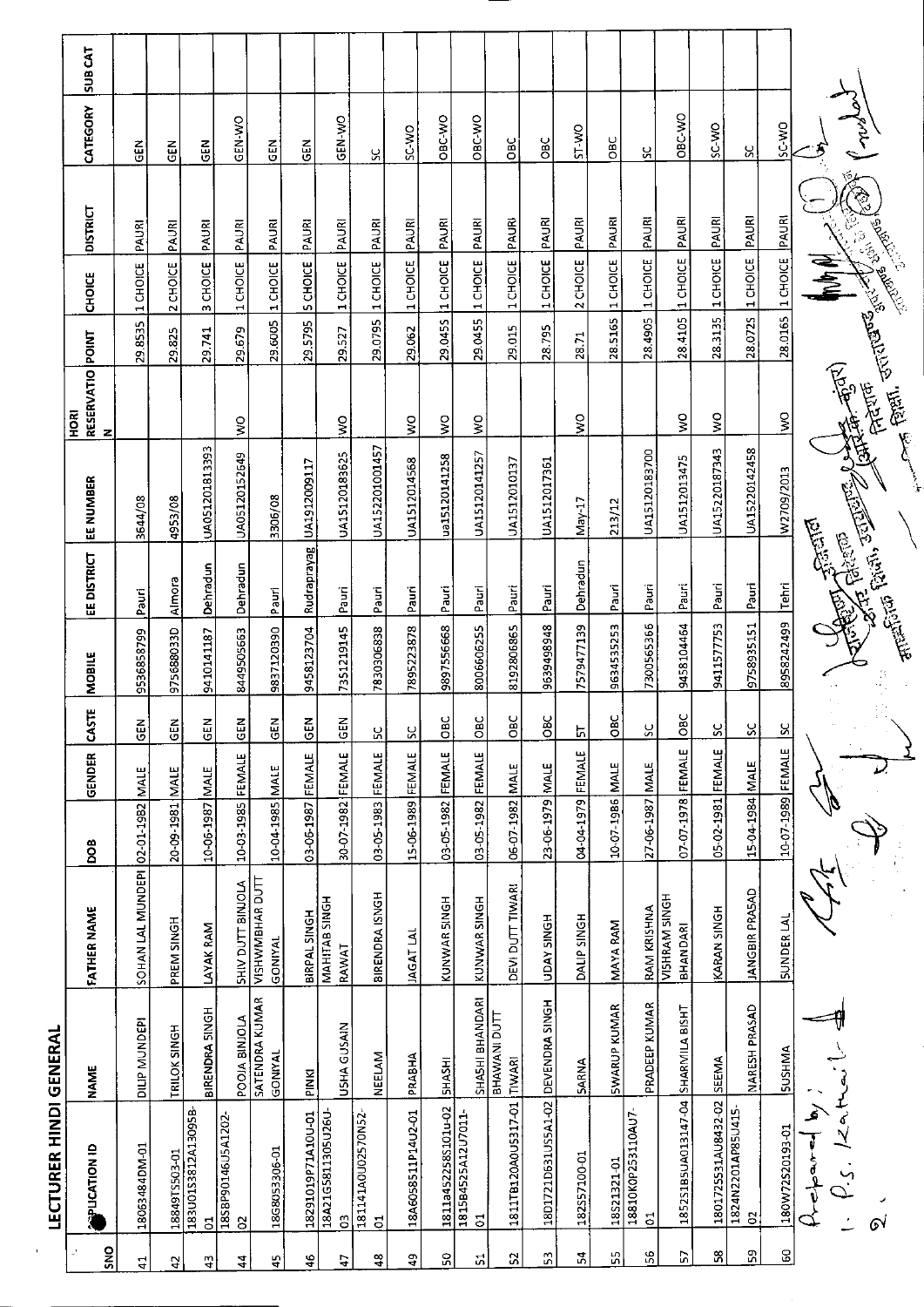| ٠              | <b>LECTURER HINDI GENERAL</b>       |                                          |                        |                   |             |                         |                                        |                      |                              |                                            |         |                 |                 |          |                |
|----------------|-------------------------------------|------------------------------------------|------------------------|-------------------|-------------|-------------------------|----------------------------------------|----------------------|------------------------------|--------------------------------------------|---------|-----------------|-----------------|----------|----------------|
| <b>ONS</b>     | <b>APPLICATION ID</b>               | <b>NAME</b>                              | <b>FATHER NAME</b>     | <b>DOB</b>        | GENDER      | CASTE                   | MOBILE                                 | EE DISTRICT          | EE NUMBER                    | RESERVATIO <mark>POINT</mark><br>N<br>HORI |         | <b>CHOICE</b>   | <b>DISTRICT</b> | CATEGORY | <b>SUB CAT</b> |
| 5              | 184U1018214AR2104<br>පි             | <b>RAJENDRA MOHAN</b>                    | SHYAM LAL              | 30-12-1988        | <b>MALE</b> | ×                       | 9634748731                             | Uttarkashi           | UA241201114048               |                                            | 27.1455 | 2 CHOICE        | PAURI           | χ        |                |
| 3              | 183T26302A11-01                     | TRILOK CHANDRA<br><b>AGRI</b>            | BHOLA RAM              | 28-06-1985        | <b>MALE</b> | ង                       | 9690359504                             | Nainital             | 1363/2012                    |                                            | 26.1115 | <b>6 CHOICE</b> | PAURI           | ပ္ပ      |                |
| 3              | 18PP54138.04                        | PREM PRAKASH                             | SURJEET RAM            | 02-04-1983        | <b>MALE</b> | ပ္က                     | 7500037950                             | Udham 5 Nag 348/15   |                              |                                            | 25.9835 | 4 CHOICE        | PAURI           | ပ္ပ      |                |
| 3              | 1892Y130-02                         |                                          | BHAGWAN SINGH          | 06-03-1987 FEMALE |             | $\cup$<br>$\frac{8}{5}$ | 9927003832                             | Pauri                | 290/13                       | š                                          | 25.419  | 1 CHOICE        | PAURI           | OBC-WO   |                |
| 55             | 18V2U58A02111475-02                 | YOGITA<br>VISHNU PRASAD<br><b>SEMWAL</b> | BHAJRAM SEMWAL         | 3JAM [E661-01-80  |             | OBC                     | 8130089513                             | Tehri                | UA2112017845                 |                                            | 22.0995 | 2 CHOICE        | PAURI           | OBC      |                |
| 8              | 18046RW-16541-01                    | REENU SAINI                              | MANGE RAM              | 01-04-1992        | FEMALE      | OBC                     | 8954448256                             | Haridwar             | W-16406/14                   | ş                                          | 21.951  | 1 CHOICE        | PAURI           | OBC-WO   |                |
| 67             | 18821UP012460A4WR2<br>ę             | PRABHA RAWAT                             | JAYBEER SINGH<br>RAWAT | 25-09-1991        | FEMALE      | OBC                     | 8755497186                             | Uttarkashi           | UA2412014W2086 WO            |                                            | 21.6215 | 5 CHOICE        | PAURI           | OBC-WO   |                |
| 89             | 181415262W5-01                      | SAMPATI                                  | <b>SOHANLAL</b>        | 10-02-1990 FEMALE |             | SC                      | 9639943146                             | Pauri                | W21526/14                    | Š                                          | 21375   | 1 CHOICE        | PAURI           | SC-WO    |                |
| S.             | 1841W702-S5-07                      | <b>SHEELA</b>                            | KAMAL NAYAN            | 20-07-1992 FEMALE |             | ሄ                       | 8193964344                             | Tehri                | W-74/2015                    | š                                          | 21.3125 | 2 CHOICE        | PAURI           | SC-WO    |                |
| $\sim$         | 18346UA244A12015K<br>$\overline{5}$ | AJAY KUMAR                               | BARU LAL               | 25-10-1993 MALE   |             | ပ္တ                     | 9105961123                             | Uttarkashi           | UA24120145364                |                                            | 21.0745 | 2 CHOICE        | PAURI           | မ္ပ      |                |
| H              | 18139S091AU500A2-08                 | <b>SUNITA ARYA</b>                       | <b>NATTHI LAL ARYA</b> | 08-07-1986 FEMALE |             | ပ္တ                     | 9627034647                             | Chamoli              | UA0312009951                 |                                            | 20.6565 | <b>3 CHOICE</b> | PAURI           | S,       |                |
| $\tilde{z}$    | 1811847W3K-02                       | KM VIJAY LAKSHMI                         | RAM SUMER              | 09-05-1993 FEMALE |             | ႕                       | 8272849694                             | Udham 5 Nag W/783/14 |                              | ş                                          | 20.5115 | 9 CHOICE        | PAURI           | SC-WO    |                |
| 52             | 18P68U149A153120N-<br>ã             | PRIYANKA NEGI                            | <b>SHANKAR SINGH</b>   | 04-07-1993        | FEMALE      | $rac{1}{2}$             | 9568882472                             | Pauri                | UA15120183946                | చ                                          | 20.375  | 1 CHOICE        | PAURI           | 듢        | ద              |
| 74             | 183227041A5T19J16U<br>$\vec{c}$     | JAIDEEP                                  | NATTHU LAL             | 05-04-1995        | <b>MALE</b> | 2S                      | 8006222143                             |                      | Udham 5 Nagi UA2312016T17954 |                                            | 202555  | <b>6 CHOICE</b> | PAURI           | χ        |                |
| 57             | 184WPAH142U0A212<br>$\Xi$           | <b>ANITA</b>                             | MEHARBAN SINGH         | 20-06-1990 FEMALE |             | OBC                     | 7055288022                             | Uttarkashi           | UA2412014WPH2                | wo,ou                                      | 19.496  | 2 CHOICE        | PAURI           | OBC-WO   | ಠ              |
| $\frac{6}{2}$  | 18812AS12E41D8U08<br>3              | ĒКТА                                     | KASER SINGH            | 26-09-1992 FEMALE |             | <u>51</u>               | 7310797299                             | Dehradun             | UA051201812884               | $\frac{1}{2}$                              | 19,003  | <b>5 CHOICE</b> | PAURI           | ST-WO    |                |
| 77             | 1811025U1331559A-<br>010            | SITAMBARI                                | <b>PAR SINGH</b>       | 15-06-1988 FEMALE |             | $rac{5}{6}$             | 8755068819                             | Pauri                | UA15120131395                | DFF, WO                                    | 18.9675 | 1 CHOICE        | PAURI           | GEN-WO   | 뷤              |
| 78             | 1825A10837U019153<br>පි             | SUMAN                                    | <b>PAN SINGH</b>       | 17-11-1990 FEMALE |             | 5                       | 9634575400                             | Chamoli              | UA031201517389               | $\frac{1}{2}$                              | 18.932  | 2 CHOICE        | $rac{1}{2}$     | SA-LS    |                |
| ۳              | 183Kp0h21-D10                       | KULDEEP SINGH                            | <b>SURENDRA SINGH</b>  | 10-07-1987 MALE   |             | $\tilde{a}$             | 9456303108                             | Rudraprayag  ph20/13 |                              | æ                                          | 18.6885 | 4 CHOICE        | PAURI           | GEN      | æ              |
| $\frac{80}{8}$ | 183418P61N-01                       | POOIA NEGI                               | PUSHKAR SINGH NEGI     | 11-11-1989        | FEMALE      | <b>SEN</b>              | 7351723979                             | Rudraprayag 3861/14  |                              | DFF WO                                     | 186525  | 3 CHOICE PAURI  |                 | GEN-WO   | 놈              |
|                | Y<br>ş<br>ن<br>`                    | ¥<br>ხ                                   |                        |                   |             |                         |                                        | <b>RETTER</b>        |                              |                                            |         |                 |                 |          |                |
|                | ᠪ                                   |                                          |                        |                   |             |                         | enterior and description of the MM (1) |                      |                              | <b>Company Company</b>                     |         |                 |                 |          |                |
|                |                                     |                                          |                        |                   |             |                         |                                        |                      |                              | $m$ for finith $m$ and $m$                 |         |                 |                 |          |                |

 $\frac{1}{\sqrt{2}}$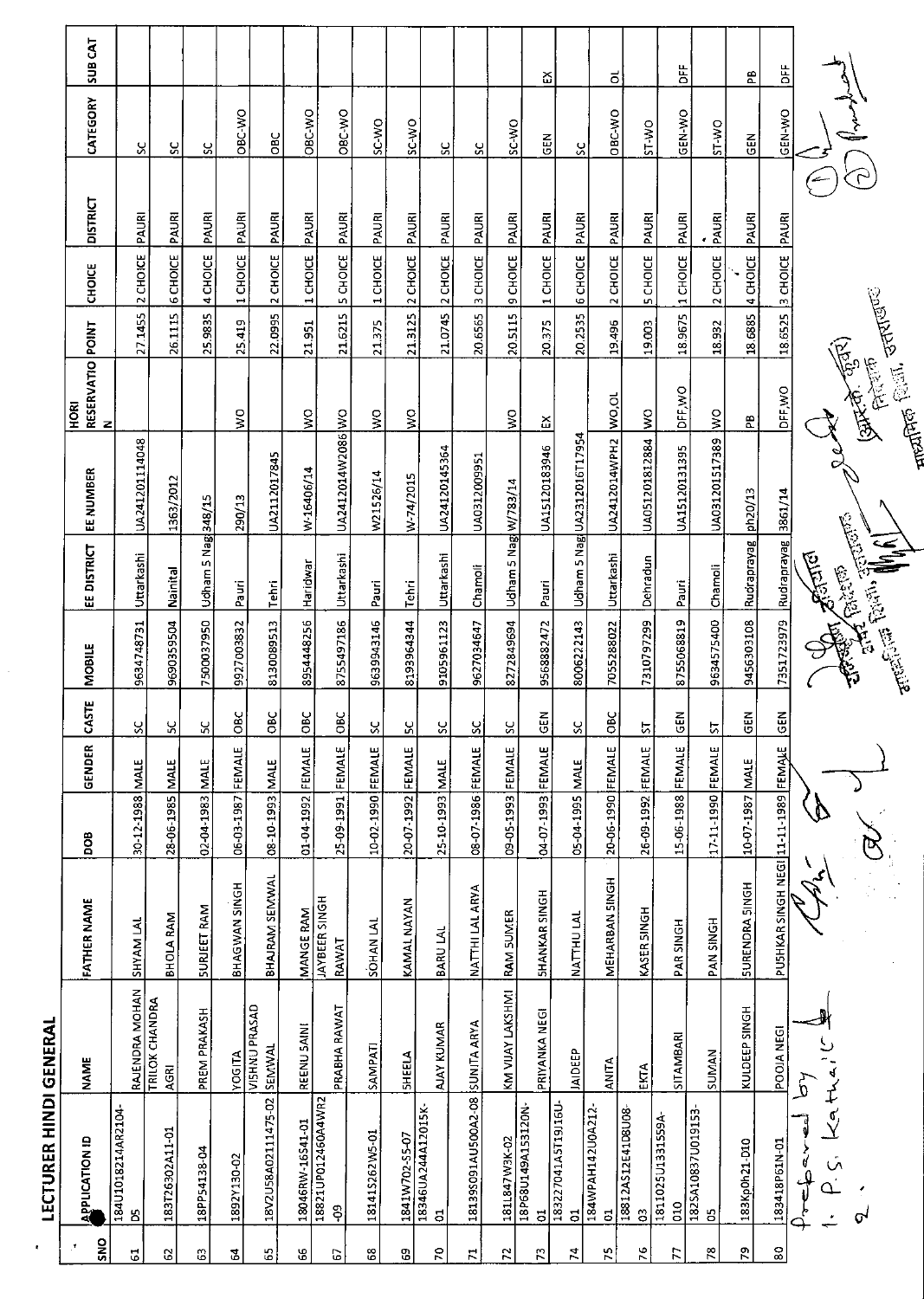

 $\pmb{\iota}$ 

 $\ddot{\phantom{0}}$ 

 $\ddot{\cdot}$ 

 $\frac{1}{2}$ 

 $\ddot{\phantom{0}}$ 

 $\label{eq:2.1} \frac{1}{2} \int_{\mathbb{R}^3} \frac{1}{\sqrt{2}} \, \frac{1}{\sqrt{2}} \, \frac{1}{\sqrt{2}} \, \frac{1}{\sqrt{2}} \, \frac{1}{\sqrt{2}} \, \frac{1}{\sqrt{2}} \, \frac{1}{\sqrt{2}} \, \frac{1}{\sqrt{2}} \, \frac{1}{\sqrt{2}} \, \frac{1}{\sqrt{2}} \, \frac{1}{\sqrt{2}} \, \frac{1}{\sqrt{2}} \, \frac{1}{\sqrt{2}} \, \frac{1}{\sqrt{2}} \, \frac{1}{\sqrt{2}} \, \frac{1}{\sqrt{2}} \,$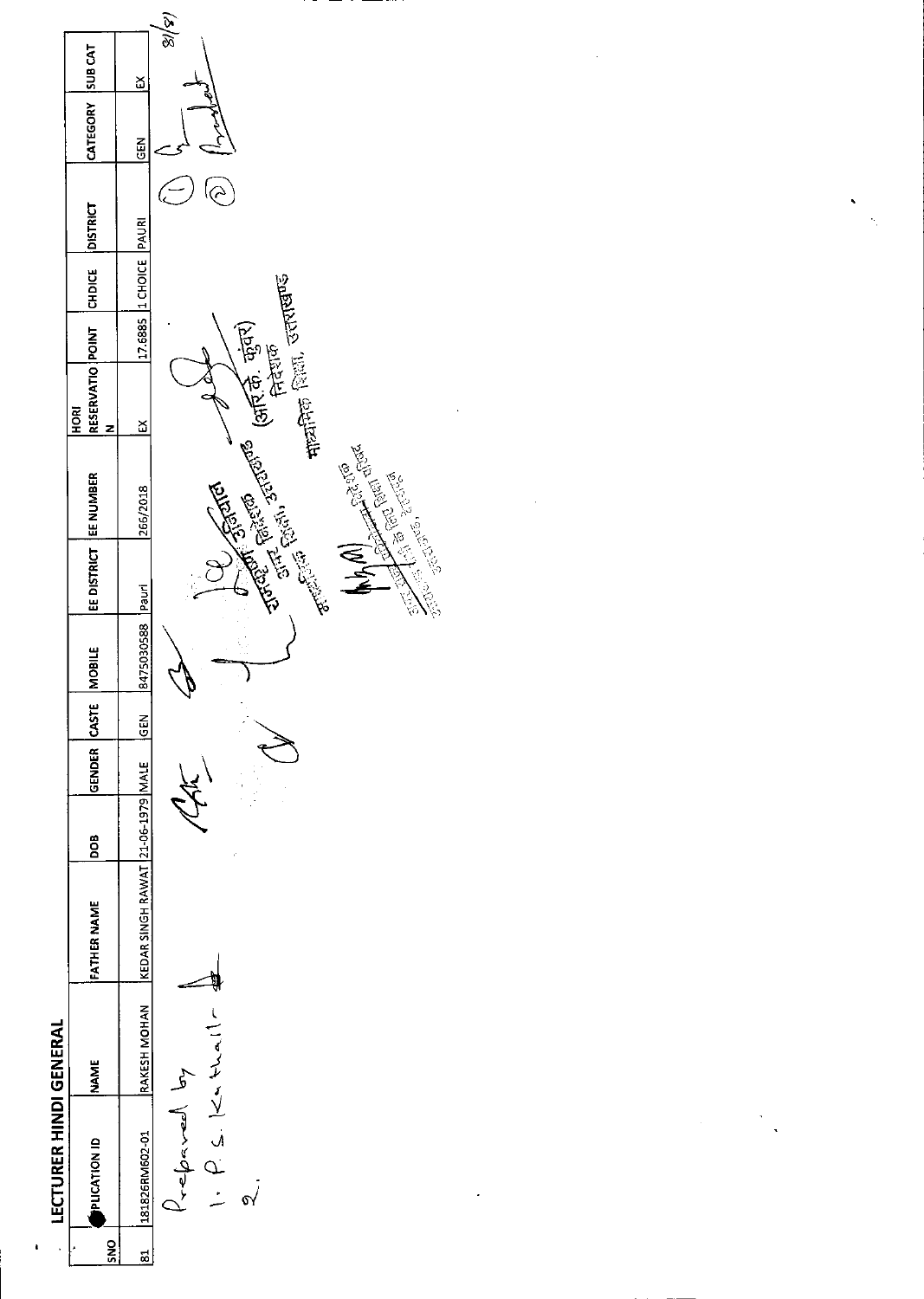| ţ.              | <b>LECTURER HINDI GENERAL</b>            | $\vdash$                  | EHR                               |                   |             |                |               |                                                                                                                      |                                                                                                                                                                                                                               |                                      |                       |                  |                 |                                      |                |
|-----------------|------------------------------------------|---------------------------|-----------------------------------|-------------------|-------------|----------------|---------------|----------------------------------------------------------------------------------------------------------------------|-------------------------------------------------------------------------------------------------------------------------------------------------------------------------------------------------------------------------------|--------------------------------------|-----------------------|------------------|-----------------|--------------------------------------|----------------|
| ţ<br><b>ONS</b> | <b>APPLICATION ID</b>                    | <b>NAME</b>               | <b>FATHER NAME</b>                | 80q               | GENDER      | CASTE          | <b>MOBILE</b> | <b>EE DISTRICT</b>                                                                                                   | <b>EE NUMBER</b>                                                                                                                                                                                                              | RESERVATIO POINT<br>HORI<br>z        |                       | CHOICE           | <b>DISTRICT</b> | CATEGORY                             | <b>SUB CAT</b> |
| ᆋ               | 18B67042154-07                           | BHUPENDRA DATT            | MAST RAM                          | 15-09-1990        | <b>MALE</b> | $\frac{5}{6}$  | 9634618544    | Tehri                                                                                                                | 4765/2014                                                                                                                                                                                                                     |                                      | 33.6835               | 1 CHOICE         | TEHRI           | 읍                                    |                |
| $\sim$          | 1823S200U18A8A114<br>$\mathbf{S}$        | AJEET SEMWAL              | SURENDRA PRASAD                   | 08-09-1990        | <b>MALE</b> | $\frac{5}{10}$ | 9760137411    | Tehri                                                                                                                | UA2112018B403                                                                                                                                                                                                                 |                                      | 33.573                | 1 CHOICE         | <b>TEHRI</b>    | 즶                                    |                |
| m               | 1873310K9-01                             | KALAM SINGH               | KUNWAR SINGH                      | 25-07-1979 MALE   |             | $\frac{5}{3}$  | 7060213357    | Tehri                                                                                                                | 3371/09                                                                                                                                                                                                                       |                                      | 33.32                 | 1 CHOICE         | <b>TEHRI</b>    | <b>GEN</b>                           |                |
| 4               | 188AUB2881302211-<br>010                 | BABLI                     | RAGHWA NAND                       | 01-07-1989 FEMALE |             | $rac{1}{2}$    | 9458956141    | Tehri                                                                                                                | UA21120188832                                                                                                                                                                                                                 | ş                                    | 32.913                | 1 CHOICE         | TEHRI           | GEN-WO                               |                |
| LŊ,             | 1801D26342C0-03                          |                           | <b>SHIV DUTT LAKHERA</b>          | 25-06-1988 MALE   |             | <b>GEN</b>     | 8006247605    | Almora                                                                                                               | 2460/2013                                                                                                                                                                                                                     |                                      | 32.817                | 1 CHOICE         | <b>TEHRI</b>    | 65                                   |                |
| Φ               | 18119T0AL628M21U2-<br>S                  | DINESH CHANDRA<br>MAMGAIN | <b>DEVI PRASAD</b><br>MAMGAIN     | 10-07-1991 MALE   |             | $\frac{2}{9}$  | 8439727095    | Tehri                                                                                                                | UA2112016T298                                                                                                                                                                                                                 |                                      | 32.757                | 1 CHOICE         | <b>TEHRI</b>    | GEN                                  |                |
| r,              | 181442130225NAU31<br>$\mathbf{S}$        | NEELAM                    | RAGHVANAND                        | 02-07-1991        | FEMALE      | $rac{2}{3}$    | 7060412793    | l Tehri                                                                                                              | UA211201523434                                                                                                                                                                                                                | $\frac{1}{2}$                        | 32.7445               | 1 CHOICE         | <b>TEHRI</b>    | GEN-WO                               |                |
| œ               | 1843W2D5-04                              | DURGA                     | JAGDAMBA PRASAD<br><b>PAINULY</b> | 01-10-1988        | FEMALE      | GEN            | 9719101648    | Tehri                                                                                                                | W3425                                                                                                                                                                                                                         | ş                                    | 32.611                | 1 CHOICE         | TEHRI           | <b>GEN-WO</b>                        |                |
| G)              | 18730121AW-011                           | <b>ANITA</b>              | RANVEER SINGH                     | 08-17-1987        | FEMALE      | <b>GEN</b>     | 9761454910    | Tehri                                                                                                                | W127/013                                                                                                                                                                                                                      | $\stackrel{\textstyle\circ}{\bm{s}}$ | 32.6095               | 1 CHOICE         | <b>TEHRI</b>    | GEN-WO                               |                |
| $\overline{10}$ | 18U986012L215A1-01                       | LAXMI MARA                | BEER SINGH                        | 13-05-1992 FEMALE |             | $rac{5}{65}$   | 7457001698    | $ T$ ehri                                                                                                            | UA2112018695                                                                                                                                                                                                                  | $\sum_{i=1}^{n}$                     | 32.2515               | 1 CHOICE         | <b>FEHR</b>     | GEN-WO                               |                |
| $\Xi$           | 181W11G7801K-02                          | KM GEETA                  | <b>MALCHAND</b>                   | 15-07-1989 FEMALE |             | OBC            | 9720660541    | Tehri                                                                                                                | W1781/011                                                                                                                                                                                                                     | $\frac{1}{2}$                        |                       | 32.2435 1 CHOICE | <b>FEHRI</b>    | GEN-OBC<br>$\boldsymbol{\mathsf{S}}$ |                |
| $\mathbf{a}$    | 181A25288UR11087-01                      | RANGEETA                  | KUNWAR SINGH                      | 25-07-1984 FEMALE |             | <b>GEN</b>     | 9536382871    | Tehri                                                                                                                | UA21120188587                                                                                                                                                                                                                 | $\frac{8}{5}$                        |                       | 32.2345 1 CHOICE | <b>TEHRI</b>    | GEN-WO                               |                |
| $\mathbf{r}$    | 188S1013S322-01                          | SANJEEV PRASAD<br>SEMWAL  | <b>GURU PRASAD</b><br>SEMWAL      | 15-03-1985 MALE   |             | <b>GEN</b>     | 8126774513    | Tehri                                                                                                                | 1238/2013                                                                                                                                                                                                                     |                                      | 32.232                | 1 CHOICE         | <b>TEHRI</b>    | $rac{1}{2}$                          |                |
| 뉰               | 1875757-01                               | SURENDRA DUTT             | PURSHOTAM DUTT                    | 05-07-1987        | <b>MALE</b> | OBC            | 8171015186    | Tehri                                                                                                                | 5777                                                                                                                                                                                                                          |                                      | 32.0875               | 1 CHOICE         | TEHRI           | GEN-OBC                              |                |
| Ľ,              | 18G78A0K12184U218<br>$\overline{5}$      | KM ASHA GUSAIN            | <b>SUNDAR SINGH</b>               | 02-05-1991 FEMALE |             | $\epsilon$ EN  | 9760656159    | Tehri                                                                                                                | UA21120188874                                                                                                                                                                                                                 | ş                                    | 32.0545               | 1 CHOICE         | <b>TEHRI</b>    | GEN-WO                               |                |
| $\frac{6}{1}$   | 18050V151U2122A32<br>$\overline{5}$      | VANDNA CHAMOLI            | SOHAN LAL CHAMOLI                 | 09-12-1992 FEMALE |             | $rac{1}{2}$    | 8171741382    | Tehri                                                                                                                | UA211201523205                                                                                                                                                                                                                | ş                                    | 32.0365               | 1 CHOICE         | <b>FEHRI</b>    | GEN-WO                               |                |
| Ħ               | 182U223130A543M11<br>ප                   | MAMTA                     | KHUSHAL SINGH                     | 01-10-1990 FEMALE |             | OBC            | 9756242074    | Tehri                                                                                                                | UA211201523433                                                                                                                                                                                                                | ş                                    | 31.894                | 1 CHOICE         | <b>TEHRI</b>    | GEN-OBC-<br>$\Im$                    |                |
| $\frac{8}{1}$   | 1831B2490V24-02                          | VIPIN BHATT               | <b>SOORAJAMANI</b><br>BHATT       | 10-06-1991        | MALE        | $rac{1}{65}$   | 7310554445    | Tehri                                                                                                                | 4239/2014                                                                                                                                                                                                                     |                                      | 31.797                | 1 CHOICE         | <b>TEHRI</b>    | GEN                                  |                |
| g               | 180U116H41A02262<br>$\overline{D}$       | HARI KRISHAN JOSHI JOSHI  | GOVIND PRASAD                     | 14-03-1990 MALE   |             | <b>OBC</b>     | 9027063222    | Tehri                                                                                                                | UA21120162460                                                                                                                                                                                                                 |                                      |                       | 31.7055 1 CHOICE | <b>TEHRI</b>    | GEN-OBC                              |                |
| $\overline{20}$ | 189073175-01                             | SUBODH KANT               | BHAKTI PRASAD<br>SHASTRI          | 06-08-1988 MALE   |             | <b>GEN</b>     | 9760787746    |                                                                                                                      |                                                                                                                                                                                                                               |                                      |                       | 31.6575 1 CHOICE | <b>TEHRI</b>    | $\frac{2}{9}$                        |                |
|                 | بہ<br>م                                  | ά                         |                                   |                   |             | w              |               |                                                                                                                      | Free States of the Control of the Control of the Control of the Control of the Control of the Control of the Control of the Control of the Control of the Control of the Control of the Control of the Control of the Control |                                      | $\sum_{i=1}^{\infty}$ |                  |                 |                                      |                |
|                 | Katha<br>.<br>پ<br>$\mathsf{S} \sqrt{2}$ |                           |                                   |                   |             |                |               |                                                                                                                      |                                                                                                                                                                                                                               |                                      |                       |                  | Congrey         |                                      |                |
|                 |                                          |                           |                                   |                   |             |                |               | <b>The Contract of Contract of Contract of Contract of Contract of Contract of Contract of Contract of Contract </b> |                                                                                                                                                                                                                               | mentara falilli, dragata             |                       |                  |                 |                                      |                |
|                 |                                          |                           |                                   |                   |             |                |               |                                                                                                                      |                                                                                                                                                                                                                               |                                      |                       |                  |                 |                                      |                |

 $\ddot{\ddot{\cdot}}$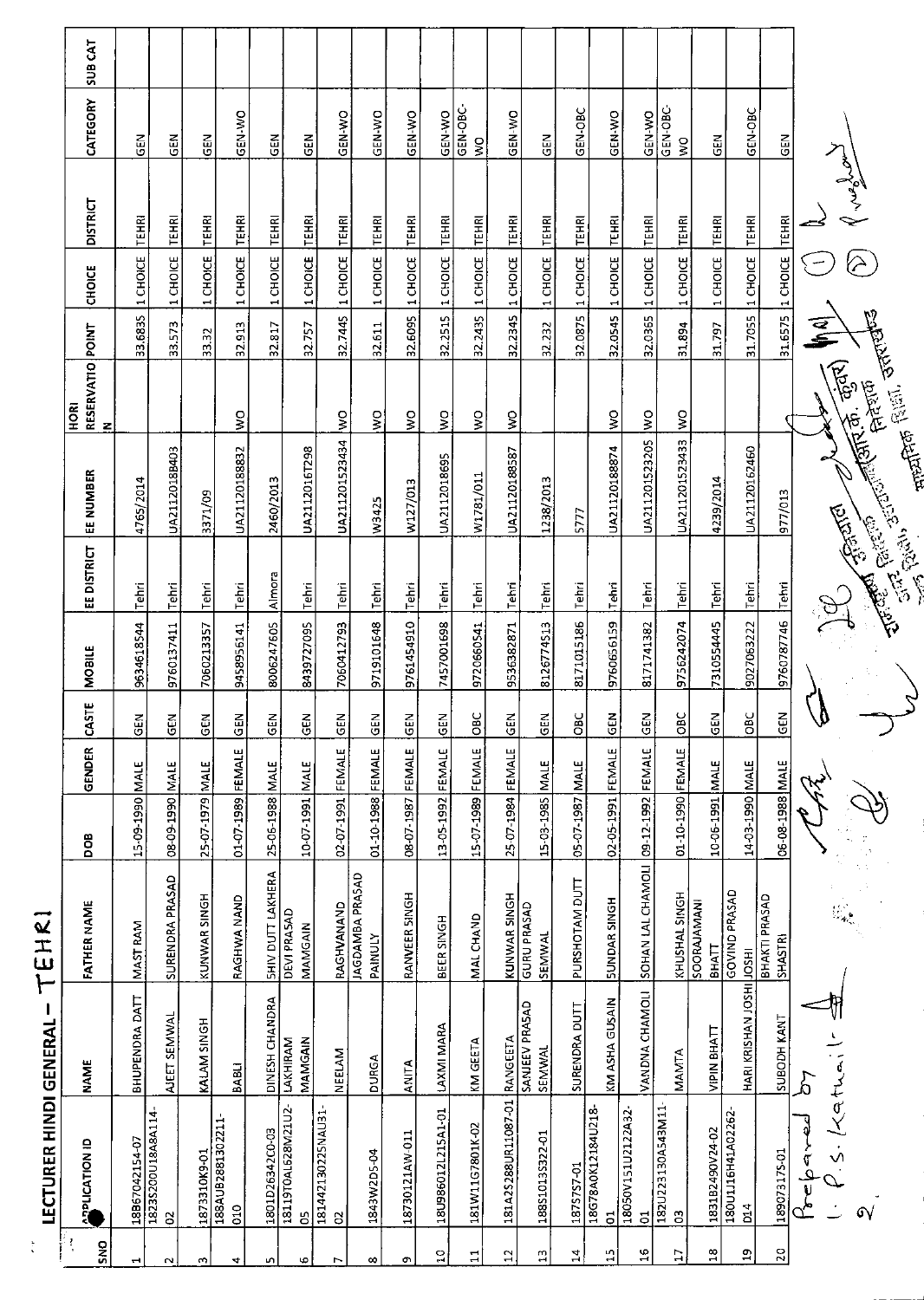| $\frac{-2}{4}$  | LECTURER HINDI GENERAL               |                                           |                                                  |                   |               |                     |               |                     |                |                                      |         |                  |                 |               |                |
|-----------------|--------------------------------------|-------------------------------------------|--------------------------------------------------|-------------------|---------------|---------------------|---------------|---------------------|----------------|--------------------------------------|---------|------------------|-----------------|---------------|----------------|
| ă               | <b>PLICATION ID</b>                  | <b>NAME</b>                               | <b>FATHER NAME</b>                               | <b>BOO</b>        | <b>GENDER</b> | CASTE               | <b>MOBILE</b> | EE DISTRICT         | EE NUMBER      | RESERVATIO POINT<br><b>ROKI</b><br>z |         | <b>CHOICE</b>    | <b>DISTRICT</b> | CATEGORY      | <b>SUB CAT</b> |
| É.              | 180W431R359B-04                      |                                           | <b>NARESH BAHUGUNA</b>                           | 20-12-1987        | FEMALE        | <b>GEN</b>          | 8938887280    | <b>Tehri</b>        | N-3359/014     | $\frac{1}{2}$                        | 31.6455 | 1 CHOICE         | <b>TEHRI</b>    | GEN-WO        |                |
| $\mathbb{R}^4$  | 187U1A61352401GG2-<br>$\mathbb S$    | REENA BAHUGUNA<br>GANGA BIHARI<br>GAIROLA | MAHIMANAND<br>GAIROLA                            | 10-02-1987        | <b>NALE</b>   | $rac{C}{C}$         | 9634437223    | Uttarkashi          | UA24120161735  |                                      | 31.6225 | 1 CHOICE         | <b>TEHRI</b>    | GEN-OBC       |                |
| $\mathfrak{m}$  | 18KA6700U11281821<br>$\overline{5}$  | KAVITA                                    | SH. JAY SINGH                                    | 04-10-1988        | FEMALE        | $rac{2}{9}$         | 9760067544    | <b>Tehri</b>        | UA211201810786 |                                      | 31.5795 | 1 CHOICE         | <b>TEHR</b>     | GEN           |                |
| 24              | 18W93064V1-01                        | VANDANA                                   | <b>VEER SINGH RANA</b>                           | 10-08-1987 FEMALE |               | GEN                 | 9720658733    | Tehri               | W964/013       |                                      | 31.5425 | 1 CHOICE         | TEHRI           | <b>GEN</b>    |                |
| $\frac{5}{2}$   | 187U25053T13AA1-06                   | AMITA TIWARI                              | KESHAV CHANDRA<br><b>TIWARI</b>                  | 04-03-1990 FEMALE |               | $rac{1}{2}$         | 9750951108    | Pauri               | UA153201753    | $\frac{1}{2}$                        | 31.486  | 1 CHOICE         | TEHRI           | GEN-WO        |                |
| 36              | 18U10A26126A1138-09 AMITA            |                                           | SHANTI PRASAD                                    | 10-07-1981 FEMALE |               | GEN                 | 7464987388    | Tehri               | UA21120186631  | $\mathsf{\S}$                        | 31.4255 | 1 CHOICE         | TEHRI           | GEN-WO        |                |
| $\overline{2}$  | 1800810AW8N1P212U-<br>S              | NEETA PANDEY                              | <b>BRIJMMOHAN</b><br>DHYANI                      | 15-04-1980 FEMALE |               | $rac{2}{5}$         | 9410194591    | Tehri               | UA2112008W180  | $\frac{8}{5}$                        | 31.417  | 1 CHOICE         | <b>TEHRI</b>    | <b>GEN-WO</b> |                |
| 28              | 18211416U64DA220-01 DURGESH PRASAD   |                                           | SHIV SHARAN                                      | 13-01-1989 MALE   |               | OBC                 | 8979567651    | Uttarkashi          | UA24120166421  |                                      | 31.324  | 2 CHOICE         | TEHRI           | GEN-OBC       |                |
| 29              | 181A2101U12818R8-02 REKHA            |                                           | <b>TEGAMAL PETWAL</b>                            | 07-07-1988 FEMALE |               | $rac{2}{5}$         | 8449548224    | Dehradun            | UA21120188811  | ş                                    | 31.322  | 1 CHOICE         | <b>TEHRI</b>    | GEN-WO        |                |
| $\overline{50}$ | 18A1218240U02N7N2-<br>$\overline{5}$ | NAVEEN NAUTIYAL                           | INDRADEV NAUTIYAL 25-08-1989 MALE                |                   |               | ă                   | 7579485879    | Uttarkashi          | UA24120172082  |                                      | 31.256  | 2 CHOICE         | <b>TEHRI</b>    | GEN-OBC       |                |
| 21              | 18S15WH5173-0-05                     | SUMAN HATWAL                              | GUNANAND HATWAL 07-05-1979 FEMALE                |                   |               | $rac{5}{6}$         | 9012593415    | Tehri               | W-1557/013     | Š                                    | 31.231  | 1 CHOICE         | <b>TEHRI</b>    | GEN-WO        |                |
| 32              |                                      |                                           | PREM SINGH<br>BHANDARI                           | 21-06-1990 FEMALE |               | <b>GEN</b>          | 9456355226    | Tehr                | 1549/08        | $\frac{8}{5}$                        | 31.2235 | 1 CHOICE         | TEHRI           | GEN-WO        |                |
| S)              | ៩                                    | <b>BHATT</b>                              | BHAGAT RAM BHATT                                 | 23-11-1985 MALE   |               | $rac{2}{5}$         | 7351677781    | Tehri               | UA211201118941 |                                      | 31.1465 | 1 CHOICE         | <b>TEHRI</b>    | <b>GEN</b>    |                |
| 24              | 1823A181105KS6U22<br>S               | KALYAN SINGH                              | <b>GAJE SINGH</b>                                | 05-01-1991        | <b>MALE</b>   | $rac{1}{5}$         | 8006668062    | Tehri               | UA21120162853  |                                      | 30.8475 | 1 CHOICE         | <b>TEHRI</b>    | $rac{1}{5}$   |                |
| 53              | 18R82480U8A18112-01                  | RASHMI NAUTIYAL                           | PITAMBER DUTT<br>NAUTIYAL                        | 20-02-1982        | <b>FEMALE</b> | OBC                 | 9917518007    | Tehri               | UA21120188884  | $\sum_{i=1}^{n}$                     |         | 30.8035 1 CHOICE | <b>TEHRI</b>    | GEN-OBC-<br>ş |                |
| 36              | 1810LU721128L7A18<br>$\overline{5}$  | LAKSHI LAL                                | <b>GHURAK LAL</b>                                | 01-07-1989 MALE   |               | Χ,                  | 9927618896    | I <sup>T</sup> ehri | UA21120188771  |                                      |         | 30.6365 1 CHOICE | <b>TEHRI</b>    | GEN-SC        |                |
| Μ               | 188141PN496-02                       | PAWAN NAUTIYAL                            | NAND KISHORE<br>NAUTIYAL                         | 20-10-1991 MALE   |               | <b>DBC</b>          | 9760339823    | Dehradun            | 14986/14       |                                      | 30.5855 | 2 CHOICE         | <b>TEHRI</b>    | GEN-OBC       |                |
| 38              | 18240022-1WA2-01                     | <b>ANITA</b>                              | PURNA NAND                                       | 20-07-1984 FEMALE |               | $\overline{z}$<br>공 | 9756619789    | Tehri               | W-4220/2012    |                                      | 30.583  | 1 CHOICE         | <b>TEHRI</b>    | $rac{2}{5}$   |                |
| 50              | 18L4-0BW27135-01                     | LATA BHATT                                | HARSHMANI BHATT                                  | 10-08-1990 FEMALE |               | <b>SEN</b>          | 9910159515    | Tehri               | W-2754/013     | ş                                    |         | 30.5435 1 CHOICE | <b>TEHRI</b>    | GEN-WO        |                |
| ੩               | 1854013P4B2-w-01                     | PRAMILA BHATT                             | SUNDER LAL                                       | 03-07-1980 FEMALE |               | $rac{c}{\sqrt{2}}$  | 9557104728    | <b>Tehri</b>        | w-4435/012     | š                                    | 30.539  | 11 CHOICE        | <b>TEHRI</b>    | GEN-OBC-<br>Ş |                |
|                 | Prepared                             | Kathey                                    |                                                  |                   |               | $\delta$            |               |                     |                | <b>Arte Rights</b>                   |         |                  |                 |               |                |
|                 | $\overline{O}$                       |                                           |                                                  |                   |               | )                   |               |                     |                | This four. and dealer                |         | Ç                |                 |               |                |
|                 |                                      |                                           | $\frac{1}{2}\frac{1}{2}$<br>$\frac{1}{\sqrt{2}}$ |                   |               |                     |               | <b>Controller</b>   |                |                                      |         |                  |                 |               |                |

 $\frac{1}{x}$ 

 $\sqrt{2}$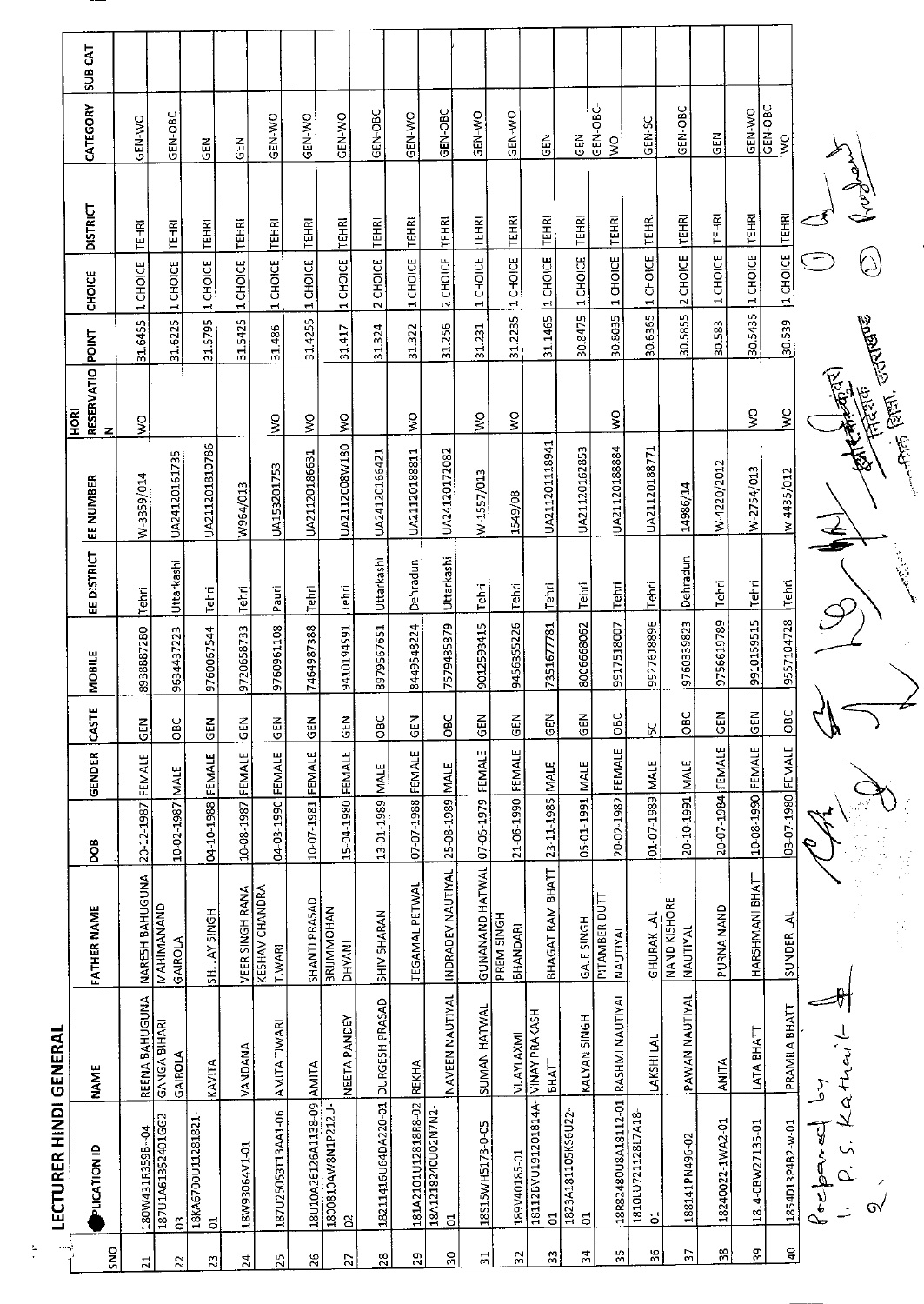**IFCTURER HINDI GENERAL** 

 $\frac{1}{2}$ 

|                                     | <b>TFCI NKEK LIIAN QEIATRY</b> |                                   |                                  |                   |        |               |                  |                    |                   | <b>ROKI</b>                                                                                                                                                                                                                                                                                                                                                                                                                                                                               |         |                  |                 |                                     |                |
|-------------------------------------|--------------------------------|-----------------------------------|----------------------------------|-------------------|--------|---------------|------------------|--------------------|-------------------|-------------------------------------------------------------------------------------------------------------------------------------------------------------------------------------------------------------------------------------------------------------------------------------------------------------------------------------------------------------------------------------------------------------------------------------------------------------------------------------------|---------|------------------|-----------------|-------------------------------------|----------------|
| <b>PLICATION ID</b>                 |                                | <b>NAME</b>                       | FATHER NAME                      | <b>BOO</b>        | GENDER | <b>CASTE</b>  | <b>MOBILE</b>    | <b>EE DISTRICT</b> | EE NUMBER         | RESERVATIO POINT<br>z                                                                                                                                                                                                                                                                                                                                                                                                                                                                     |         | CHOICE           | <b>DISTRICT</b> | CATEGORY                            | <b>SUB CAT</b> |
| 1801V561W138-01                     |                                | VIBHUTI SHARMA                    | <b>HaviVa Huddra</b><br>CHAMOLI  | 01-04-1977 FEMALE |        | <b>GEN</b>    | 9997286417       | Tehri              | W-1861/013        | ş                                                                                                                                                                                                                                                                                                                                                                                                                                                                                         | 30.3585 | 1 CHOICE         | TEHRI           | GEN-WO                              |                |
| 184080AU12752514-01                 |                                | <b>SULOCHANA</b>                  | MUKAND RAM<br>SEMWAL             | 01 07 1988 FEMALE |        | <b>Dac</b>    | 7248624068       | Uttarkashi         | UA24120187504     | š                                                                                                                                                                                                                                                                                                                                                                                                                                                                                         | 30.313  | 1 CHOICE         | <b>TEHRI</b>    | GEN-OBC-<br>$\overline{\mathsf{x}}$ |                |
| 1801W202N1A9U7-93-<br>5             |                                | <b>NEELAM</b>                     | MAHABIR PRASAD<br><b>CHAMOLI</b> | 12-08-1984 FEMALE |        | $rac{5}{5}$   | 7579172152       | Tehri              | UA-2112007W399    | $\frac{8}{2}$                                                                                                                                                                                                                                                                                                                                                                                                                                                                             | 30.31   | 1 CHOICE         | TEHRI           | <b>GEN-WO</b>                       |                |
| 18003G1U2082S1A31-<br>S             |                                | <b>SUSHMA GUSAIN</b>              | <b>IAIVEER SINGH</b><br>GUSAIN   | 04-06-1990 FEMALE |        | $rac{C}{C}$   | 9149224512       | Tehri              | UA21120183003     | Š                                                                                                                                                                                                                                                                                                                                                                                                                                                                                         | 30.245  | 1 CHOICE         | <b>TEHRI</b>    | GEN-OBC-<br>$\frac{8}{2}$           |                |
| 18412V07L53-01                      |                                | <b>VIMAL KUMAR</b><br>LEKHWAR     | <b>SUBHASH CHAND</b><br>LEKHWAR  | 10-10-1990 MALE   |        | OBC           | 8650639620       | Tehri              | 7345/012          |                                                                                                                                                                                                                                                                                                                                                                                                                                                                                           | 30.113  | 1 CHOICE         | <b>TEHRI</b>    | GEN-OBC                             |                |
| 18810SW9R-284-01                    |                                | <b>REENA SEMWAL</b>               | <b>BHAGWATI PRASAD</b><br>SEMWAL | 10-04-1984        | FEMALE | <b>DBC</b>    | 9761757726       | Tehri              | W-4988/012        | $\frac{1}{2}$                                                                                                                                                                                                                                                                                                                                                                                                                                                                             | 30.05   | 1 CHOICE         | <b>TEHRI</b>    | GEN-OBC-<br>$\frac{1}{2}$           |                |
| 18965120151812AU0<br>5              |                                | <b>SHASHI</b>                     | RAGHUNATH SINGH                  | 05-05-1985 FEMALE |        | ပ္တ           | 8192006419       | Tehri              | UA211201810956    | $\frac{1}{2}$                                                                                                                                                                                                                                                                                                                                                                                                                                                                             | 30023   | 1 CHOICE         | <b>TEHRI</b>    | GEN-SC-WO                           |                |
| 185671RL-02                         |                                | ROSHAN LAL                        | GHUNTA                           | 02-01-1989 MALE   |        | ς             | 9536343225       | Tehri              | 1576              |                                                                                                                                                                                                                                                                                                                                                                                                                                                                                           |         | 29.8655 1 CHOICE | <b>TEHRI</b>    | GEN-SC                              |                |
| 1833041P03-01                       |                                | <b>POONAM</b>                     | PADAM DA5S                       | 15-02-1988 FEMALE |        | X             | 8445953531       | Tehri              | 3034/013          | $\mathsf{S}$                                                                                                                                                                                                                                                                                                                                                                                                                                                                              |         | 29.6825 1 CHOICE | <b>TEHRI</b>    | GEN-SC-WO                           |                |
| 1821161703VA28U5-02                 |                                | VINEETA                           | RAM DAS                          | 02-02-1990 FEMALE |        | <u>ყ</u>      | 7830033866       | Tehri              | UA21120173568     | ş                                                                                                                                                                                                                                                                                                                                                                                                                                                                                         | 29.43   | <b>1 CHOICE</b>  | <b>TEHRI</b>    | SC-WO                               |                |
| 18117AU54025B3101<br>$\overline{a}$ |                                | <b>BHARTI</b>                     | <b>CHANDRA SINGH</b>             | 07-07-1989 FEMALE |        | X             | 9675402718       | Dehradun           | UA051201713514 WO |                                                                                                                                                                                                                                                                                                                                                                                                                                                                                           | 294065  | 1 CHOICE         | <b>TEHRI</b>    | SC-WO                               |                |
| 180A12U21817718M0-<br>$\mathcal{S}$ |                                | MEENA                             | ROSHAN LAL                       | 01-01-1991 FEMALE |        | χ             | 8755444221       | Tehri              | UA211201810778    | $\frac{1}{2}$                                                                                                                                                                                                                                                                                                                                                                                                                                                                             |         | 29.3545 1 CHOICE | TEHRI           | <b>OW-3S</b>                        |                |
| 189U42132A111P4NO-<br>S             |                                | PRAVEEN PRASAD<br><b>NAUTIYAL</b> | CHAMAN LAL<br>NAUTIYAL           | 05-10-1989 MALE   |        | <b>OBC</b>    | 9760529067       | Uttarkashi         | UA24120141139     |                                                                                                                                                                                                                                                                                                                                                                                                                                                                                           | 29.3505 | 2 CHOICE         | TEHRI           | OBC                                 |                |
| 1868120P72W-08                      |                                | PRABHA                            | KRIPA RAM                        | 03-12-1978        | FEMALE | 50            | 9411772631       | Tehri              | W2267108          | $\gtrapprox$                                                                                                                                                                                                                                                                                                                                                                                                                                                                              |         | 29.0335 1 CHOICE | <b>TEHRI</b>    | SC-WO                               |                |
| I8191W109P-1-07                     |                                | POONAM                            | RUDRA SINGH                      | 10-04-1985 FEMALE |        | OBC           | 9456719888       | Tehri              | W-1919/011        | $\mathbf{S}$                                                                                                                                                                                                                                                                                                                                                                                                                                                                              | 29.0095 | 1 CHOICE         | <b>TEHRI</b>    | OBC-WO                              |                |
| 180R22UT61461R6A2-<br>S             |                                | RAY SINGH RAWAT                   | PRATAP SINGH                     | 06-04-1989 MALE   |        | OBC           | 9458930143       | Uttarkashi         | UA2412016T266     |                                                                                                                                                                                                                                                                                                                                                                                                                                                                                           | 28.9225 | 2 CHOICE         | <b>TEHRI</b>    | OBC                                 |                |
| 181123D0U2251L1A0<br>$\overline{5}$ |                                | LATA                              | PREM SINGH                       | 18-04-1983 FEMALE |        | $\mathcal{S}$ | 9690644589       | <b>Tehri</b>       | UA211201010352    | $\frac{1}{2}$                                                                                                                                                                                                                                                                                                                                                                                                                                                                             | 28.9145 | 1 CHOICE         | <b>TEHRI</b>    | SC-WO                               |                |
| 180152293S2W-05                     |                                | <b>SEEMA</b>                      | NARESH CHAND<br>PANWAR           | 15-07-1985 FEMALE |        | OBC           | 8130143722       | Tehri              | W2529/2013        | Ş                                                                                                                                                                                                                                                                                                                                                                                                                                                                                         | 28.8635 | 1 CHOICE         | <b>TEHRI</b>    | OBC-WO                              |                |
|                                     | 18U731320M481A2N7-<br>01       | MANOJ SINGH NEGI LILAM SINGH NEGI |                                  | 20-02-1989 MALE   |        | <b>DBC</b>    | 9634685262       | Uttarkashi         | UA24120173378     |                                                                                                                                                                                                                                                                                                                                                                                                                                                                                           | 28.4825 | 2 CHOICE         | <b>TEHRI</b>    | OBC                                 |                |
| 1856803R7-01                        |                                | RAKESH                            | DEV DAS                          | 06-05-1988 MALE   |        | $\frac{8}{2}$ | 7500215300 Tehri |                    | 5783/06           |                                                                                                                                                                                                                                                                                                                                                                                                                                                                                           | 28.399  | 1 CHOICE         | <b>TEHRI</b>    | ပ္တ                                 |                |
| $\mathbf{v}$                        | احواللوما                      |                                   |                                  |                   |        |               |                  |                    | ≲<br>≦            | $\frac{1}{\left(\frac{1}{2}\right)^{2}}\left(\frac{1}{2}\right)^{2}\left(\frac{1}{2}\right)^{2}\left(\frac{1}{2}\right)^{2}\left(\frac{1}{2}\right)^{2}\left(\frac{1}{2}\right)^{2}\left(\frac{1}{2}\right)^{2}\left(\frac{1}{2}\right)^{2}\left(\frac{1}{2}\right)^{2}\left(\frac{1}{2}\right)^{2}\left(\frac{1}{2}\right)^{2}\left(\frac{1}{2}\right)^{2}\left(\frac{1}{2}\right)^{2}\left(\frac{1}{2}\right)^{2}\left(\frac{1}{2}\right)^{2}\left(\frac{1}{2}\right)^{2}\left(\frac{1$ |         |                  |                 |                                     |                |
|                                     |                                |                                   | ĝ,                               |                   |        |               |                  |                    |                   | <b>CONTROLLED FEET LES</b>                                                                                                                                                                                                                                                                                                                                                                                                                                                                |         |                  |                 |                                     |                |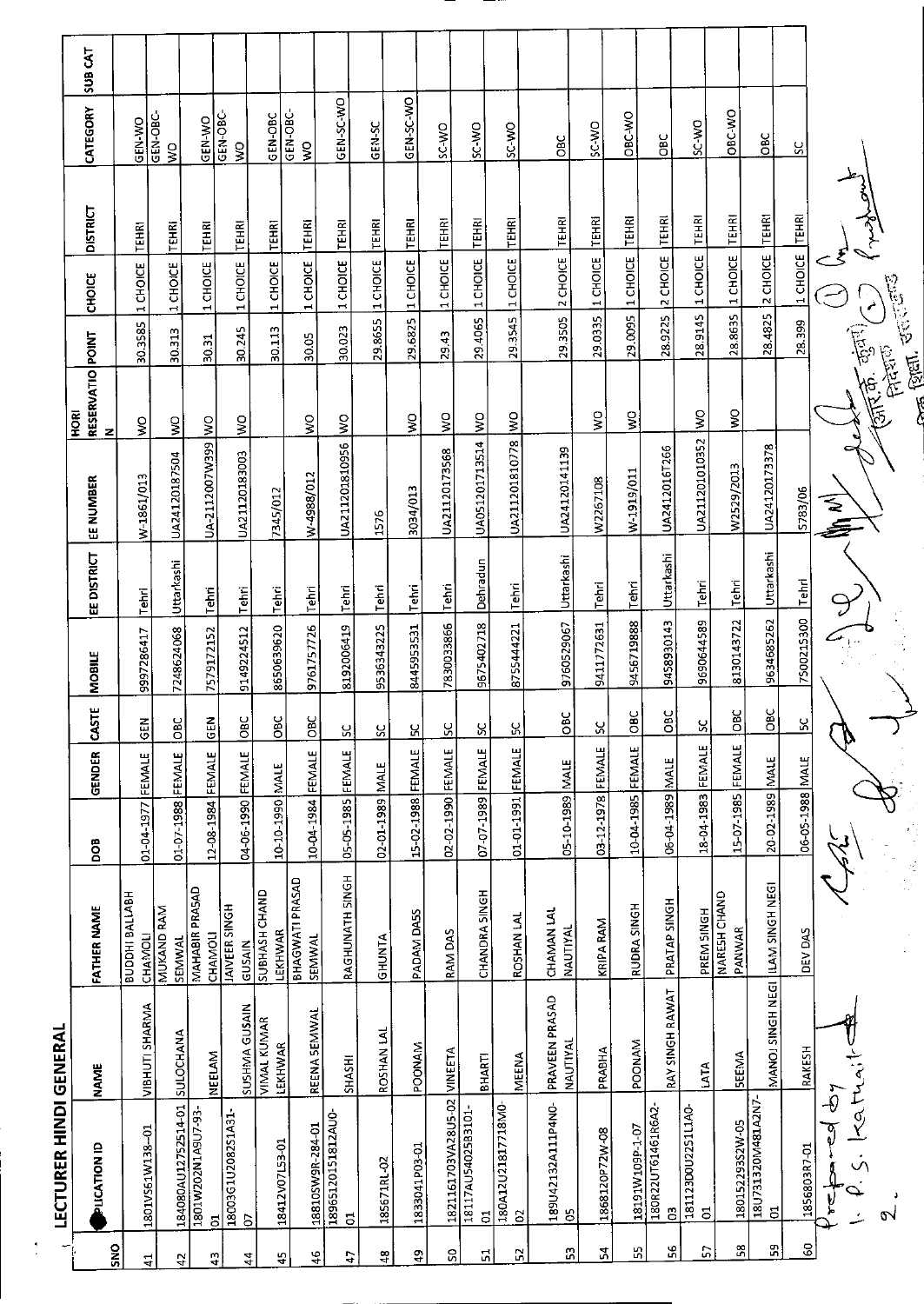|                    | <b>LECTURER HINDI GENERAL</b>                     |                        |                                  |                   |             |              |               |                         |                            |                                 |         |                   |                 |                |                    |
|--------------------|---------------------------------------------------|------------------------|----------------------------------|-------------------|-------------|--------------|---------------|-------------------------|----------------------------|---------------------------------|---------|-------------------|-----------------|----------------|--------------------|
| Š                  | <b>PLICATION ID</b>                               | <b>NAME</b>            | FATHER NAME                      | DOB               | GENDER      | <b>CASTE</b> | MOBILE        | EE DISTRICT             | EE NUMBER                  | RESERVATIO POINT<br><b>ROKI</b> |         | CHOICE            | <b>DISTRICT</b> | CATEGORY       | SUB <sub>CAT</sub> |
| $\overline{5}$     | 180D11S127A21440U-<br>5                           | DEVENDRA SINGH         | DHARAM SINGH                     | 04-02-1984        | <b>MALE</b> | OBC          | 9997652055    | Uttarkashi              | UA24120174110              |                                 | 28.373  | 1 CHOICE          | <b>TEHRI</b>    | Э              |                    |
| 3                  | 18511UA2241A05R20-<br>$\mathbf{S}$                | AMIT RATURI            | KIRTI RAM RATURI                 | 01-04-1987 MALE   |             | OBC          | 8941887672    | Uttarkashi              | UA24120121550              |                                 | 28.251  | 2 CHOICE          | <b>TEHRI</b>    | ЮBC            |                    |
| C,                 | 18W117002A079A21U<br>8                            | ANAMIKA                | SHAILENDRA SINGH                 | 20-08-1977        | FEMALE      | <b>DBC</b>   | 9410105316    | Tehri                   | UA2112007W1097WO           |                                 | 28.2235 | 1 CHOICE          | TEHRI           | OBC-WO         |                    |
| 5                  | E0-E0ZOEEM/V81                                    | <b>VEENA DEVI</b>      | <b>SANGRAMULAL</b>               | 06-09-1984        | FEMALE      | 52           | 7409400310    | Chamoli                 | M0233/03                   |                                 | 28.1835 | 1 CHOICE          | <b>TEHRI</b>    | ပ္တ            |                    |
| 5                  | 184C10BS2AW2U20112 CHANKRAKANTA<br>$\overline{5}$ | BHANDARI               | <b>BARDEEP SINGH</b><br>BHANDARI | 01-05-1978 FEMALE |             | OBC          | 9557203331    | Uttarkashi              | UA2412012W1250 WO          |                                 | 28.137  | 2 CHOICE          | TEHRI           | <b>CAC-AND</b> |                    |
| S,                 | 18--R1H1FP7C1-01                                  | REENU CHAUHAN          | CHANDRAPAL SINGH                 | 04-06-1986 FEMALE |             | GEN          | 9720010421    | Udham 5 Nagi PH-F-17/11 |                            | WO, OA, OL                      | 28.0645 | 3 CHOICE          | <b>TEHRI</b>    | GEN-WO         | ಕ<br>Ś,            |
| C                  | 1881231651035UN0A-<br>ದ                           | <b>NEETU</b>           | PREM SINGH                       | 10-04-1982 FEMALE |             | S.           | 9568023916    | Dehradun                | UA051201513863             | $\frac{8}{2}$                   |         | 27.9965 2 CHOICE  | TEHRI           | SC-WO          |                    |
| 3                  | 1882161A102T4AU01<br>$\overline{5}$               | <b>ANITA</b>           | JABBER SINGH                     | 15-11-1986 FEMALE |             | <u>SC</u>    | 7618599704    | Tehri                   | UA2112016T4810 WO          |                                 | 27.7    | 1 CHOICE          | <b>TEHRI</b>    | SC-WO          |                    |
| ස                  | 18G7T515U0212AS31M MAYESHWARI<br>$\overline{5}$   | GOSWAMI                | MOR SINGH                        | 09-04-1984 FEMALE |             | OBC          | 7351146787    | Tehri                   | UA2112017T5553 WO          |                                 | 2759    | 1 CHOICE          | TEHRI           | OBC-WO         |                    |
| 5C                 | 1818130B35-02                                     | BALBEER                | <b>BINDU MISTRI</b>              | 02-05-1978 MALE   |             | SC           | 7409405125    | <b>Tehri</b>            | 1385/013                   |                                 |         | 26.7755 11 CHOICE | <b>TEHRI</b>    | š              |                    |
| $\mathcal{L}$      | 182812297AWA4BOOU<br>$\mathbf{g}$                 | ARTI BHANDARI          | <b>KENDRA SINGH</b><br>BHANDARI  | 03-01-1983 FEMALE |             | ÖВC          | 9997312204    | Uttarkashi              | UA2412009W728              | $\frac{1}{2}$                   | 26.1965 | 2 CHOICE          | <b>TEHRI</b>    | OBC-WO         |                    |
| $\Gamma$           | 184101a5u21025M-01                                | MEENAKSHI              | KUNDAN LAL                       | 01-11-1988 FEMALE |             | χ            | 8449978928    | Uttarkashi              | ua2412010515               | $\overline{\mathsf{S}}$         | 25.802  | 3 CHOICE          | <b>TEHRI</b>    | SC-WO          |                    |
| 73                 | 18-BW091448-01                                    | BHAGWANI               | CHANDAR SINGH                    | 18-08-1985 FEMALE |             | SC           | 9536918637    | Tehri                   | W-489/014                  | δ                               | 24.9375 | 1 CHOICE          | <b>TEHRI</b>    | SC-WO          |                    |
| Þ,                 | 184313Pw0-03-01                                   | POONAM                 | PADAM DA55                       | 15-02-1988 FEMALE |             | ပ္တ          | 9456145707    | Tehri                   | w-3034/013                 | ş                               | 24.6825 | 1 CHOICE          | <b>TEHRI</b>    | DM-3S          |                    |
| 54                 | 1834128-01                                        | BHARTI                 | KSB                              | 05-12-1983 FEMALE |             | <b>DBC</b>   | 9536476890    | Uttarkashi              | 1234                       | ş                               |         | 24.6675 2 CHOICE  | TEHRI           | OBC-WO         |                    |
| $\frac{6}{1}$      | 184RS-3026W16-01                                  | RITU SHAH              | <b>SUDAMA LAL SHAH</b>           | 15-10-1982 FEMALE |             | ပ္က          | 7830133052    | Tehri                   | W-4663/012                 | $\frac{1}{2}$                   |         | 22.3615 1 CHOICE  | TEHRI           | DAY-25         |                    |
| $\overline{z}$     | 184982R102-06                                     | <b>RAHUL</b>           | KASTURILAL                       | 10-07-1990 MALE   |             | SC           | 9627065087    | Tehri                   | 8492/012                   |                                 | 21.644  | 1 CHOICE          | <b>TEHRI</b>    | ပ္တ            |                    |
| $\mathbf{g}_t$     | 18A2279U1S510L0251-<br>8                          | <b>SOHAN LAL</b>       | <b>CHATAR LAL</b>                | 03-07 1978 MALE   |             | ပ္တ          | 9639617725    | Tehri                   | UA211201525097             | P8                              | 20.14   | 1 CHOICE          | <b>TEHRI</b>    | ပ္တ            | æ                  |
| $\mathbf{r}$       | 182U21024K75A6521<br>පි                           | KM SHILPA              | <b>SOBAN SINGH</b>               | 15-08-1988 FEMALE |             | 5            | 8449449973    | Uttarkashi              | UA241201522576 WO          |                                 | 19.8565 | 2 CHOICE          | <b>TEHRI</b>    | ST-WO          |                    |
| $\pmb{\mathbb{S}}$ | 18V114119CO-018                                   | <b>VINEETA CHAUHAN</b> | <b>JAIPAL SINGH</b><br>CHAUHAN   | 31-12-1990 FEMALE |             | 5            | 9456542341    | Dehradun                | 10191/14                   | $\frac{8}{2}$                   | 19.459  | 3 CHOICE          | <b>TEHRI</b>    | <b>ST-WO</b>   |                    |
|                    | পূ<br>↷                                           |                        |                                  |                   |             |              |               |                         | <b>ENTER PINAT</b>         |                                 |         |                   |                 |                |                    |
|                    | いえぐ                                               |                        |                                  |                   |             |              |               |                         |                            |                                 |         |                   | Werkert         |                |                    |
|                    | $\mathcal{C}$                                     |                        |                                  |                   |             |              | <b>TURITY</b> |                         | <b>Charles State State</b> | menter (start offerfall)        |         |                   |                 |                |                    |
|                    |                                                   |                        |                                  |                   |             |              |               |                         |                            |                                 |         |                   |                 |                |                    |

l,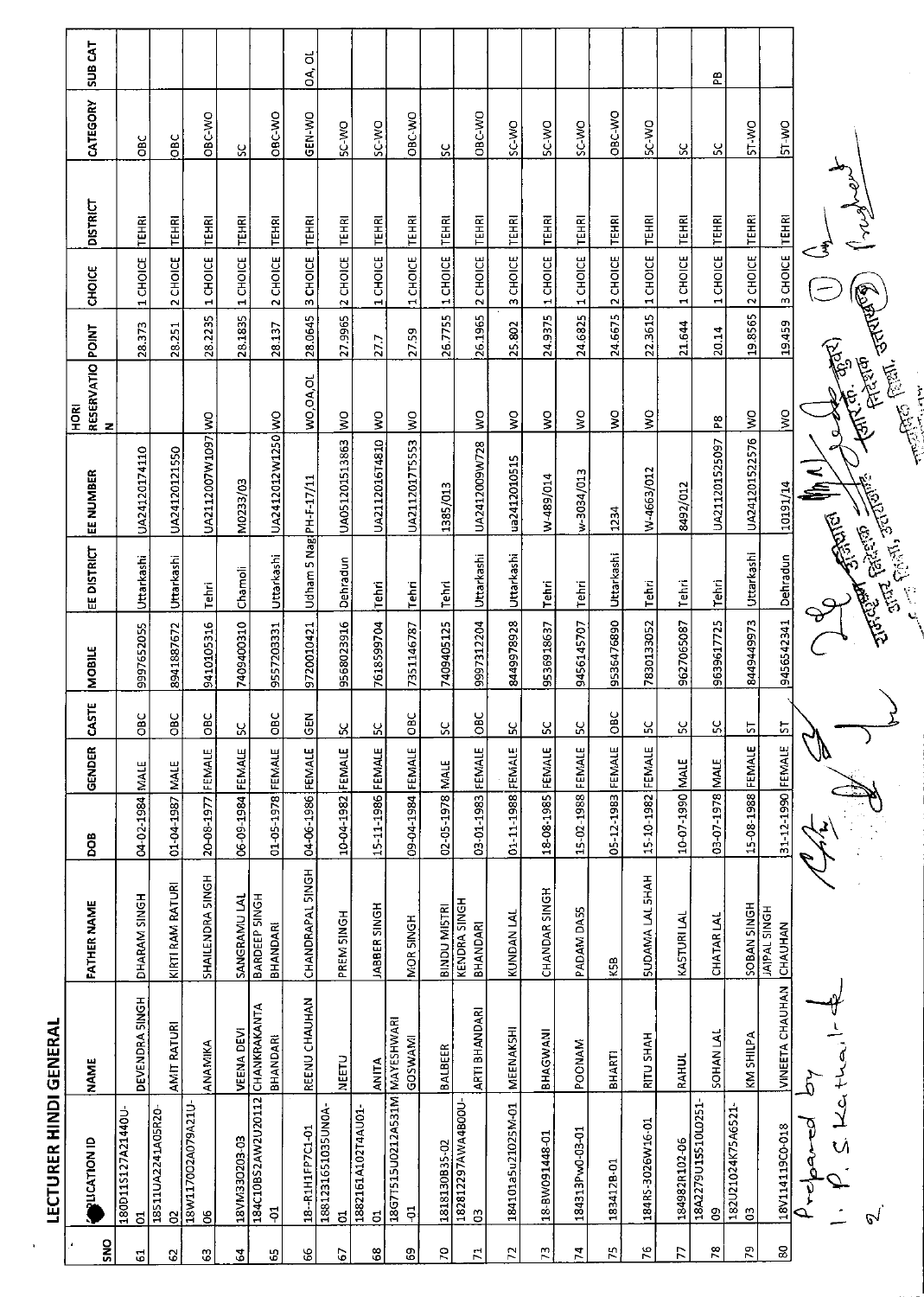| r |
|---|
|   |
|   |
|   |
|   |
|   |
|   |
|   |
|   |
|   |
|   |
|   |
|   |
|   |
|   |
|   |
|   |
|   |
|   |

 $\hat{\mathbf{x}}$ 

|                            |                                            | Ä                                       | Ĕ                                             |  |
|----------------------------|--------------------------------------------|-----------------------------------------|-----------------------------------------------|--|
| CATEGORY SUB CAT           | ST-VO                                      | IGEN-WO                                 | IGEN-WD                                       |  |
| <b>DISTRICT</b>            |                                            |                                         |                                               |  |
| <b>CHOICE</b>              | 119.2855 2 CHOICE TEHRI                    | 18.023 11 CHOICE TEHR                   | 16.4095 5 CHOICE TEHRI                        |  |
|                            |                                            |                                         |                                               |  |
| RESERVATIO POINT<br>론<br>모 |                                            | DFF WO                                  |                                               |  |
|                            | 7895005217 Uttarkashi   UA24120171471   WO |                                         | 8218922252 Dehradun   UA05120172970   DFF, WO |  |
| EE DISTRICT   EE NUMBER    |                                            |                                         |                                               |  |
|                            |                                            | 9620941656 Udham S Nagi W752014         |                                               |  |
|                            |                                            |                                         |                                               |  |
| GENDER CASTE IMOBILE       |                                            |                                         |                                               |  |
| BOB                        | 12-09-1990 FEMALE ST                       |                                         | 01-07-1990 FEMALE GEM                         |  |
| <b>FATHER NAME</b>         | AGMOHAN SINGH                              | KALAM SINGH DANU 120-08-1989 FEMALE GEN | TRILOK SINGH                                  |  |
| <b>NAME</b>                |                                            | <b>IDEEPA</b>                           |                                               |  |
| <b>ONDEXPIRATION</b>       | 128U420S171427A11-01 SONI                  | 18W24D5071-02                           | 187U51001722A0H9-01 HIMANI                    |  |
| S                          |                                            | 82                                      | 83                                            |  |

Prepared by:

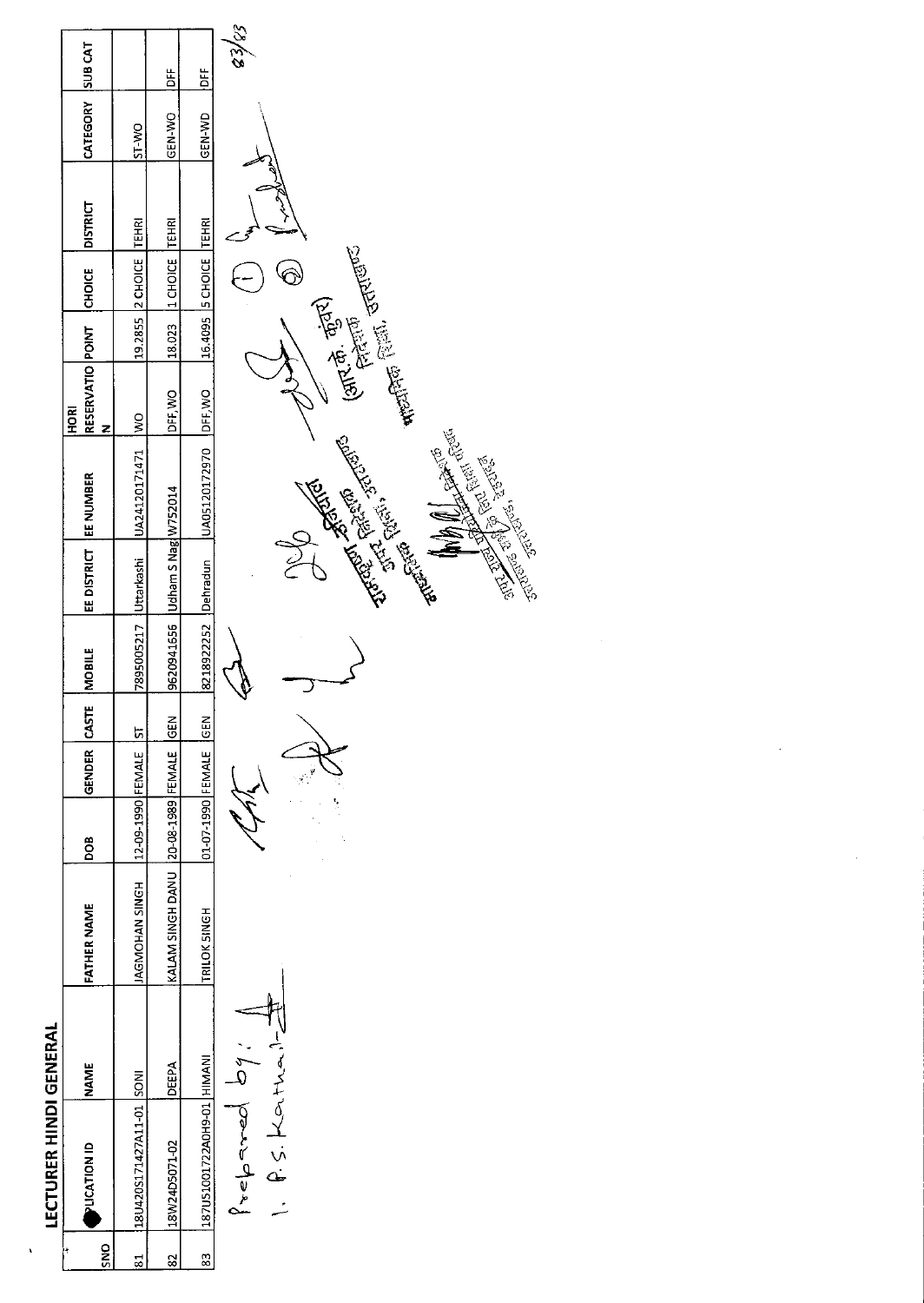|                    | LECTURER HINDI GENERAL                                  |                   | UTTARKASH                          |                   |               |                                           |               |                          |                                                                                                                                                                                                                                                                                                                    |                                                                                                                                                                                                                                                                                                                                                                            |        |                  |                                         |                                  |                |
|--------------------|---------------------------------------------------------|-------------------|------------------------------------|-------------------|---------------|-------------------------------------------|---------------|--------------------------|--------------------------------------------------------------------------------------------------------------------------------------------------------------------------------------------------------------------------------------------------------------------------------------------------------------------|----------------------------------------------------------------------------------------------------------------------------------------------------------------------------------------------------------------------------------------------------------------------------------------------------------------------------------------------------------------------------|--------|------------------|-----------------------------------------|----------------------------------|----------------|
| SNO                | <b>PUCATION ID</b>                                      | <b>NAME</b>       | <b>FATHER NAME</b>                 | <b>BOO</b>        | <b>GENDER</b> | CASTE                                     | <b>MOBILE</b> | EE DISTRICT              | EE NUMBER                                                                                                                                                                                                                                                                                                          | RESERVATIO POINT<br>HORI<br>z                                                                                                                                                                                                                                                                                                                                              |        | <b>CHOICE</b>    | <b>DISTRICT</b>                         | CATEGORY                         | <b>SUB CAT</b> |
| $\blacksquare$     | 1B411U2A42V12801-03                                     | VANDANA           | GAJENDRA SINGH                     | 03-01-1992 FEMALE |               | $rac{6}{5}$                               | 8954595272    | Uttarkashi               | UA24120141281                                                                                                                                                                                                                                                                                                      | $\frac{1}{2}$                                                                                                                                                                                                                                                                                                                                                              |        |                  | 33.6535 1 CHOICE UTTARKASHI             | GEN-OBC-<br>š                    |                |
| $\sim$             | 186K2u4520112N751a-<br>8                                | KM ARTI NAUTIYAL  | AMBIKA PRASAD<br><b>NAUTIYAL</b>   |                   |               |                                           |               |                          |                                                                                                                                                                                                                                                                                                                    |                                                                                                                                                                                                                                                                                                                                                                            |        |                  |                                         | GEN-OBC-<br>$\frac{8}{2}$        |                |
|                    | 1832560AC1115128U4-                                     | <b>SHWETAMBAR</b> | BHAGAT RAM                         | 01-07-1991 FEMALE |               | OBC                                       | 9997116996    | Uttarkashi               | ua241201517256                                                                                                                                                                                                                                                                                                     | $\frac{8}{2}$                                                                                                                                                                                                                                                                                                                                                              |        |                  | 32.6805 1 CHOICE UTTARKASHI             |                                  |                |
| m                  | $\overline{c}$                                          | <b>CHAMOLI</b>    | CHAMOLI                            | 21-12-1987 MALE   |               | OBC                                       | 9760347700    | Uttarkashi               | UA241201113865                                                                                                                                                                                                                                                                                                     |                                                                                                                                                                                                                                                                                                                                                                            | 32.435 |                  | 1 CHOICE UTTARKASHI                     | GEN-OBC                          |                |
| 4                  | 182272K281M04WU1A<br>$\overline{c}$                     | MAMTA KHANDURI    | RAMESH PRASAD<br>KHANDURI          | 12-04-1989 FEMALE |               | DBC                                       | 7302782799    | Uttarkashi               | UA2412012W287                                                                                                                                                                                                                                                                                                      | $\frac{8}{2}$                                                                                                                                                                                                                                                                                                                                                              |        |                  | 32.3675 1 CHOICE UTTARKASHI             | GEN-OBC-<br>$\tilde{\mathbf{z}}$ |                |
|                    | 182511914472UAD50-                                      |                   |                                    |                   |               |                                           |               |                          |                                                                                                                                                                                                                                                                                                                    |                                                                                                                                                                                                                                                                                                                                                                            |        |                  |                                         |                                  |                |
| m                  | $\mathbf{S}$                                            | <b>DEEPAK</b>     | KRITRAM JAGURI                     | 10-04-1992 MALE   |               | OBC                                       | 7351462910    | Uttarkashi               | UA241201519574                                                                                                                                                                                                                                                                                                     |                                                                                                                                                                                                                                                                                                                                                                            | 32.209 |                  | 1 CHOICE UTTARKASHI                     | GEN-OBC                          |                |
| Ф                  | 1850DC3241A1U2061-<br>$\overline{5}$                    | CHANDRA DEV       | RAMESH CHANDRA<br>CHAUHAN          | 01-07-1991 MALE   |               | <b>OBC</b>                                | 8449365037    | Uttarkashi               | UA24120165103                                                                                                                                                                                                                                                                                                      |                                                                                                                                                                                                                                                                                                                                                                            | 32.161 |                  | 1 CHOICE UTTARKASHI                     | GEN-OBC                          |                |
| r,                 | 1821114L9742U1A50-<br>$\overline{5}$                    | <b>LALITA</b>     | BHARAT SINGH                       | 06-08-1985 FEMALE |               | OBC                                       | 7456041008    | Uttarkashi               | UA241201517914                                                                                                                                                                                                                                                                                                     | $\frac{8}{2}$                                                                                                                                                                                                                                                                                                                                                              |        | 31.8125 1 CHOICE | UTTARKASHI                              | GEN-OBC-<br>$\frac{1}{2}$        |                |
| $\infty$           | 18U622401B0351A-02                                      | BEERBAL SINGH     | PAGGU RAM                          | 19-08-1987 MALE   |               | $rac{1}{2}$                               | 9456178422    | Uttarkashi               | UA2412013650                                                                                                                                                                                                                                                                                                       |                                                                                                                                                                                                                                                                                                                                                                            |        | 31.5945 1 CHOICE | UTTARKASHI                              | GEN-OBC                          |                |
| œ,                 | 182K2V4A412U01W3-<br>$\overline{5}$                     | VIJAY KUNDRA      | NATHI SINGH<br>KUNDRA              | 01-07-1981 FEMALE |               | OBC                                       | 9897393051    | Uttarkashi               | UA2412014W23                                                                                                                                                                                                                                                                                                       |                                                                                                                                                                                                                                                                                                                                                                            |        | 314685 1 CHOICE  | <b>UTTARKASHI</b>                       | <b>DBC</b>                       |                |
| $\mathbf{a}$       | 1800P20CA142U4112<br>$\overline{5}$                     | PRABHA CHAUHAN    | <b>SINGH CHAUHAN</b><br>RAMCHANDRA | 12-08-1988 FEMALE |               | <b>OBC</b>                                | 9456527460    |                          | UA24120101240                                                                                                                                                                                                                                                                                                      |                                                                                                                                                                                                                                                                                                                                                                            |        | 1 CHOICE         | UTTARKASHI                              | OBC-VO                           |                |
| 님                  | 180LA4U1243V12195-<br>ន                                 | VINOD LAL         | DHEERAJ LAL                        | 18-03-1988 MALE   |               | ပ္တ                                       | 9897061814    | Uttarkashi<br>Uttarkashi | UA24120134519                                                                                                                                                                                                                                                                                                      | ş                                                                                                                                                                                                                                                                                                                                                                          | 31.406 | 29.4645 1 CHOICE | UTTARKASHI                              | ς                                |                |
| $\mathbf{a}$       | 18249U16A12LG7036<br>$\mathbf{S}$                       | <b>GOVIND LAL</b> | <b>SABAL LAL</b>                   | 20-05-1989 MALE   |               | ပ္တ                                       | 8476921742    | Uttarkashi               | UA24120173669                                                                                                                                                                                                                                                                                                      |                                                                                                                                                                                                                                                                                                                                                                            | 28.754 | 1 CHOICE         | UTTARKASHI                              | $\frac{8}{2}$                    |                |
| $\frac{3}{2}$      | IMXAJ YALIV ED-EPOOZPUAVOJIZE8I                         |                   | MANGAL DAS SHAH                    | 12-06-1981 FEMALE |               | χ                                         | 9412922752    | Uttarkashi               | UA2412009340                                                                                                                                                                                                                                                                                                       | $\frac{8}{5}$                                                                                                                                                                                                                                                                                                                                                              |        | 28.0945 1 CHOICE | UTTARKASHI                              | SC-WO                            |                |
|                    |                                                         |                   |                                    |                   |               |                                           |               |                          |                                                                                                                                                                                                                                                                                                                    |                                                                                                                                                                                                                                                                                                                                                                            |        |                  |                                         |                                  |                |
| 9<br>$\frac{1}{4}$ | 18531231802A0A2U-02 ANIL<br>1.2.2.2<br>ORYCO/<br>$Y$ re |                   | DAYANAND                           | 03-06-1989 MALE   |               | $\mathcal{A}^{\text{M}}$<br>$\frac{1}{2}$ | 9411150135    | Dehradun                 | <b>All All Control Property</b><br><b>Allung</b> , 250767<br><b>Contract of the Contract of Contract of the Contract of Contract of Contract of Contract of Contract of Contract of Contract of Contract of Contract of Contract of Contract of Contract of Contract of Contract of Contract </b><br>UA05320182123 | $\frac{1}{2} \sum_{i=1}^{n} \sum_{i=1}^{n} \sum_{j=1}^{n} \sum_{j=1}^{n} \sum_{j=1}^{n} \sum_{j=1}^{n} \sum_{j=1}^{n} \sum_{j=1}^{n} \sum_{j=1}^{n} \sum_{j=1}^{n} \sum_{j=1}^{n} \sum_{j=1}^{n} \sum_{j=1}^{n} \sum_{j=1}^{n} \sum_{j=1}^{n} \sum_{j=1}^{n} \sum_{j=1}^{n} \sum_{j=1}^{n} \sum_{j=1}^{n} \sum_{j=1}^{n} \sum_{j=1}^{n} \sum_{$<br>(आर.के. कुंदर)<br>सिराम |        |                  | orfort R<br>20.8965 2 CHOICE UTTARKASHI | 5                                | Adjar          |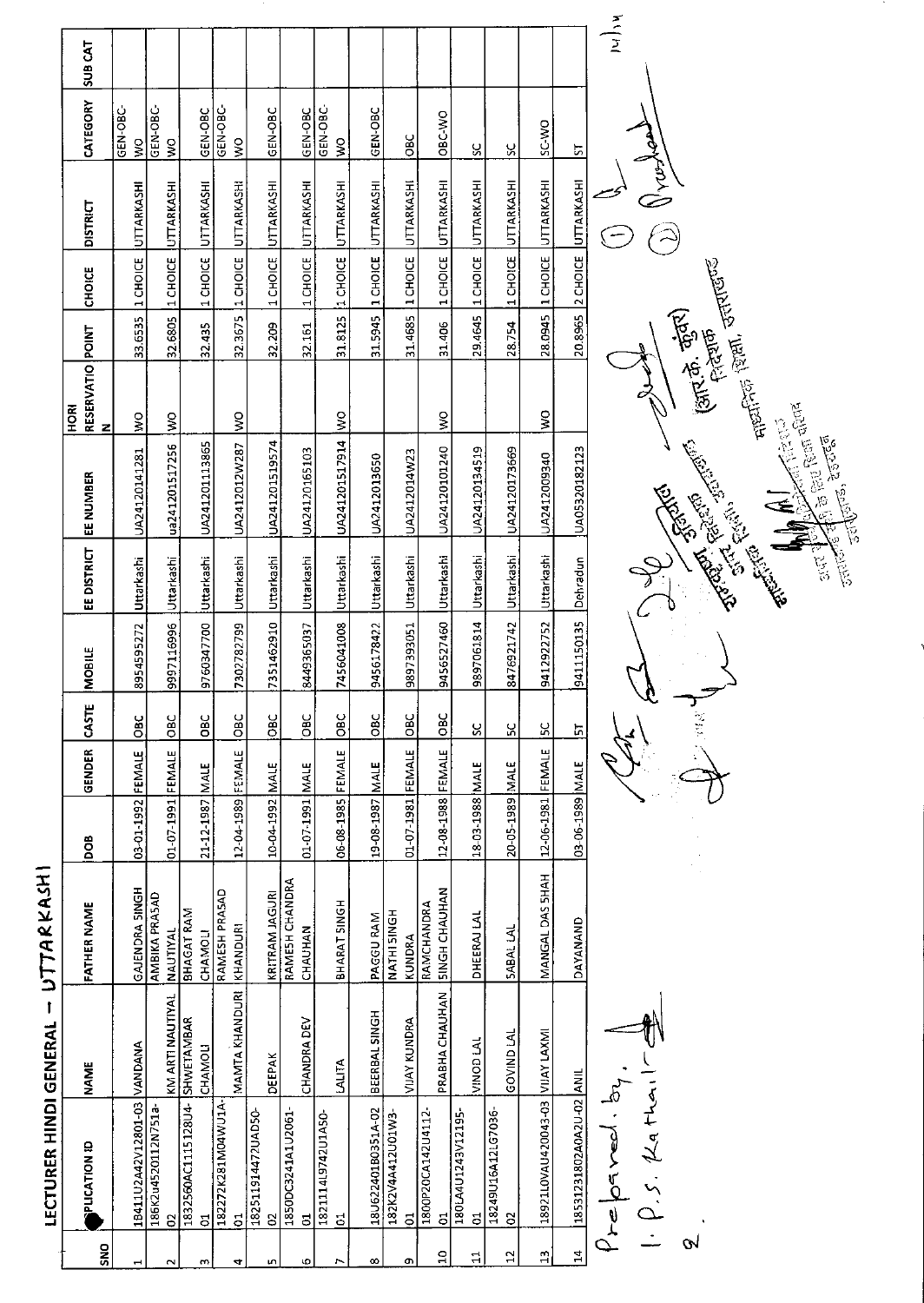| ı      |  |
|--------|--|
|        |  |
|        |  |
|        |  |
|        |  |
|        |  |
|        |  |
|        |  |
|        |  |
|        |  |
|        |  |
|        |  |
|        |  |
|        |  |
|        |  |
|        |  |
|        |  |
|        |  |
| ı<br>١ |  |

| <b>APLICATION ID</b> | NAME                             | FATHER NAME                              | <b>BOO</b>         | GENDER CASTE | <b>NOBILE</b> | EE DISTRICT   EE NUMBER             |                                        | RESERVATIO POINT<br>혼<br>모 | <b>CHOICE</b>              | <b>DISTRICT</b> | CATEGORY SUB CAT    |  |
|----------------------|----------------------------------|------------------------------------------|--------------------|--------------|---------------|-------------------------------------|----------------------------------------|----------------------------|----------------------------|-----------------|---------------------|--|
|                      | 181A68132601UD2P-03 PARUL DHAL   | RAJESH KUMAR DHAL 22-12-1989 FEMALE GEN  |                    |              |               |                                     | 7055167555   Udham 5 Nag UA2312018166  | $\frac{8}{5}$              | 33.4335 1 CHOICE US NAGAR  |                 | <b>CEN-WO</b>       |  |
| 1841W 074 RP1-01     | <b>PREETI RANI</b>               | RAM AUTAR MAURYA 20-05-1990 FEMALE   OBO |                    |              |               | 8445966140 Udham S Nag W [4701   14 |                                        | ş                          | 31.285 1 CHOICE US NAGAR   |                 | <b>GEN-OBC</b><br>ş |  |
|                      | 18621JM16P2052-01  JASWANT SINGH | <b>HARI SINGH</b>                        | 03-04-1982 MALE SC |              |               |                                     | 9756537571   Udham S Nag M/P/1626/2012 |                            | 30.147  1 CHOICE  US NAGAR |                 |                     |  |

 $\frac{2}{\sqrt{2}}$ 

Prepared dy<br>Prepared dy<br>1. P. S. Kathail

Entering Order **Controller School Report of School School Section**  $\frac{d}{d}$ in apolo **Police Report Contraction Contracts** いい かいこう こうかい しょうかい しょうかい しょうかい しゅうかい しゅうかい しゅうかい しゅうかい しゅうかい しゅうかい しゅうかい しゅうかい しゅうかい しゅうかい しゅうかい しゅうかい しゅうかい しゅうかい ्र<br>पु ⟩  $\frac{1}{\sqrt{2}}$  $\Theta$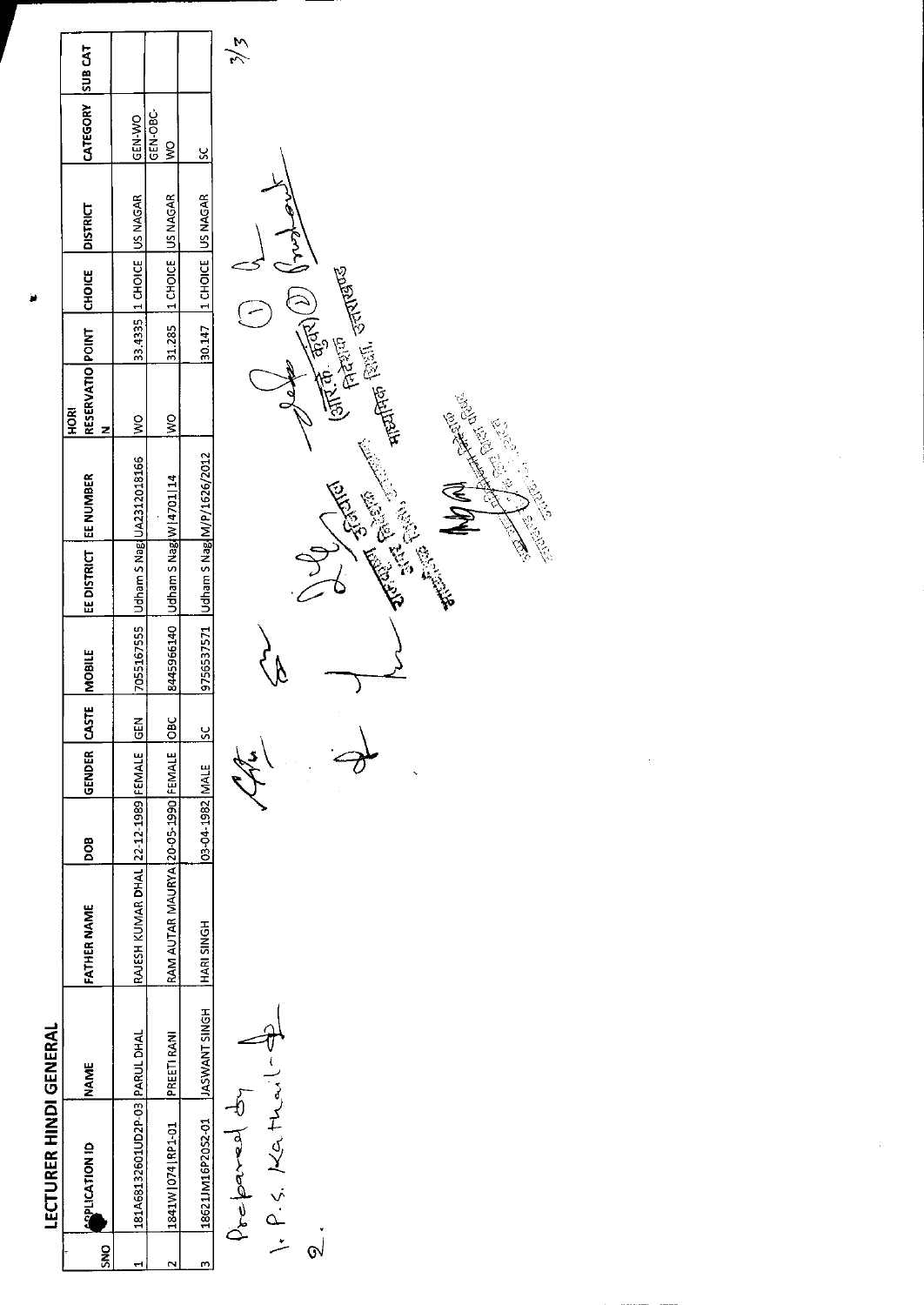|                   | <b>LECTURER HINDI GENERAL</b>       | 1                  | RUDRAPRAYA                         | S                 |               |              |            |                     |                                       |                                       |         |                  |                                       |                                  |                |
|-------------------|-------------------------------------|--------------------|------------------------------------|-------------------|---------------|--------------|------------|---------------------|---------------------------------------|---------------------------------------|---------|------------------|---------------------------------------|----------------------------------|----------------|
| SND<br>$\gamma$ . | PLICATION ID                        | <b>NAME</b>        | <b>FATHER NAME</b>                 | DOB               | GENDER        | <b>CASTE</b> | MOBILE     | EE DISTRICT         | EE NUMBER                             | RESERVATIO POINT<br><b>RIGH</b><br>z  |         | CHOICE           | <b>DISTRICT</b>                       | CATEGORY                         | <b>SUB CAT</b> |
|                   | 18A85841-01                         | <b>ALKA</b>        | PARSHURAM<br>SEMWAL                | 15-07-1988        | FEMALE        | $rac{2}{5}$  | 8006677017 | Rudraprayag         | 588/14                                | $\frac{0}{5}$                         | 34.1585 | 1 CHOICE         | RUDRAPRAYAG                           | <b>GEN-WO</b>                    |                |
| $\sim$            | 18122RFMMU71D-03                    | MAMTA              | KALAM SINGH                        | 02-01-1989        | FEMALE        | <b>GEN</b>   | 9627229398 |                     | Rudraprayag RUDMF272/11               | $\mathop{\mathsf{S}}$                 | 33.859  | 1 CHOICE         | RUDRAPRAYAG                           | <b>OK-N-20</b>                   |                |
| m                 | 18102A111772UL9-01                  | LAXMI              | RAJENDRA SINGH<br><b>VEGI</b>      | 15-08-1991 FEMALE |               | GEN          | 7060625532 |                     | Rudraprayag UA1912017721              | $\frac{1}{2}$                         | 33.422  | 1 CHOICE         | RUDRAPRAYAG                           | ON-N3D                           |                |
| ᅿ                 | 18650NU10211AN5210<br>$\ddot{a}$    | NEELAM NEGI        | GOPAL SINGH NEGI                   | 30-12-1990 FEMALE |               | <b>SEN</b>   | 9756106843 | Dehradun            | UA051201512061                        |                                       |         |                  | 33.2905 1 CHOICE RUDRAPRAYAG          | GEN                              |                |
| m                 | 18327P11-02                         | <b>PUSPA</b>       | ASHAR SINGH                        | 27-05-1984 FEMALE |               | GEN          | 7088541920 | Rudraprayag 127/13  |                                       | Ş                                     |         |                  | 33.1425 1 CHOICE RUDRAPRAYAG          | GEN-WO                           |                |
| Ø                 | 1811WP744N-01                       | POOIA NEGI         | <b>HDNIS AVIIV</b>                 | 25-09-1989 FEMALE |               | <b>GEN</b>   | 8449028820 | Rudraprayag W471/14 |                                       | $\frac{1}{2}$                         |         | 33.0135 1 CHOICE | RUDRAPRAYAG                           | GEN-WO                           |                |
| $\overline{ }$    | 18U00P200211150ME4<br>16048KK-01    | KM PODNAM          | <b>BINDILAL</b>                    | 06-04-1990 FEMALE |               | X            | 9639574605 |                     | Rudraprayag UK12EMP0045/201WO         |                                       | 32.994  |                  | 1 CHOICE RUDRAPRAYAG                  | GEN-SC-WO                        |                |
| $\infty$          | 1817UM11RD47DK-02                   | DEVENDRA KUMAR     | <b>DUBLU LAL</b>                   | 04-06-1990        | MALE          | χ            | 7535055021 |                     | Rudraprayag RUDM1714/17               |                                       | 32.5665 | 1 CHOICE         | RUDRAPRAYAG                           | GEN-SC                           |                |
| c                 | 1801U19A29610GS6-02                 | GEETA              | <b>MADHUSUDHAN</b><br>PUROHIT      | 25-01-1989        | <b>FEMALE</b> | GEN          | 9411355517 |                     | Rudraprayag UA19120156960             | ş                                     | 32.108  | 1 CHOICE         | <b>RUDRAPRAYAG</b>                    | GEN-WO                           |                |
| å                 | 1880U114A20941M2-<br>5              | <b>MEETA</b>       | <b>VIKRAM SINGH</b>                | 24-05-1992 FEMALE |               | <b>O8C</b>   | 9675608583 |                     | Rudraprayag UA19120184420             | $\frac{8}{5}$                         | 31.829  | 1 CHOICE         | RUDRAPRAYAG                           | <b>GEN-OBC-</b><br>$\frac{8}{5}$ |                |
| ដ                 | 183CA71281UG09601<br>9              | GIRISH CHANDRA     | <b>SULABU LAL</b>                  | 01-05-1983        | MALE          | R            | 9675439359 |                     | Rudraprayag UA19120163870             |                                       | 31.7295 |                  | 1 CHOICE RUDRAPRAYAG                  | <b>GEN-SC</b>                    |                |
| $\mathbf{12}$     | 18A111M0690U95L2-<br>S              | LALIT MOHAN        | RAMEHSHWAR DUTT<br><b>DEVSHALI</b> | 11-01-1987 MALE   |               | $rac{1}{2}$  | 7830318028 |                     | Rudraprayag UA1912009651              |                                       | 31.716  |                  | 1 CHOICE RUDRAPRAYAG                  | $\frac{5}{5}$                    |                |
| E,                | 180219MA77U111-01                   | <b>NANU</b>        | RAKESH PRASAD<br>GOSWAMI           | 03-02-1987        | FEMALE        | <b>GEN</b>   | 7830443844 |                     | Rudraprayag UA191201717               | ş                                     |         |                  | 31.6895 1 CHOICE RUDRAPRAYAG          | GEN-WO                           |                |
| $\mathbf{z}$      | 18951U18210AA380-02                 | AKHILESH           | NAND LAL                           | 02-07-1990        | <b>MALE</b>   | χ            | 9627819952 | Rudraprayag         | UA19120158083                         |                                       | 31.4425 | 1 CHOICE         | RUDRAPRAYAG                           | GEN-SC                           |                |
| H                 | 1841953M1-01                        | MAHENDRA SINGH     | PREM SINGH                         | 03-07-1989        | <b>MALE</b>   | ទី<br>ច      | 7830173780 | Rudraprayag         | 3951/14                               |                                       | 31.4295 | 1 CHOICE         | RUDRAPRAYAG                           | $rac{2}{5}$                      |                |
| $\frac{9}{16}$    | 18904108A1071K02-04 KM BHARATI      |                    | MOHAN SINGH                        | 17-02-1991        | FEMALE        | <b>GEN</b>   | 9719342701 | Rudraprayag         | UA19120184007                         | ş                                     | 31.3475 | 1 CHOICE         | RUDRAPRAYAG                           | ON-NJC                           |                |
| $\overline{17}$   | 18R31120DUM1KB-02                   | BEERBAL KOTHIYAL   | SHANKAR LAL                        | 04-05-1987        | <b>MALE</b>   | χ            | 8755614520 | Rudraprayag         | RUDM2013/11                           |                                       | 31.276  | 1 CHOICE         | RUDRAPRAYAG                           | GEN-SC                           |                |
| $\frac{8}{18}$    | 187721061U92G10LA<br>$\overline{5}$ | <b>GOPAL LAL</b>   | MOHAN LAL                          | 15-03-1982 MALE   |               | ပ္တ          | 9720098580 |                     | Rudraprayag UA19120177620             |                                       |         |                  | 30.4015 1 CHOICE RUDRAPRAYAG          | <b>GEN 5C</b>                    |                |
| $\mathbf{a}$      | 1854D057A1123US91<br>පි             | SEEMA DHARKOTI     | RADHE LAL                          | 14-06-1984 FEMALE |               | χ            | 9412911236 |                     | Rudraprayag UA19120173455             | $\frac{1}{2}$                         |         |                  | 27.4995  1 CHOICE  RUDRAPRAYAG  SC-WO |                                  |                |
| 20                | 18sfvLm1136r12-02                   | <b>LALITA DEVI</b> | RUDRA SINGH                        | 05-06-1986 FEMALE |               | $rac{C}{10}$ |            |                     | 9012606087 Rudraprayag   rvsmf1163/12 |                                       | 27.307  |                  | 1 CHOICE RUDRAPRAYAG OBC              |                                  |                |
|                   | <b>Adax</b>                         | بر<br>م            |                                    |                   |               |              | Ş          |                     |                                       |                                       |         |                  |                                       |                                  |                |
|                   | $-1.5.$ Kg $F$                      |                    |                                    |                   |               |              |            |                     | 全军                                    |                                       |         | (പ               |                                       |                                  |                |
|                   |                                     |                    |                                    |                   |               |              |            |                     | Ellen Ro                              | <b>Controller Controller</b><br>PARTO |         |                  |                                       |                                  |                |
|                   |                                     |                    |                                    |                   |               |              |            |                     | <b>City</b>                           |                                       |         |                  |                                       |                                  |                |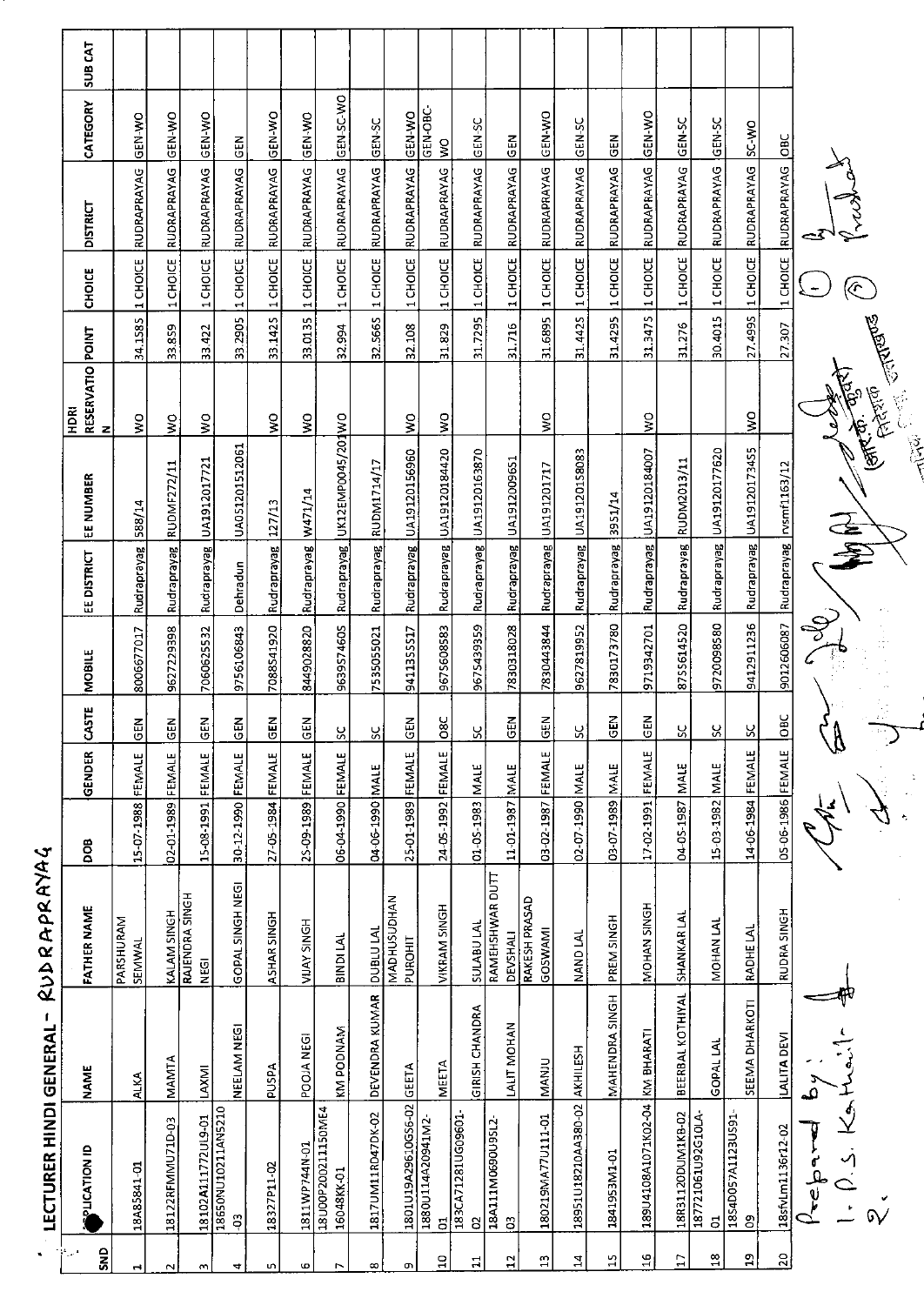| í      |
|--------|
|        |
|        |
| I      |
| I      |
|        |
|        |
|        |
|        |
|        |
|        |
|        |
| ť<br>c |
|        |
|        |
|        |
| j      |
| I      |
| Ľ<br>ı |
|        |
|        |

| <b>PLICATION ID</b>                 | <b>NAME</b>                | <b>FATHER NAME</b>              | <b>BOO</b>        | GENDER | <b>CASTI</b> | <b>MOBILE</b> | <b>EE DISTRICT</b> | EE NUMBER                 | RESERVATID PDINT<br>HORI<br>z |         | <b>CHDICE</b>    | <b>DISTRICT</b>    | CATEGORY     | <b>SUB CAT</b> |
|-------------------------------------|----------------------------|---------------------------------|-------------------|--------|--------------|---------------|--------------------|---------------------------|-------------------------------|---------|------------------|--------------------|--------------|----------------|
| 182K000125MM-03                     | MEENA KUMARI               | MOHAN RAM                       | 10-02-1973 FEMALE |        | یر           | 8006447169    | Bageshwar          | M502/2010                 | $\frac{1}{2}$                 | 22.517  | 9 CHOICE         | RUDRAPRAYAG        | <b>OW-3S</b> |                |
| 183862112G0U1A1A8-<br>8             |                            | AJAY MOHAN GOUR BRIJ MOHAN GOUR | 15-05-1991 MALE   |        | OBC          | 9411135631    | Tehri              | UA21120188613             |                               | 21.4125 | 4 CHOICE         | RUDRAPRAYAG        | <b>OBC</b>   |                |
| 1804P4008A5792K009L<br>001EGM5-08   |                            | AJAY MOHAN GOUR BRIJ MOHAN GOUR | 15-05-1991 MALE   |        | <b>OBC</b>   | 8006563063    | iTehri             | UK09EMP0045/20180007945   |                               | 21.4125 | <b>B</b> CHOICE  | <b>RUDRAPRAYAG</b> | <b>DBC</b>   |                |
| 183118AB425U0012-01 BHARATI         |                            | PRATAP RAM                      | 01-08-1994 FEMALE |        | ဌ            | 8650771603    | Almora             | UA01220185143             | $\frac{8}{2}$                 | 21.383  | 9 CHOICE         | RUDRAPRAYAG        | SC-WO        |                |
| 184U1A2252M866061<br>5              | <b>SANGEETA MAHAR</b>      | <b>SATYA SINGH</b>              | 01-07-1988 FEMALE |        | <b>DBC</b>   | 7351728491    | Uttarkashi         | UA24120166268             | $\frac{8}{2}$                 | 21.369  | $3$ CHOICE       | RUDRAPRAYAG        | OBC-VVO      |                |
| 18M512131AU10099-<br>$\mathbf{S}$   | MANBAR SINGH               | SURENDRA SINGH                  | 15-03-1992 MALE   |        | SC           | 8126839510    | Chamoli            | UA03120159911             |                               | 20.7825 | 2 CHOICE         | RUDRAPRAYAG        | <u>u</u>     |                |
| 1871129M61U9A083-<br>$\overline{c}$ | MURALIDHAR                 | <b>ALIQNIS</b>                  | 04-03-1992 MALE   |        | <u>ين</u>    | 8057981823    |                    | Rudraprayag UA19120163897 |                               | 20776   | 1 CHOICE         | RUDRAPRAYAG ISC    |              |                |
| 1819MM2K066-04                      | MAHENDRA KUMAR BHAWANI LAL |                                 | 30-07-1992 MALE   |        | ပ္တ          | 9536754137    | Chamoli            | M6690/12                  |                               | 20.742  | 2 CHOICE         | RUDRAPRAYAG SC     |              |                |
| 18669830A2U8011M-<br>5              | MANISHA                    | <b>BIRENDRA SINGH</b>           | 20-07-1993 FEMALE |        | <b>KBD</b>   | 8954790376    | Chamoli            | UA03120186968             | lovo<br>S                     | 20.0575 | 2 CHOICE         | RUDRAPRAYAG GEN-WO |              | ಕ              |
| 182UM2RF1SD22-01                    | <b>SACHITA</b>             | PURAN SINGH                     | 24-03-1988 FEMALE |        | <b>SEN</b>   | 9761352337    | <b>Rudraprayag</b> | <b>RUDMF222/12</b>        | Ë                             | 18.978  | 1 CHOICE         | RUDRAPRAYAG        | $rac{1}{2}$  | ă              |
| 1810223UAA0581-01                   | ANITA                      | NOHAN SINGH                     | 07-08-1979 FEMALE |        | 5            | 7409817425    | Chamoli            | UA312010852               | $\frac{1}{2}$                 |         | 18.9395 2 CHOICE | RUDRAPRAYAG ST-WO  |              |                |
| ta parroqan                         |                            |                                 |                   |        |              |               | ۔<br>ح             | ্                         |                               |         | Ç                |                    |              | 31/31          |

7<br>2. P. S. Kathailt

R<br>P e<br>V

े<br>सम्

England  $\overline{\circ}$  $\ominus$ 

**लिखण्ड**  $\overline{\mathfrak{g}}$ ak)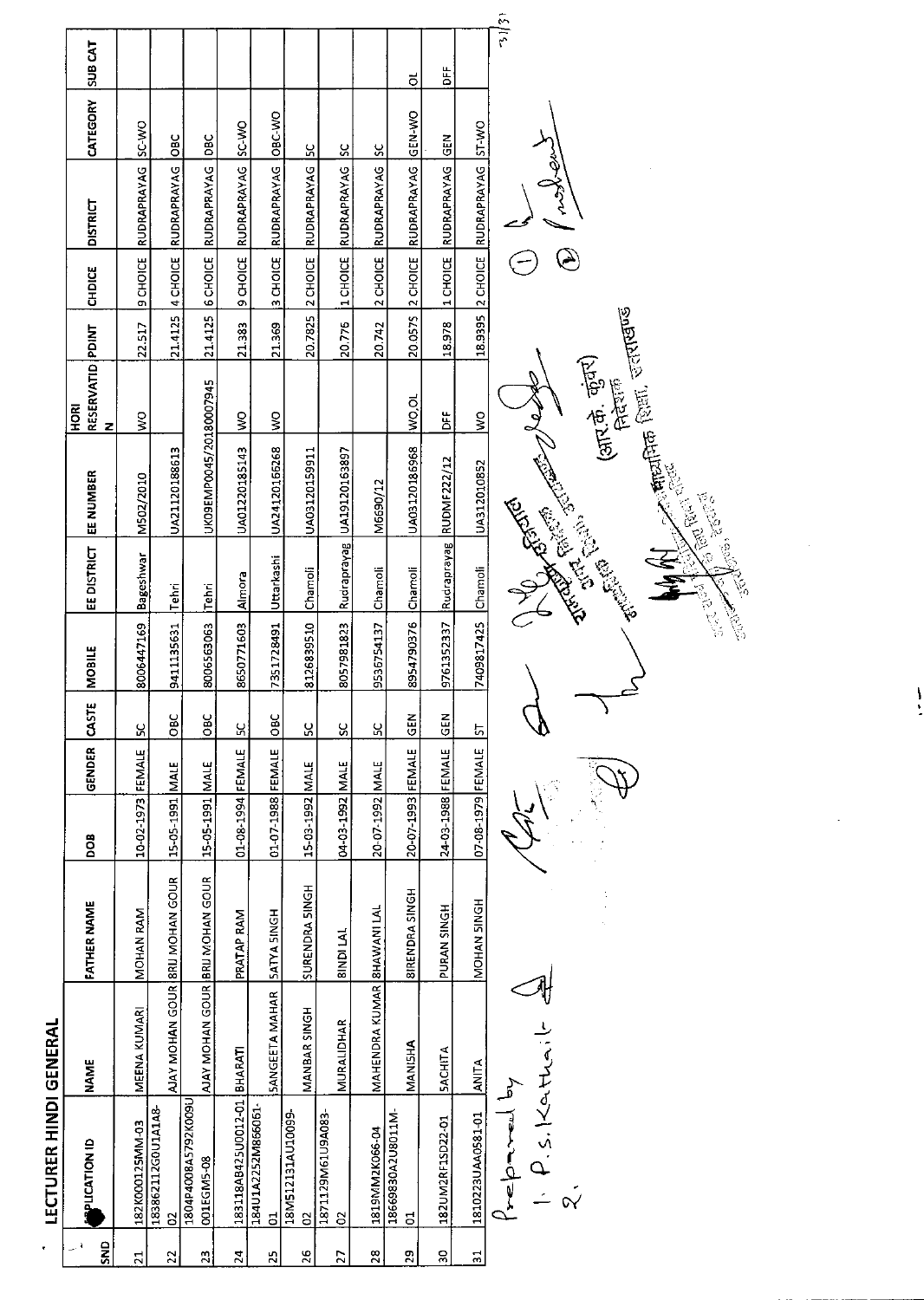| V                      | <b>LECTURER HINDI GENERAL</b>       | л,                           | PITHORAGARH                              |                   |              |              |               |                         |                           |                                                                                                                                                                                                                                     |         |                   |                      |                           |         |
|------------------------|-------------------------------------|------------------------------|------------------------------------------|-------------------|--------------|--------------|---------------|-------------------------|---------------------------|-------------------------------------------------------------------------------------------------------------------------------------------------------------------------------------------------------------------------------------|---------|-------------------|----------------------|---------------------------|---------|
| SND                    | <b>PLICATION ID</b>                 | <b>NAME</b>                  | <b>FATHER NAME</b>                       | 80Q               | GENDER       | CASTE        | <b>MOBILE</b> | EE DISTRICT             | EE NUMBER                 | RESERVATIO POINT<br><b>BOH</b><br>$\mathbf{z}$                                                                                                                                                                                      |         | CHOICE            | <b>DISTRICT</b>      | CATEGORY                  | SUB CAT |
|                        | 1818M1047J-01                       | MANISH JOSHI                 | RAJENDRA PRASAO<br><b>IRSOL</b>          | 21-11-1990 MALE   |              | 즶            | 9837101301    | Pithoragarh             | 8170/14                   |                                                                                                                                                                                                                                     | 32.707  | 1 CHOICE          | PITHORAGARH          | GEN                       |         |
|                        | 18P08M614-05                        | PREMA                        | TRILOK SINGH                             | 30-05-1983        | FEMALE       | GΕN          | 8449163502    | Pithoragarh             | M/164/08                  | ş                                                                                                                                                                                                                                   | 32.1345 | 1 CHOICE          | PITHORAGARH          | GEN-WO                    |         |
| w                      | 18M13A3B479-01                      | ASHA BANKOTI                 | RAVINORA SINGH                           | 07-05-1987        | FEMALE       | <b>SEN</b>   | 7500329606    | Pithoragarh             | M/3749/13                 |                                                                                                                                                                                                                                     | 32.077  | 1 CHOICE          | PITHORAGARH          | $rac{2}{5}$               |         |
| 4                      | 18100A212221M741B<br>$\overline{5}$ | MEENAKSHI BONAL              | KUNOAN SINGH<br><b>BONAL</b>             | 01-07-1990 FEMALE |              | <u>ს</u>     | 9410912960    | Pithoragarh             | UA14120172122             | $\frac{1}{2}$                                                                                                                                                                                                                       |         | 31.3715  1 CHOICE | PITHORAGARH          | GEN-ST-WO                 |         |
| w                      | 188441519-07                        | TANUIA                       | <b>KISHORE CHANORA</b><br>PANT           | 08-06-1991 FEMALE |              | <b>GEN</b>   | 9837010326    | Pithoragarh             | 5498/14                   | ş                                                                                                                                                                                                                                   | 31.3155 | 1 CHOICE          | PITHORAGARH          | GEN-WO                    |         |
| Ф                      | 18198108241P1U0PA<br>3              | PUSHPA PARIHAR               | DILEEP SINGH<br>PARTIHAR                 | 10-10-1990 FEMALE |              | $rac{6}{10}$ | 9068724655    | Pithoragarh             | UA14120188109             | $\mathsf{S}^{\mathsf{O}}$                                                                                                                                                                                                           | 31.157  | 1 CHOICE          | PITHORAGARH          | GEN-OBC-<br>$\frac{1}{2}$ |         |
|                        | 18JP2402-05                         | PRATIBHA JOSHI               | <b>GIREESH CHANDRA</b><br><b>IRSOL</b>   | 04-06-1989        | FEMALE       | <b>GEN</b>   | 9837366500    | Pithoragarh             | 2420                      | ş                                                                                                                                                                                                                                   | 31.156  | 1 CHOICE          | PITHORAGARH          | GEN-WO                    |         |
| œ                      | 18JK2133M17-01                      | KAVITA JOSHI                 | GREESH CHANORA<br><b>IRSOL</b>           | 02-03-1985        | FEMALE       | $rac{5}{5}$  | 9837739535    | Pithoragarh             | M/1273/13                 | Š                                                                                                                                                                                                                                   | 30.9915 | 1 CHOICE          | PITHORAGARH          | GEN-WO                    |         |
| ጣ                      | 182A90211S2F-07                     | <b>SUMAN ARYA</b>            | MOHAN LAL                                | 12-07-1986        | FEMALE       | ႘            | 7351105091    | Pithoragarh             | F/229/2011                | ş                                                                                                                                                                                                                                   | 30.8825 | 1 CHOICE          | PITHORAGARH          | GEN-SC-WO                 |         |
| ă                      | 18B2C24W0710-01                     | BINEETA CHUFAL               | <b>OEV SINGH CHUFAL</b>                  | 15-11-1986 FEMALE |              | <b>GEN</b>   | 7060935121    | Pithoragarh             | W/724/2010                | $\mathsf{S}$                                                                                                                                                                                                                        | 307295  | 1 CHOICE          | PITHORAGARH          | GEN-WO                    |         |
| $\mathbf{1}$           | 185061D251AM-03                     | AANCHAL DARIYAL              | <b>GOVARDHAN SINGH</b><br><b>OARIYAL</b> | 03-01-1987        | FEMALE       | 5            | 7533852288    | Pithoragarh             | M/655/2011                | ş                                                                                                                                                                                                                                   | 30.617  | 1 CHOICE          | PITHORAGARH          | GEN-ST-WO                 |         |
| 5,                     | 181329M3SF45-01                     | SONIYA SHARMA                | SANTOSH KUMAR<br>SHARMA                  | $01 - 01 - 1983$  | FEMALE       | <b>GEN</b>   | 9759878851    | Udham S Nag M/F/2493/13 |                           | Ş                                                                                                                                                                                                                                   | 30.6025 | 2 CHOICE          | PITHORAGARH          | GEN-WO                    |         |
| $\mathbf{u}$           | 1811091FG3-03                       | GEETA                        | NETRA SINGH                              | 10-07-1987        | FEMALE       | <b>ISEN</b>  | 8954855355    | Pithoragarh             | F/1139/10                 | $\frac{1}{2}$                                                                                                                                                                                                                       | 30.5795 | 1 CHOICE          | PITHORAGARH          | <b>ORN-VIO</b>            |         |
| $\overline{4}$         | 1844113802-01                       | CHANORAMOHAN<br><b>INSOL</b> | <b>IAGOISH CHANDRA</b>                   | 03-07-1990        | <b>INALE</b> | <b>GEN</b>   | 9897367967    | Pithoragarh             | 4481/12                   |                                                                                                                                                                                                                                     | 30.5015 |                   | 1 CHOICE PITHORAGARH | $rac{2}{5}$               |         |
| 15                     | 185M317BB2-07                       | BHAWANA BISHT                | <b>DAN SINGH BISHT</b>                   | 06-07-1988        | FEMALE       | <b>GEN</b>   | 9458156275    | Pithoragarh             | M/275/13                  | ş                                                                                                                                                                                                                                   | 30.468  | 1 CHOICE          | PITHORAGARH          | GEN-WO                    |         |
| $\overline{1}$         | 188901S4J3-01                       | <b>IHSOL YALNAS</b>          | BASANT BALLABH                           | 22-08-1985        | <b>MALE</b>  | <b>ABO</b>   | 9410302771    | Pithoragarh             | 3481/09                   |                                                                                                                                                                                                                                     | 30.4545 | 1 CHOICE          | PITHORAGARH          | 도<br>이                    |         |
| $\Box$                 | 18030H469-01                        | HEERA SINGH<br><b>DHANIK</b> | CHANCHAL SINGH<br>OHANIK                 | 12-07-1987        | <b>MALE</b>  | 도<br>이       | 9410598849    | Pithoragarh             | 643/09                    |                                                                                                                                                                                                                                     | 30.353  | 1 CHOICE          | PITHORAGARH          | $rac{2}{5}$               |         |
| $\frac{\infty}{\cdot}$ | 182220160K3-03                      | KAILASH CHANORA              | ISWARI OATT                              | 03-06-1989 MALE   |              | <b>OBC</b>   | 8475857600    | Pithoragarh             | 6023/2012                 |                                                                                                                                                                                                                                     | 30.271  | 1 CHOICE          | PITHORAGARH          | GEN-OBC                   |         |
| 음                      | 18K319BW23-02                       | KAMLA BORA                   | ANN SINGH BORA                           | 30-06-1988 FEMALE |              | <b>EN</b>    | 9719119341    | Pithoragarh             | W/923/13                  | $\frac{1}{2}$                                                                                                                                                                                                                       |         | 30.0825 1 CHOICE  | PITHORAGARH          | GEN-WO                    |         |
| S                      | 18004137U215A581B-<br>8             | DAYA KRISHAN<br><b>BHATT</b> | SHEKHRANAND<br><b>BHATT</b>              | 18-05-1985 MALE   |              | z<br>ē       | 9411737110    |                         | Pithoragarh UA14120153578 |                                                                                                                                                                                                                                     |         | 30.0755 LCHOICE   | PITHORAGARH          | $rac{2}{5}$               |         |
|                        |                                     |                              |                                          |                   |              |              |               |                         |                           |                                                                                                                                                                                                                                     |         |                   |                      |                           |         |
|                        | メダ<br>O١                            |                              |                                          |                   |              |              |               | 全军                      |                           | (1, 1)                                                                                                                                                                                                                              |         |                   |                      |                           |         |
|                        |                                     |                              |                                          |                   |              |              |               |                         |                           | <b>Collage Comments</b> Contract Contract Contract Contract Contract Contract Contract Contract Contract Contract Contract Contract Contract Contract Contract Contract Contract Contract Contract Contract Contract Contract Contr |         |                   |                      |                           |         |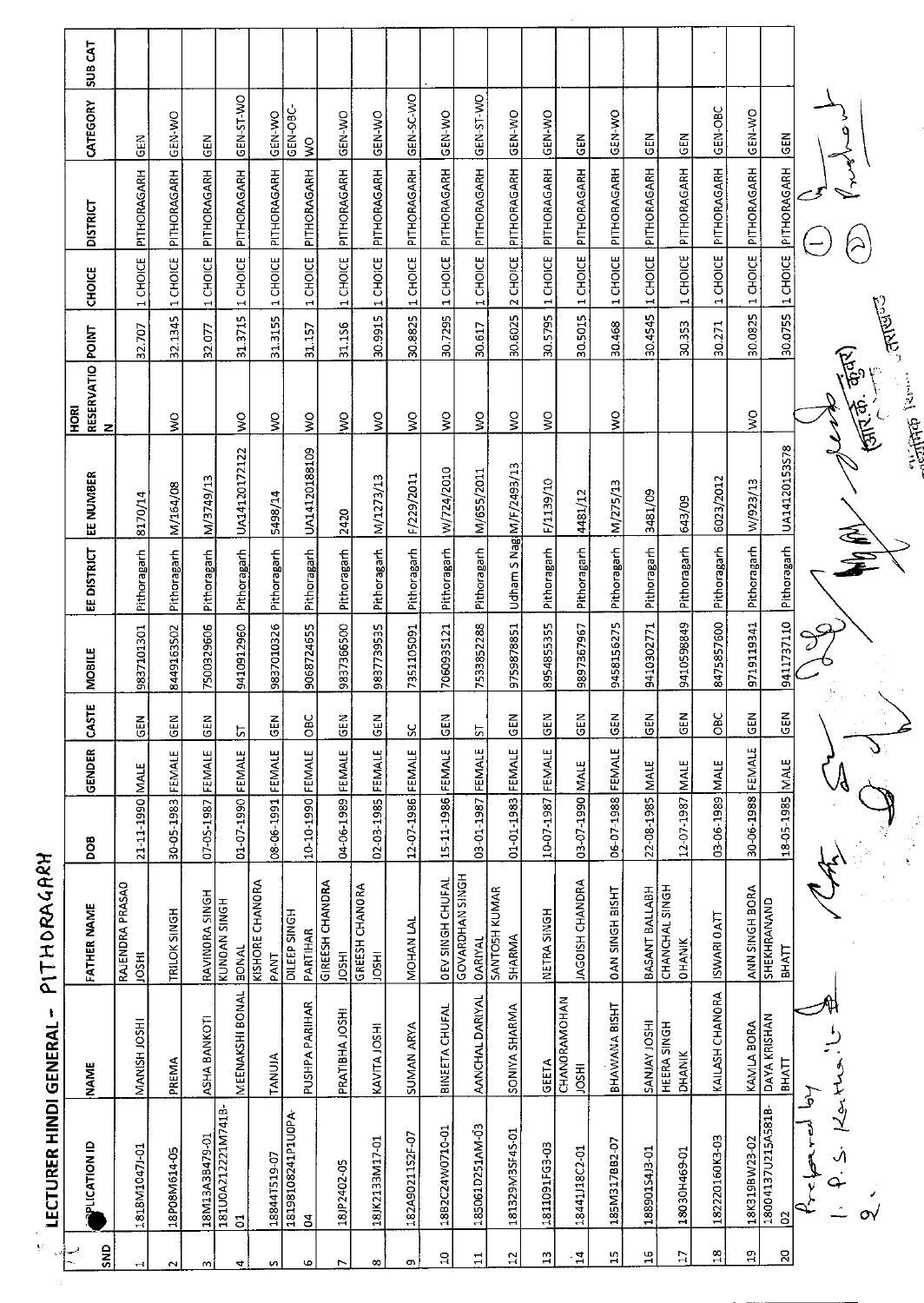|                       | <b>LECTURER HINDI GENERAL</b>        |                                   |                       |                   |             |              |                        |             |               |                               |         |               |                               |                                       |                |
|-----------------------|--------------------------------------|-----------------------------------|-----------------------|-------------------|-------------|--------------|------------------------|-------------|---------------|-------------------------------|---------|---------------|-------------------------------|---------------------------------------|----------------|
| SN <sub>D</sub>       | <b>APLICATION ID</b>                 | <b>NAME</b>                       | <b>FATHER NAME</b>    | BOO               | GENDER      | <b>CASTE</b> | <b>NOBILE</b>          | EE DISTRICT | EE NUMBER     | RESERVATID POINT<br>N<br>HORI |         | <b>CHDICE</b> | <b>DISTRICT</b>               | CATEGORY                              | <b>SUB CAT</b> |
| $\overline{z}$        | 182RW16358-01                        | REEMA                             | UMAED RAM             | 09-05-1989        | FEMALE      | ပ္တ          | 9456584882             | Pithoragarh | W/36S8/12     | š                             | 29.9755 | 1 CHOICE      | PITHORAGARH                   | GEN-SC-WO                             |                |
| 22                    | 181Am36A55-031                       | ANITA ARYA                        | RATAN RAM             | 15-03-1989 FEMALE |             | <u>sc</u>    | 9012055521             | Pithoragarh | m/556/13      | ş                             | 29.944  | 1 CHOICE      | PITHORAGARH                   | GEN-SC-WO                             |                |
| 23                    | 182215204A-02                        | <b>SANJAY KUMAR</b><br>ARYA       | SUNDAR RAM ARYA       | 12-05-1987 MALE   |             | ပ္တ          | 8958067992             | Pithoragarh | 2402/12       |                               | 29748   | 11 CHOICE     | PITHORAGARH                   | GEN-SC                                |                |
| $\overline{24}$       | 187010M03-03                         | MAHESHWARI                        | HAYAT SINGH           | 26-06-1987 FEMALE |             | $rac{2}{30}$ | 8650739950             | Pithoragarh | 3007/10       | ş                             | 29.705  | 1 CHOICE      | PITHORAGARH                   | <b>CEN-WO</b>                         |                |
| 52                    | 18428P01P-03                         | PRAKASH CHANDRA<br>PANDEY         | LILADAHAR PANDEY      | 01-02-1984 MALE   |             | GEN          | 9639055096             | Pithoragarh | 842/10        |                               | 29 6885 | 1 CHOICE      | PITHORAGARH                   | <b>GEN</b>                            |                |
| 26                    | 185WG1074211-011                     | GANGOTRI DEVI<br><b>IRSOL</b>     | SHYAM DUIT JOSHI      | 15-06-1983 FEMALE |             | $rac{2}{5}$  | 8755938525             | Pithoragarh | W/754/2011    | ş                             | 29.68B  | 1 CHOICE      | PITHORAGARH                   | GEN-WO                                |                |
| 27                    | 183644R17P-01                        | RAJENDRA PRASAD                   | NAIN RAM              | 24-05-1984 MALE   |             | ပ္တ          | 8477945821             | Pithoragarh | 7436/14       |                               | 29674   | 1 CHOICE      | PITHORAGARH                   | GEN-SC                                |                |
| $\overline{28}$       | 18331KJ5M11-01                       | KAVITA JOSHI                      | KARISHNA NAND<br>103H | 27-02-1988 FEMALE |             | <b>ISEN</b>  | 9410919210             | Bageshwar   | M/131S/13     | ş                             | 29.6665 | 4 CHOICE      | PITHORAGARH                   | GEN-WO                                |                |
| $\overline{29}$       | 188509C26K-01                        | KAILASH CHANDRA                   | KIT RAM               | 15-06-1983        | <b>MALE</b> | χ            | 9410138580             | Pithoragarh | 2586/09       |                               | 29.6245 | 1 CHOICE      | PITHORAGARH                   | GEN-SC                                |                |
| 50                    | 18062V90351-01                       | <b>VINOD KUMAR</b><br>SINGH BISHT | MADHAV SINGH<br>BISHT | 30-06-1984 MALE   |             | GEN          | 9412959195             | Bageshwar   | 903/2016      |                               | 29.6165 | 4 CHOICE      | PITHORAGARH                   | $rac{1}{2}$                           |                |
| 片                     | 1B57M1A33-04                         | ANANDI                            | RAM SINGH AIRY        | 01-07-1990 FEMALE |             | $rac{1}{2}$  | 9927511876             | Pithoragarh | M/537/13      | š                             | 29.5915 | 1 CHOICE      | PITHORAGARH                   | GEN-OBC-<br>$\frac{1}{2}$             |                |
| 5,                    | 18221H6B68-02                        | HARI DATT BHATT                   | GAURI DATT BHATT      | 23-07-1988 MALE   |             | OBC          | 9456125916             | Pithoragarh | 6268/12       |                               | 295585  | 1 CHOICE      | PITHORAGARH                   | GEN-OBC                               |                |
| m                     | 1813P0K42215-04                      | KHEEMANAND<br>PAINTOLA            | PARMANAND<br>PAINTOLA | 07-06-1978 MALE   |             | OBC          | 9412908579             | Pithoragarh | 2354/2011     |                               | 29.5065 | 1 CHOICE      | PITHORAGARH                   | GEN-OBC                               |                |
| $\frac{1}{4}$         | 181m0G08276-05                       | GEETA                             | <b>NIJAY SINGH</b>    | 12-08-1987 FEMALE |             | OBC          | 9410164294             | Pithoragarh | m/687/2010    | ş                             | 29.4385 | 1 CHOICE      | PITHORAGARH                   | GEN-OBC-<br>$\mathsf{S}^{\mathsf{O}}$ |                |
| 55                    | 18A0420U21S4603B1<br>$\overline{5}$  | BHUWAN SINGH                      | SHER SINGH            | 25-06-1987        | MALE        | <b>GEN</b>   | 7409004150             | Champawat   | UA04220104631 |                               | 29 4195 | 2 CHOICE      | PITHORAGARH                   | $rac{1}{2}$                           |                |
| 36                    | 18K871620K2-01                       | KM KAUSHALYA                      | <b>SWAROOP SINGH</b>  | 14-05-1988        | FEMALE      | <b>GEN</b>   | 9675843704             | Bageshwar   | 872/2016      | š                             | 293845  | 3 CHOICE      | PITHORAGARH                   | GEN-WO                                |                |
| 25                    | 181J3M5D5W4-02                       | DURGA JOSHI                       | TARA DATT             | 02-04-1983 FEMALE |             | GEN          | 8477853029             | Almora      | MW/554/13     | $\mathsf{S}^{\mathsf{O}}$     | 29.3025 | 4 CHOICE      | PITHORAGARH                   | GEN-WO                                |                |
| 38                    | 1864G16M21-01                        | GEETA                             | PRATAP RAM            | 29-05-1984 FEMALE |             | $\mathbf{S}$ | 8192963667             | Pithoragarh | M/1466/12     | š                             | 29.2995 | 1 CHOICE      | PITHORAGARH                   | GEN-SC-W3D                            |                |
| 59                    | 182219S12D-05                        | DIGAMBER SINGH                    | BHOOPAL SINGH         | 15-08-1986 MALE   |             | <b>GEN</b>   | 7088187129             | Pithoragarh | 2192/12       |                               | 29 255  | 1 CHOICE      | PITHORAGARH                   | <b>GEN</b>                            |                |
| $\boldsymbol{\theta}$ | ISOLINNAL IO-IZ8LIPOPASUILLESE       |                                   | RAM DATT JOSHI        | 25-06-1990 FEMALE |             | $rac{1}{2}$  | 8057736218 Pithoragarh |             | UA14120154918 |                               |         |               | 29.2085  I CHOICE PITHORAGARH | $rac{2}{5}$                           |                |
|                       | P.<br>بر<br>پر<br>.<br>n<br>م<br>مهر |                                   |                       |                   |             |              |                        |             |               |                               |         |               |                               |                                       |                |
|                       | Ò٧                                   |                                   |                       |                   |             |              |                        |             |               | <b>Telefont</b> Contribution  | 资质。     |               | $\curvearrowright$            |                                       |                |
|                       |                                      |                                   |                       |                   |             |              |                        |             |               |                               |         |               |                               |                                       |                |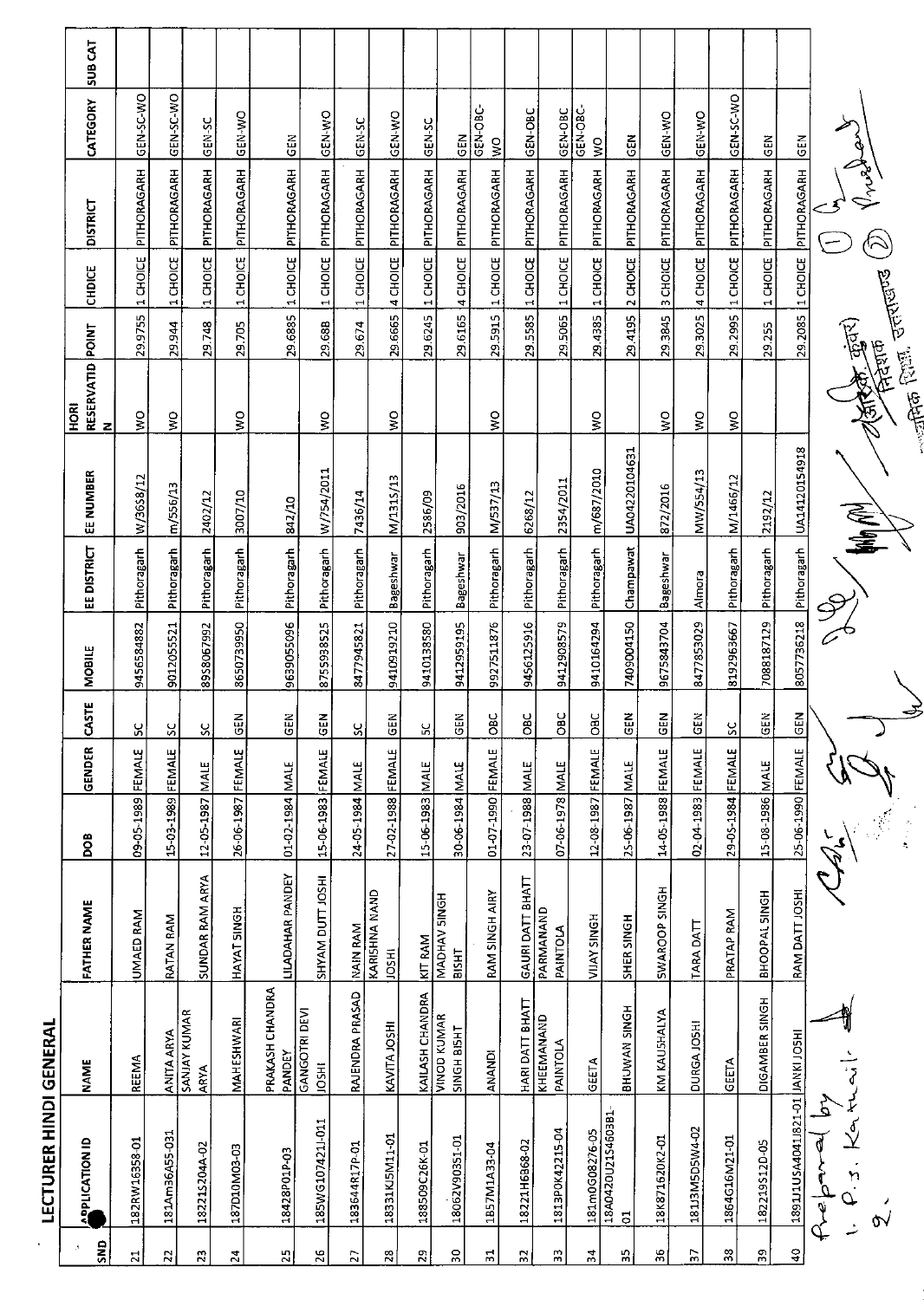|               | <b>LECTURER HINDI GENERAL</b>                                   |                              |                                    |                   |             |                |            |                    |                      |                                     |         |                                                               |                              |                |         |
|---------------|-----------------------------------------------------------------|------------------------------|------------------------------------|-------------------|-------------|----------------|------------|--------------------|----------------------|-------------------------------------|---------|---------------------------------------------------------------|------------------------------|----------------|---------|
| SNO           | PLICATION ID                                                    | <b>NAME</b>                  | <b>FATHER NAME</b>                 | <b>DOB</b>        | GENDER      | CASTE          | MDBILE     | EE DISTRICT        | EE NUMBER            | RESERVATIO POINT<br><b>BOH</b><br>z |         | <b>CHOICE</b>                                                 | <b>DISTRICT</b>              | CATEGORY       | SUB CAT |
| $\frac{4}{4}$ | 18NJ03541-01                                                    | NEERAJ JOSHI                 | POORAN CHANDRA<br><b>HSOL</b>      | 20-07-1985 MALE   |             | OBC            | 7417843104 | Nainital           | 543/10               |                                     | 29.199  | 1 CHOICE                                                      | PITHORAGARH                  | GEN-OBC        |         |
| t,            | 18U2A410158A1913-01                                             | <b>ASHOK KUMAR</b>           | SRIDAR PRASAD<br><b>BHATT</b>      | 25-06-1986 MALE   |             | $\frac{2}{9}$  | 9453883687 | Pauri              | UA15120184193        |                                     | 29.1715 | CHOICE<br>$\Xi$                                               | PITHORAGARH                  | <b>GEN</b>     |         |
| đ.            | 18112VA05025235U1M MANOJ KUMAR<br>$\ddot{\sigma}$               | <b>VISHNOI</b>               | KARMENDRA PAL<br>SINGH VISHNOI     | 12-03-1988        | <b>MALE</b> | $rac{2}{5}$    | 8273816612 | Udham <sup>1</sup> | 5 Nag UA231201512055 |                                     | 29.115  | <b>6 CHOICE</b>                                               | PITHORAGARH                  | <b>GEN</b>     |         |
| $\frac{4}{3}$ | 18800P104D1-01                                                  | PANKAJ DWIVEDI               | PITAMBER DWIVEDI                   | 26-08-1987 MALE   |             | $\overline{S}$ | 7351164763 | Pithoragarh        | 00108/14             |                                     |         |                                                               | 28.9775 1 CHOICE PITHORAGARH | GEN-OBC        |         |
| 4S            | 180KAM11U498102142<br>ដុ                                        | MUKESH KUMAR                 | PREM KUMAR                         | 12-10-1985 MALE   |             | S              | 9690847456 | Pithoragarh        | UA1412D1810942       |                                     | 28.895  |                                                               | 1 CHOICE PITHORAGARH         | $\frac{5}{2}$  |         |
| $\frac{4}{5}$ | 181G1UA74A2384410<br>G                                          | <b>GEETA AIRY</b>            | KALYAN SINGH AIRY                  | 01-06-1981 FEMALE |             | 08C            | 7579129801 | Pithoragarh        | UA14120187434        | $\geq$                              |         |                                                               | 28.6805 1 CHOICE PITHORAGARH | OBC-WO         |         |
| Ë,            | 18GP1102H005-D1                                                 | <b>SOHAN SINGH</b><br>GOBARI | JAGAT SINGH GOBARI 27-11-1980 MALE |                   |             | GEN            | 9410136011 | Pithoragarh        | PH/10/2010           | S                                   | 28.454  | 1 CHOICE                                                      | PITHORAGARH                  | <b>GEN</b>     | g       |
| ą             | 1893LM18191-01                                                  | LEELA BERI                   | PREM RAM                           | 10-04-1981 FEMALE |             | $\frac{6}{2}$  | 8941032964 | Pithoragarh        | II/188E/M            | ş                                   | 28.361  | 1 CHOICE                                                      | PITHORAGARH                  | 5C WO          |         |
| đ.            | 186312N5130A-01                                                 | NARESH KUMAR<br>ARYA         | SHER RAM                           | 01-05-1985 MALE   |             | ပ္တ            | 9720570327 | Champawat          | 1536/2013            |                                     | 28.3335 | 4 CHOICE                                                      | PITHORAGARH                  | ပ္တ            |         |
| S             | 181A84BU1207D9127-<br>$\overline{5}$                            | BHASKAR DWIVEDI              | PURAN CHANDRA<br><b>DWIVEDI</b>    | 05-11-1986 MALE   |             | OBC            | 9837171962 | Pithoragarh        | UA14120182797        |                                     | 28.175  | 1 CHOICE                                                      | PITHORAGARH                  | OBC            |         |
| ដ             | 180064M2D10G-03                                                 | GANGA DEVI                   | LACHCHI RAM                        | $01 - 12 - 1985$  | FEMALE      | ပ္တ            | 9410157986 | Almora             | M/406/2010           | Ş                                   | 28.0485 | 2 CHOICE                                                      | PITHORAGARH                  | SC-WO          |         |
| S             | 180R821859-01                                                   | <b>BHUPENDRA RAM</b>         | MANI RAM                           | 04-05-1983        | MALE        | X              | 9756659177 | Pithoragarh        | 5809/12              |                                     | 27.9585 | 1 CHOICE                                                      | PITHORAGARH                  | $\frac{8}{2}$  |         |
| S.            | 18171V602FL0-01                                                 | VIJAY LAXMI                  | <b>NARAYAN GIRI</b><br>GOSWAMI     | 1861-70-60        | FEMALE      | OBC            | 9568539829 | Pithoragarh        | F/607/2011           | $\frac{1}{2}$                       | 27.8535 | 1 CHOICE                                                      | PITHORAGARH                  | ORC-WO         |         |
| 24            | 189M30L125B-02                                                  | BASANT LAL                   | <b>BACHI RAM</b>                   | 02-06-1986 MALE   |             | Ρ,             | 9927858881 | Almora             | M/3095/12            |                                     | 27.788  | 4 CHOICE                                                      | PITHORAGARH                  | Υ              |         |
| ςς            | 18RA12419UP284501<br>$\overline{5}$                             | PRAHLAD RAM                  | LALU RAM                           | 15-06-1983 MALE   |             | $\frac{6}{2}$  | 8475085461 | Pithoragarh        | UA1412D189452        |                                     | 27.7015 | 1 CHOICE                                                      | PITHORAGARH                  | $\frac{6}{12}$ |         |
| 56            | 185801M1AU022136C-<br>$\overline{5}$                            | MAHESH CHANDRA               | GOPAL RAM                          | 02-06-1980 MALE   |             | ပ္ပ            | 7409293072 | Nainital           | UA12120185036        |                                     | 27.562  | <b>6 CHOICE</b>                                               | PITHORAGARH                  | 3              |         |
| ίó,           | 18052K13A521201U6<br>$\overline{5}$                             | <b>KRAPA SHANKER</b>         | CHANDRA PRAKASH                    | 05-11-1983 MALE   |             | $\frac{6}{2}$  | 9927174227 | Nainital           | UA12120105263        |                                     |         | 27.5825 4 CHOICE                                              | PITHORAGARH                  | X              |         |
| $58\,$        | 18160L479J-02                                                   | JEEWAN LAL                   | BASANT RAM                         | 06-05-1982 MALE   |             | <u>ა</u>       | 8439466535 | Champawat          | 1467/09              |                                     | 27.5775 | 3 CHOICE                                                      | PITHORAGARH                  | <u>s</u>       |         |
| s,            | 18018N0032-01                                                   | NEELIMA                      | BASANT RAM                         | 05-12-1987 FEMALE |             | $\frac{6}{15}$ | 8193829596 | Pithoragarh        | 380/2010             | S                                   | 27.5735 | 1 CHOICE                                                      | PITHORAGARH                  | SC-WO          |         |
| 3             | 1806J1M29D-04                                                   | <b>JANKI DEVI</b>            | <b>TILA RAM</b>                    | 05-09-1980 FEMALE |             | <u>ა</u>       | 7830784659 | Almora             | M296/10              | $\sum_{i=1}^{n}$                    | 27.4495 | 8 CHOICE                                                      | PITHORAGARH                  | <b>OW 3S</b>   |         |
|               | 5<br>Prepored                                                   |                              |                                    |                   |             |                |            |                    |                      |                                     |         |                                                               |                              |                |         |
|               | P.S. Kathair<br>$\frac{1}{2}$<br>$\stackrel{\sim}{\mathsf{ev}}$ |                              |                                    |                   |             |                |            |                    | <b>SA</b>            |                                     |         |                                                               |                              |                |         |
|               |                                                                 |                              |                                    | 波马铃声              |             |                |            |                    |                      |                                     |         | <b>THE REAL POST</b><br>(आर.के. कुंतर) <sup>)</sup><br>निदेशक |                              |                |         |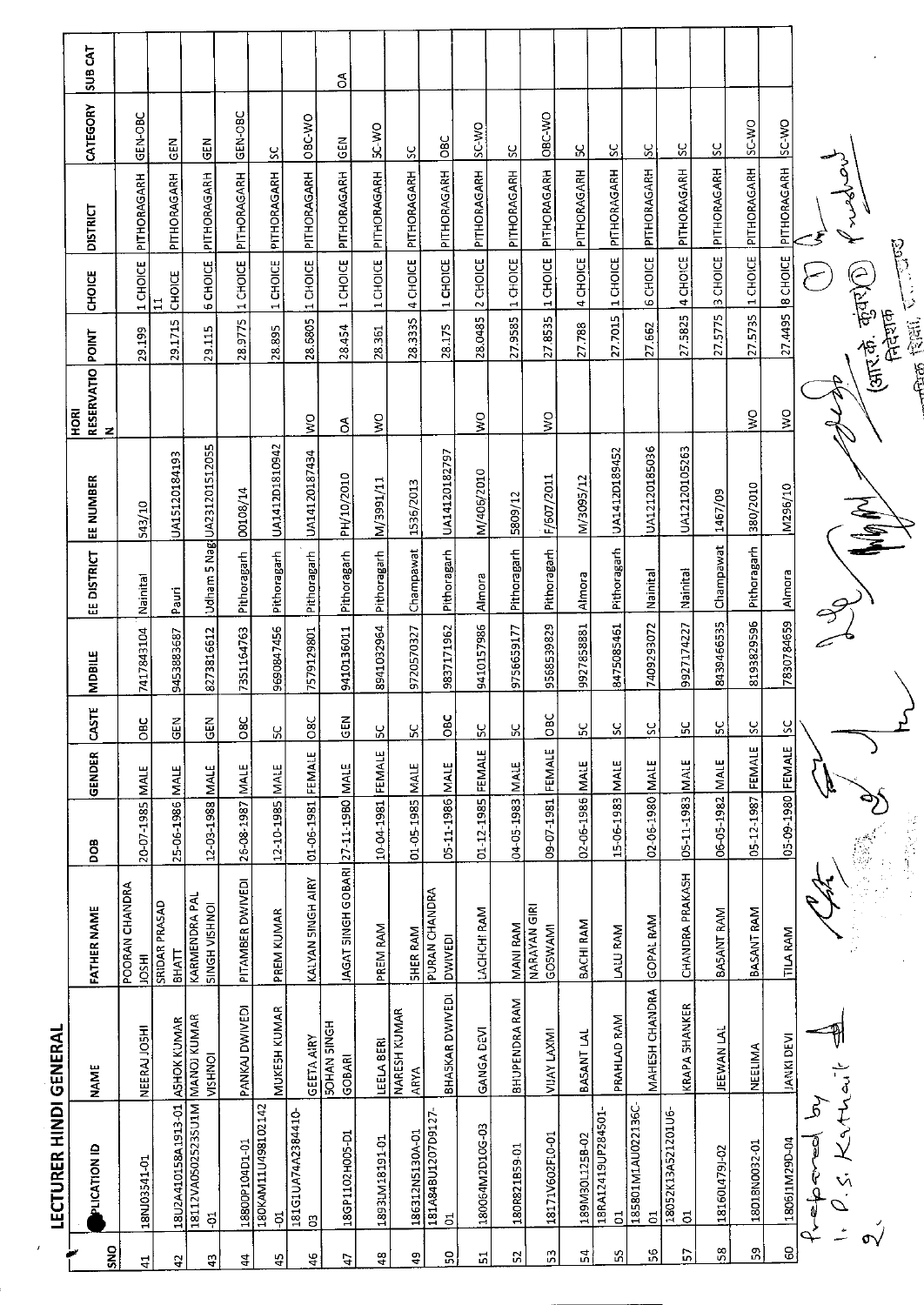| r                         | <b>LECTURER HINDI GENERAL</b>               |                                |                                     |                   |              |                           |               |                      |                                            |                                      |         |                     |                      |               |                             |
|---------------------------|---------------------------------------------|--------------------------------|-------------------------------------|-------------------|--------------|---------------------------|---------------|----------------------|--------------------------------------------|--------------------------------------|---------|---------------------|----------------------|---------------|-----------------------------|
| SNO                       | <b>PUCATION ID</b>                          | <b>NAME</b>                    | <b>FATHER NAME</b>                  | BOO               | GENDER       | CASTE                     | <b>MOBILE</b> | EE DISTRICT          | EE NUMBER                                  | RESERVATIO POINT<br>N<br>$rac{R}{2}$ |         | <b>CHDICE</b>       | <b>DISTRICT</b>      | CATEGORY      | SUB CAT                     |
| $\overline{\textbf{6}}$   | 182812D0P335-01                             | PAWAN DEV                      | <b>RAM LAI</b>                      | 15-08-1986 MALE   |              | ပ္ပ                       | 9456526703    | Nainital             | 2853/2013                                  |                                      | 27.312  | 5 CHOICE            | PITHORAGARH          | ပ္ပ           |                             |
| 2                         | 18U0292R161-01                              | UMED RAM                       | JAIT RAM                            | 03-12-1978        | <b>NIALE</b> | Χ                         | 9761231542    | Nainital             | 196/2012                                   |                                      | 27.1145 | <b>5 CHOICE</b>     | PITHORAGARH          | <u>s</u>      |                             |
| $\mathbf{G}$              | 18155KB206-01                               | KUNDAN SINGH<br><b>BORA</b>    | DHARAM SINGH<br><b>BORA</b>         | 15-12-1980 MALE   |              | OBC                       | 8057034210    | Pithoragarh          | 2556/10                                    |                                      | 27.0995 | 1 CHOICE            | PITHORAGARH          | $rac{C}{C}$   |                             |
| 2                         | 18-11AW991S3-0S                             | ANIKA SINGH                    | ANAND PAL SINGH                     | 30-08-1991 FEMALE |              | 08C                       | 9634487048    | Haridwar             | W-9139/11                                  | $\frac{1}{2}$                        | 21.347  | 2 CHOICE            | PITHORAGARH          | ORC-VVO       |                             |
| 55                        | 180415CP2751241U0A-<br>S                    | <b>PRAMOD SINGH</b><br>CHAUHAN | BIRENDRA SINGH<br>CHAUHAN           | 08-09-1993 MALE   |              | <b>BC</b>                 | 9458327710    | Uttarkashi           | UA241201515407                             |                                      | 21.1505 |                     | 5 CHOICE PITHORAGARH | <b>OBC</b>    |                             |
| 99                        | 18A1B13017A1U5372-<br>S                     | ANIL BHATT                     | MAHANAND BHATT                      | 15-07-1989 MALE   |              | O8C                       | 9897174746    | Pauri                | UA15120173731                              |                                      | 20.9535 |                     | 8 CHOICE PITHORAGARH | <b>OBC</b>    |                             |
| G                         | 18AA21172U330024-03 ADESH SINGH             |                                | RAMCHANDER SINGH 12-07-1989 MALE    |                   |              | <b>OBC</b>                | 8191849351    | Uttarkashi           | UA24120130273                              |                                      | 20.9465 |                     | 4 CHOICE PITHORAGARH | <b>OBC</b>    |                             |
| $^{\rm 6}$                | 183W05K144-01                               | KAVITA                         | MURALI SINGH                        | 15-07-1992 FEMALE |              | <b>OBC</b>                | 7409881191    | Chamoli              | W3450/14                                   | ş                                    | 20945   | CHOICE<br>급         | PITHORAGARH          | ORC-WO        |                             |
| 8                         | 18A121452122021GUP<br>B                     | GAYTRI PAINULY                 | RAM GOPAL PAINULY 17-10-1984 FEMALE |                   |              | OBC                       | 9639342494    | Uttarkashi           | UA241201112225                             | $\geq$                               | 20.8425 | <b>CHOICE</b>       | PITHORAGARH          | OBC-WO        |                             |
| 70                        | 1854113A6K01S125U<br>$\overline{5}$         | KEDAR SINGH                    | PAN SINGH                           | 24-05-1995 MALE   |              | OBC                       | 8449773170    | Pithoragarh          | UA14120165513                              |                                      | 20.839  | 1 CHOICE            | PITHORAGARH          | $rac{1}{2}$   |                             |
| $\overline{r}$            | 1837AS552R1T26U0912<br>ដុ                   | SAPNA RANA                     | RADHEYSHYAM RANA                    | 10-09-1992        | FEMALE       | $\overline{\overline{c}}$ | 9719014811    |                      | Udham 5 Nag UA2312017T26595 WO             |                                      | 19.6345 | 1 CHOICE            | PITHORAGARH          | <b>DW-1S</b>  |                             |
| $\mathbb{R}$              | 1821304122A4-01                             | ADESH TOMAR                    | KHEM SINGHTOMAR                     | 22-07-1990        | <b>MALE</b>  | 5                         | 9410984116    | Dehradun             | 2324/2014                                  |                                      | 187755  | <b>CHOICE</b><br>51 | PITHORAGARH          | 5             |                             |
| $\mathbb{C}^{\mathsf{r}}$ | 188121U84-01                                | URMILA                         | <b>IAWAHAR SINGH</b>                | 12-03-1988        | FEMALE       | 5                         | 9412991717    | Dehradun             | 2818/14                                    | ş                                    | 18.767  | 6 CHOICE            | PITHORAGARH          | ST WO         |                             |
| 74                        | 180A0181U3431CK02<br>E.                     | <b>KAMLA CHAMYAL</b>           | DEEVAN SINGH<br>CHAMYAL             | 25-06-1991        | FEMALE       | $rac{2}{9}$               | 8958741189    | Almora               | UA01120184033                              | DFF, WO                              | 18.171  | 2 CHOICE            | PITHORAGARH          | GEN-WO        | 苫                           |
| 75                        | 1821171AB675U4101-<br>$\overline{c}$        | <b>IYOTI BANKOTI</b>           | GANESH SINGH<br>BANKOTI             | 24-09-1993 FEMALE |              | GEN                       | 8192960447    | Pithoragarh          | UA14120176517                              | DFF, WO                              | 173315  | 1 CHOICE            | PITHORAGARH          | <b>ORN-NO</b> | 놈                           |
| 76                        | 18806P3S12M-07                              | SUSHILA PANDEY                 | RAJENDRA PRASAD<br>PANDEY           | 10-03-1984 FEMALE |              | <b>GEN</b>                | 9927413398    | Pithoragarh          | M/2163/08                                  | lwo,PB                               | 16.978  |                     | 1 CHOICE PITHORAGARH | <b>CEN-WO</b> | $\frac{a}{b}$               |
|                           | $\cdot$ $\rho$ , $\zeta$ , $l$<br>$f$ repar | $\mathfrak{p}$                 |                                     |                   |              |                           |               |                      |                                            |                                      |         |                     |                      |               | $\check{\mathbf{z}}$<br>∕∕⊾ |
|                           | $\mathbb{\tilde{N}}$                        |                                |                                     |                   |              |                           |               | <b>Communication</b> | STEAM STRING                               | (كالأنزي وأعقاره)<br>(كالأنزي وأكل   |         |                     |                      |               |                             |
|                           |                                             |                                |                                     |                   |              |                           |               |                      |                                            |                                      |         |                     |                      |               |                             |
|                           |                                             |                                |                                     |                   |              |                           |               |                      | <b>All All Antipolitan Rent.</b> Jerrentes |                                      |         |                     |                      |               |                             |
|                           |                                             |                                |                                     |                   |              |                           |               |                      |                                            |                                      |         |                     |                      |               |                             |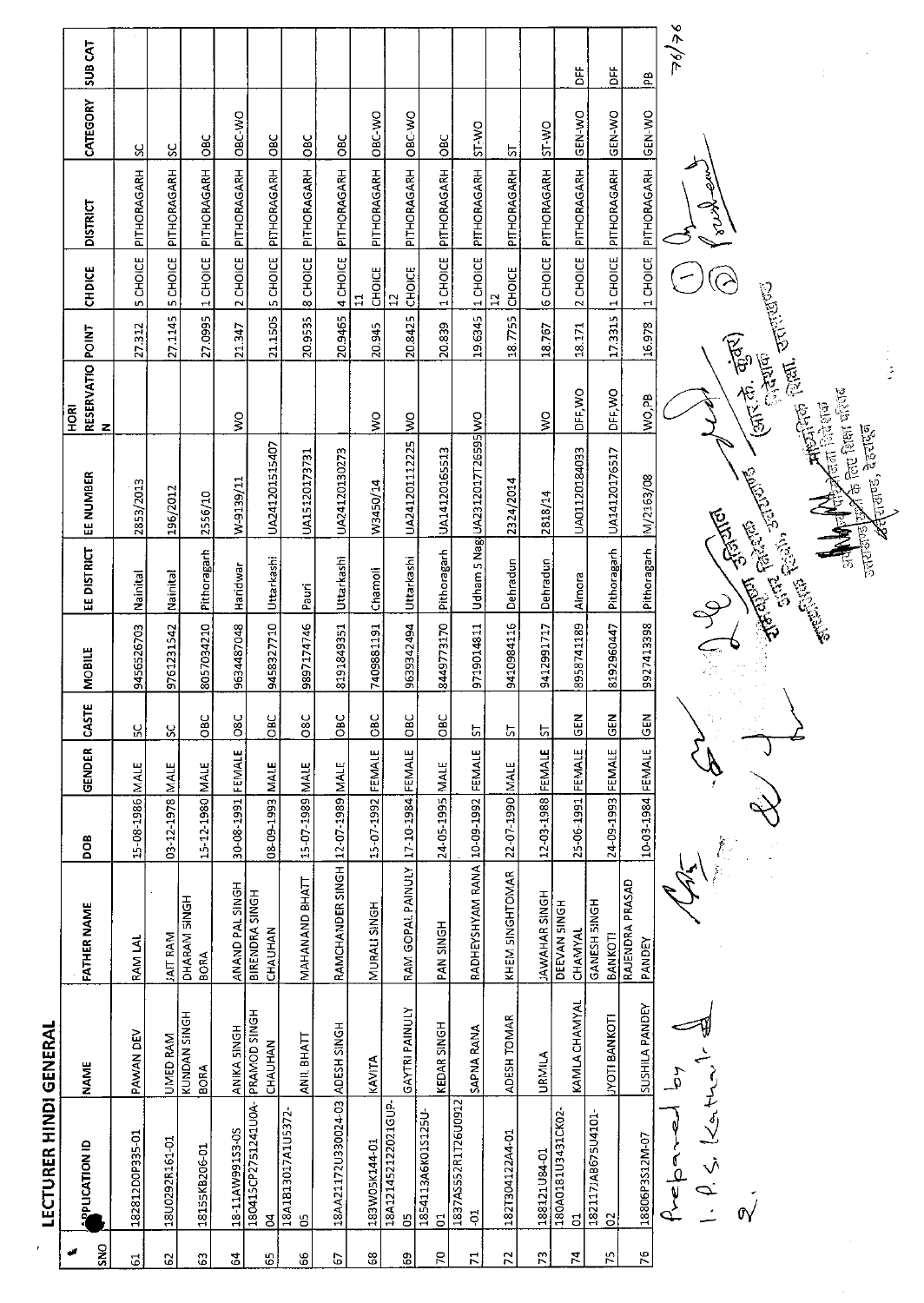| SUB CAT                                   |                  |                                    |                  |                                      |                       |                                        |                                   |                       |                                      |                                    |                        |                           |                                     |                   |                                 |                           |                   |                         |                           |                   |              |                            |                               |
|-------------------------------------------|------------------|------------------------------------|------------------|--------------------------------------|-----------------------|----------------------------------------|-----------------------------------|-----------------------|--------------------------------------|------------------------------------|------------------------|---------------------------|-------------------------------------|-------------------|---------------------------------|---------------------------|-------------------|-------------------------|---------------------------|-------------------|--------------|----------------------------|-------------------------------|
| CATEGORY                                  | GEN              | GEN-SC-WO                          | $rac{1}{5}$      | <b>OK-N-2D</b>                       | GEN-WO                |                                        | 忌<br><b>GEN</b>                   | GEN-WO                | <b>GEN</b>                           | GEN-SC                             | GEN-SC                 | GEN-OBC-<br>$\mathsf{S}$  | EM<br>5                             | GEN-WO            | <b>GEN</b>                      | OBC                       | SC-WO             | <b>OBC</b>              | š                         | OW 3S             |              |                            |                               |
| <b>DISTRICT</b>                           | NAINITAL         |                                    | NAINITAL         | NAINITAL                             | NAINITAL              | NAINITAL                               | NAINITAL                          | NAINITAL              | NAINITAL                             | <b>NAINITAL</b>                    | <b>NAINITAL</b>        | <b>NAINITAL</b>           |                                     | NAINITAL          | NAINITAL                        | NAINITAL                  | NAINITAL          | NAINITAL                | NAINITAL                  | NAINITAL          |              |                            |                               |
| CHDICE                                    | 1 CHOICE         | 1 CHOICE NAINITAL                  | 1 CHOICE         | 1 CHOICE                             | 1 CHOICE              | 1 CHOICE                               | 1 CHOICE                          | 1 CHOICE              | 1 CHOICE                             |                                    | 1 CHOICE               |                           | 1 CHOICE NAINITAL                   |                   | 1 CHOICE                        | 2 CHOICE                  | 1 CHOICE          | 2 CHOICE                | 1 CHOICE                  | 1 CHOICE          |              |                            |                               |
|                                           | 32.5745          | 32.225                             | 31.7455          | 31.7275                              | 31.6465               | 31.5305                                | 31.5055                           | 31.455                | 31.45                                | 31.4115 1 CHOICE                   | 31.225                 | 31.1695 1 CHOICE          | 31.162                              | 31.0525 1 CHOICE  | 31.0285                         | 30.431                    | 30.1305           | 30.0545                 | 30.002                    | 29.946            |              | /<br>(၂၀၀                  | <b>Popper</b>                 |
| RESERVATIO POINT<br><b>E</b><br>HDRI<br>z |                  | ş                                  |                  | °∕                                   | $\mathop{\mathsf{S}}$ |                                        |                                   | $\frac{1}{2}$         |                                      |                                    |                        | $\frac{8}{5}$             |                                     | $\mathbb S$       |                                 |                           | Ş                 |                         |                           | $\frac{1}{2}$     |              | <b>CENTER</b><br>क्त्रिके. | <b>The Control</b> Centri     |
| EE NUMBER                                 | 2327/2013        | UA12120184733                      | 2656/13          | UA12220105101                        | UA12120185902         | UA12120185622                          | 2754/2011                         | 1129/10               | 640/2012                             | UA12120157848                      | UA12120157733          | UA12120101573             | 2279/07                             | M/1338/11         | 3250/2012                       | Udham S Nag M/P/3710/2013 | M/182/2014        |                         | UA12120103036             | W-390/15          |              | $\frac{1}{2}$              |                               |
| EE DISTRICT                               | Nainital         | Nainital                           | Nainital         | Nainital                             | Nainital              | Mainital                               | Kainital                          | Almora                | Nainital                             | kainital                           | Nainital               | Nainital                  | Nainita                             | Almora            | Nainital                        |                           | Almora            | Udham S Nag M/P/2299/10 | Nainital                  | kstinital         | متحقيقتلن    | <b>City Princip</b>        | <b>The Company of Company</b> |
| <b>MOBILE</b>                             | 9410560726       | 8077078646                         | 9997074665       | 9897400630                           | 7500273393            | 9917587945                             | 8192968820                        | 7351591706            | 9997455423                           | 9411549506                         | 8958532294             | 7830964807                | 9917696120                          | 9456702373        | 8954681009                      | 9837814162                | 7618219025        | 9927400334              | 9690164916                | 8006046220        |              |                            |                               |
| CASTE                                     | <b>GEN</b>       | SC.                                | GEN              | z<br>핑                               | GEN                   | $\overline{5}$                         | មិ<br>ច                           | z<br>Ü                | 읎                                    | 8                                  | X                      | $rac{BC}{28C}$            | <b>R</b>                            | GEN               | GEN                             | OBC                       | SC                | OBC                     | 8                         | $\frac{8}{5}$     |              |                            |                               |
| GENDER                                    | MALE             | FEMALE                             | <b>NALE</b>      |                                      |                       |                                        |                                   |                       |                                      |                                    |                        |                           | <b>NALE</b>                         |                   |                                 | <b>MALE</b>               |                   |                         |                           |                   |              |                            |                               |
| <b>BOO</b>                                | 07-03-1988       | 20-07-1991                         | 02-05-1987       | 01-09-1983 FEMALE                    | 18-07-1990 FEMALE     | 04-05-1990 MALE                        |                                   | 26-06-1987 FEMALE     | 3JAM 8851-10-40                      | 05-05-1988 MALE                    | 10-05-1990 MALE        | 10-07-1985 FEMALE         | 13-11-1981                          | 05-07-1988 FEMALE | 04-02-1988 MALE                 | 10-03-1987                | 17-06-1989 FEMALE | 03-06-1989 MALE         | 10-06-1985 MALE           | 08-06-1989 FEMALE |              |                            |                               |
| <b>FATHER NAME</b>                        | LAXMI DATT BHATT | MADAN RAM                          | BALKRISHAN SUNAL | <b>HEM CHANDRA</b><br>PANDEY         | GOPAL DATT            | <b>KAILASH CHANDRA</b><br><b>IRSOF</b> | GOPAL DUTT PATHAK 05-03-1985 MALE | <b>DWARIKA PRASAD</b> | <b>GANESH CHANDRA</b><br><b>PANT</b> | <b>GOVERDHAN ARYA</b>              | <b>OM PRAKASH</b>      | <b>IAGDISH GOSWAMI</b>    | KAILASH CHANDRA<br><b>LOHANI</b>    | ROOP SINGH        | SHAMBHU DUTT<br>PAURIYAL        | MANGLI RAM                | <b>HANS RAM</b>   | CHANDRA SEN             |                           | UMMED RAM         |              |                            |                               |
| <b>NAME</b>                               | ANIL KUMAR BHATT | NISHA TAMTA                        | SANJAY SUNAL     | VINITA PANDEY                        | REKHA                 | MAN MOHAN JOSHI                        | <b>KRISHNA KUMAR</b><br>PATHAK    | HEMA                  | NITIN PANT                           | <b>SANJAY KUMAR</b><br><b>ARYA</b> | <b>JITENDRA KUMAR</b>  | GOSWAMI<br><b>YASHODA</b> | <b>BINDESHWARI</b><br><b>LOHANI</b> | MAYA BHANDARI     | <b>YOGESH KUMAR</b><br>PAURIYAL | KHEMANAND                 | PADMA             | <b>VINOD KUMAR</b>      | CHANDRA PRAKASH SAGAT RAM | BABITA            |              |                            |                               |
| <b>LICATION ID</b>                        | 1820A3B31722-02  | 18721101NA83342UT-<br>$\mathbf{S}$ | 1832565561-01    | 181AUP051V0221120-<br>$\overline{5}$ | 18U1R52210A29018-01   | 186150U81M22212AJ-<br>$\overline{5}$   | 187P20K15412-01                   | 181920H11-01          | 182P02N6401-02                       | 1841A11027ASU8285-<br>g            | 18132U77JA1K15032<br>S | 18U272SY111300A1-08       | 1807282L79-04                       | 18M13M18B13-01    | 185210202PY3-02                 | 182K0110P3M73-01          | 18M2P402181-05    | 18K9P1M09V22-01         | 1803P23120C6A1U10-<br>S.  | 181508-W93-06     | کے<br>آ<br>5 |                            |                               |
| Z,<br>SNO                                 | Н                | $\sim$                             | m                | 4                                    | uŋ                    | 6                                      | r.                                | $\infty$              | Ō)                                   | $\overline{a}$                     | 급                      | 5                         | $\frac{1}{11}$                      | $\ddot{a}$        | Д                               | 윾                         | $\mathbb{C}$      | $\frac{\infty}{\infty}$ | 읔                         | $\overline{a}$    |              | $\mathbf{\hat{y}}$         |                               |

LECTURER HINDI GENERAL - NAIN ITAL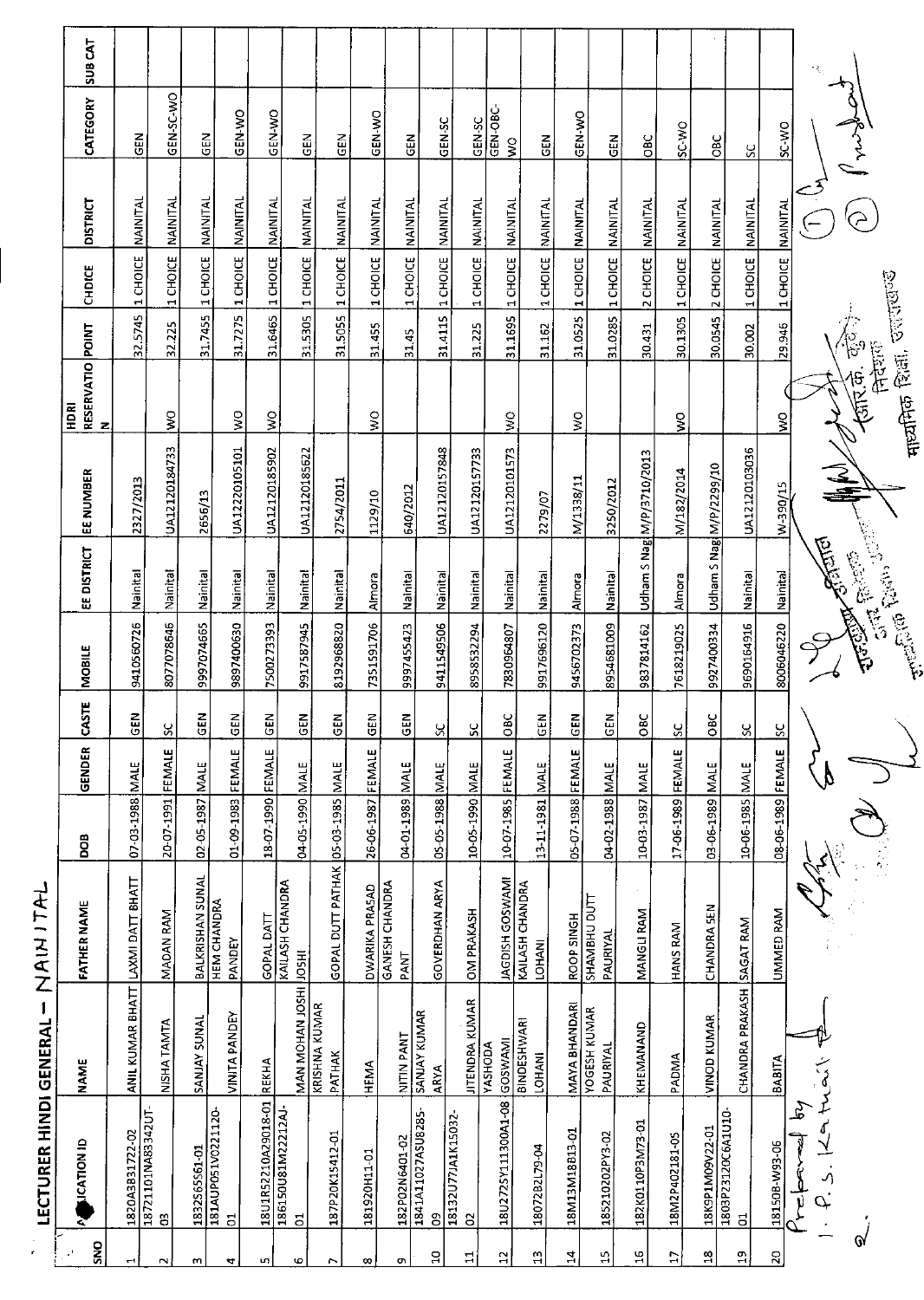| ۱      |
|--------|
|        |
|        |
|        |
|        |
| ī      |
|        |
|        |
|        |
|        |
|        |
| í      |
|        |
|        |
| ı      |
| I      |
| l<br>l |
|        |

| SNO            | <b>RICATION ID</b><br>ā        | <b>NAME</b>          | <b>FATHER NAME</b>     | BOO               | GENDER CASTE |               | MOBILE     | EE DISTRICT         | EE NUMBER   | RESERVATIO POINT<br>HORI<br>z |         | <b>CHOICE</b>             | <b>DISTRICT</b> | CATEGORY      | <b>SUB CAT</b>    |
|----------------|--------------------------------|----------------------|------------------------|-------------------|--------------|---------------|------------|---------------------|-------------|-------------------------------|---------|---------------------------|-----------------|---------------|-------------------|
| ನ              | 18W4M53D81-01                  | MUNNI DEVI           | SOBAN RAM              | 02-02-1984 FEMALE |              | <u>يي</u>     | 9536137681 | Nainital            | W358/14     | $\frac{8}{2}$                 | 29.6175 | MOICHOICE                 | NAINITAL        | <b>OW-3S</b>  |                   |
| 22             | 18W15A7K8-04                   | <b>ANUPAM KUMARI</b> | <b>HET RAM</b>         | 25-01-1991 FEMALE |              | <b>DBC</b>    | 9639159956 | Udham S Nag W/78/15 |             | $\tilde{\mathbf{z}}$          |         | 29 5375 2 CHOICE          | <b>NAINITAL</b> | <b>OBC-WO</b> |                   |
| R,             | 181203HP1BA1-03                | <b>BHAWANA ARYA</b>  | SHOBAN RAM             | 20-06-1985 FEMALE |              | $\frac{8}{5}$ | 9759126440 | Nainital            | PH-31/2011  | lwo, ou                       | 28.883  | 11 CHOICE                 | NAINITAL        | SC-WO         | <b>D</b><br>SC OL |
| $\mathfrak{p}$ | 183651141R9G8-01               | RAJENDRA GIRI        | DIWAN GIRI<br>GOS WAMI | 02-05-1988 MALE   |              | <b>OBC</b>    | 9536D20185 | Kainital            | 1369/14/851 |                               | 28.599  | 1 CHOICE                  | <b>NAINITAL</b> | OBC           |                   |
| 25             | 1816N217-01                    | <b>NARESH</b>        | JAIPAL SINGH           | 10-02-1990 MALE   |              | ದ             | 9458974642 | Dehradun            | 612/17      |                               | 18.557  | CHOICE<br>្អ              | NAINITAI        | ្ន            |                   |
| $\frac{8}{2}$  | 18821441P02-D1                 | <b>POORAN SINGH</b>  | BALAM SINGH            | 23-09-1988 MALE   |              | <b>SEN</b>    | 8954555859 | Almora              | 1484/2012   | ء<br>5                        |         | 16.2215 2 CHOICE NAINITAL |                 | <b>SEN</b>    | بر<br>کا          |
|                | $P. \zeta$ , Kathair<br>δ<br>P |                      |                        |                   |              |               |            | <b>TENDER MANUS</b> |             |                               |         |                           |                 |               | 50/38             |
|                |                                |                      |                        |                   |              |               |            |                     |             |                               |         |                           |                 |               |                   |

ARANTA CARD 

(आर.के. कुंवर)<br>निरंगक

, माध्यमिक शिक्षा, उत्तराखण्ड E CONTROL ESTA

 $\frac{1}{\sqrt{2}}$ 

**SALE AND PARTICIPAL REPAIR** 

 $\overline{\phantom{a}}$ 

 $\frac{1}{2}$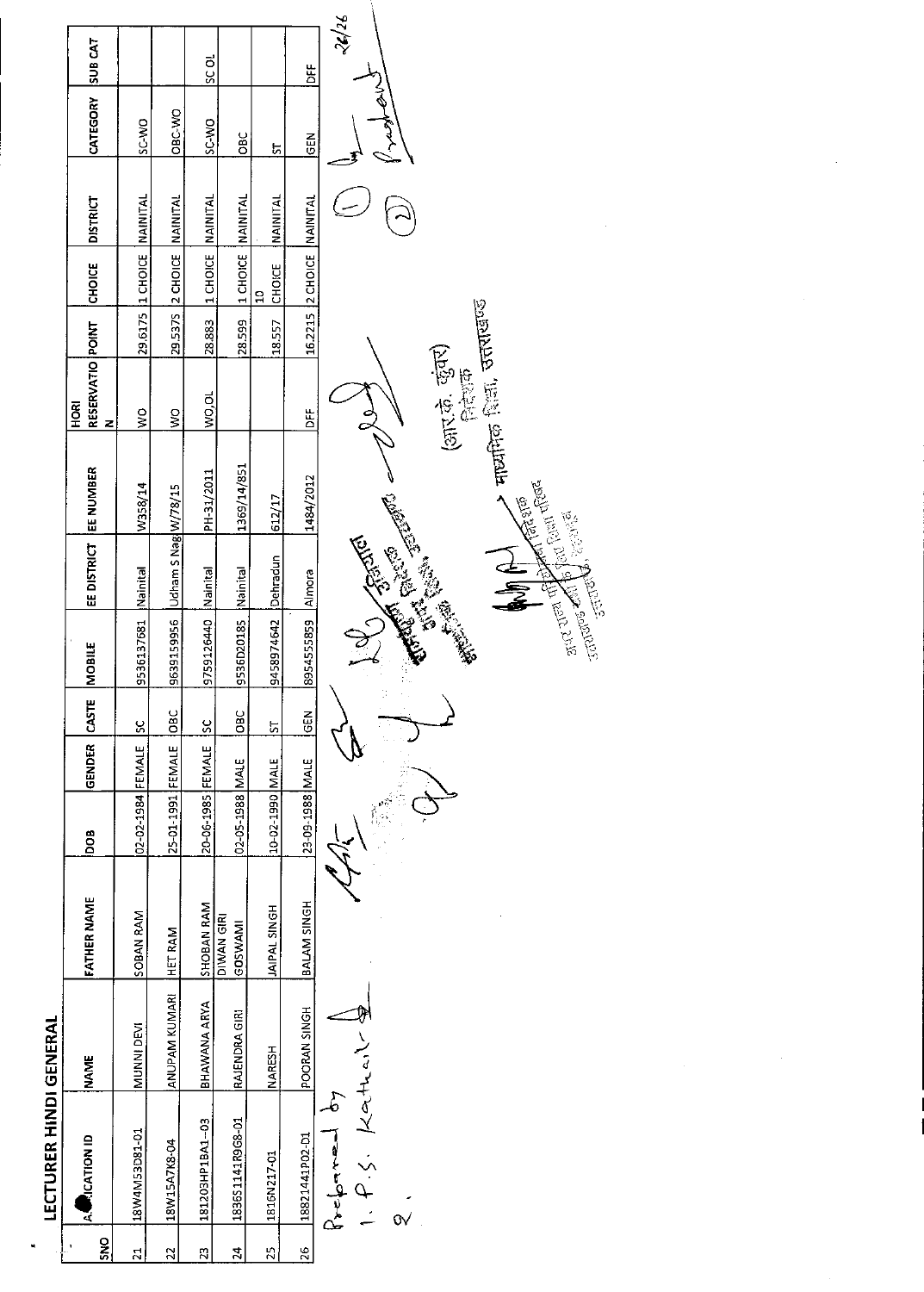|     | LECTURER HINDI GENERAL - HARIDURR                                          |                      |                                    |                       |              |               |                     |                       |                  |                                                 |  |                             |                  |               |
|-----|----------------------------------------------------------------------------|----------------------|------------------------------------|-----------------------|--------------|---------------|---------------------|-----------------------|------------------|-------------------------------------------------|--|-----------------------------|------------------|---------------|
| SND | <b>PLICATION ID</b>                                                        | <b>NAME</b>          | <b>FATHER NAME</b>                 | 80a                   | GENDER CASTI |               | MOBILE              | EE DISTRICT EE NUMBER |                  | RESERVATIO POINT CHOICE DISTRICT<br><b>ROKI</b> |  |                             | CATEGORY SUB CAT |               |
|     | 18217B48SWS-02                                                             | <b>SUJATA BHATIA</b> | MR. SATISH KUMAR<br><b>IBHATIA</b> | 14-07-1987 FEMALE GEN |              |               | 7055242625 Haridwar |                       | W5847/12         | $\frac{8}{2}$                                   |  | 32.241  1 CHOICE   HARIDWAR | <b>IGEN WO</b>   |               |
|     | 18A4102MD09U23917-<br>$\approx$                                            | MAYA DEVI            | <b>JAI KUMAR</b>                   | 20-10-1982 FEMALE GEN |              |               | 8791123428 Haridwar |                       | UA09120172349 WO |                                                 |  | 32.1605 1 CHOICE HARIDWAR   | <b>OW-N-NO</b>   |               |
|     | $\frac{1}{2}$ , $\frac{1}{2}$ , $\frac{1}{2}$ , $\frac{1}{2}$<br>Verticand |                      |                                    |                       |              | $\mathcal{E}$ |                     |                       |                  |                                                 |  |                             |                  | $\frac{2}{2}$ |

 $I = \frac{1}{\rho} \sum_{s=1}^{n} \frac{1}{\rho} \sum_{s=1}^{n} \frac{1}{\rho}$  $\infty$ 

There,  $\frac{1}{2}$  $\odot$  $\supset$ मायनिक शिला, उत्तराखण्ड **August Branch** (Mr. B. Bar)<br>August Branch (Mr. B. Bar)<br>August Elisabeth Branch (Mr. B. Bar) **RES** All Property

STATE TOOLS **CONSCRIPTION**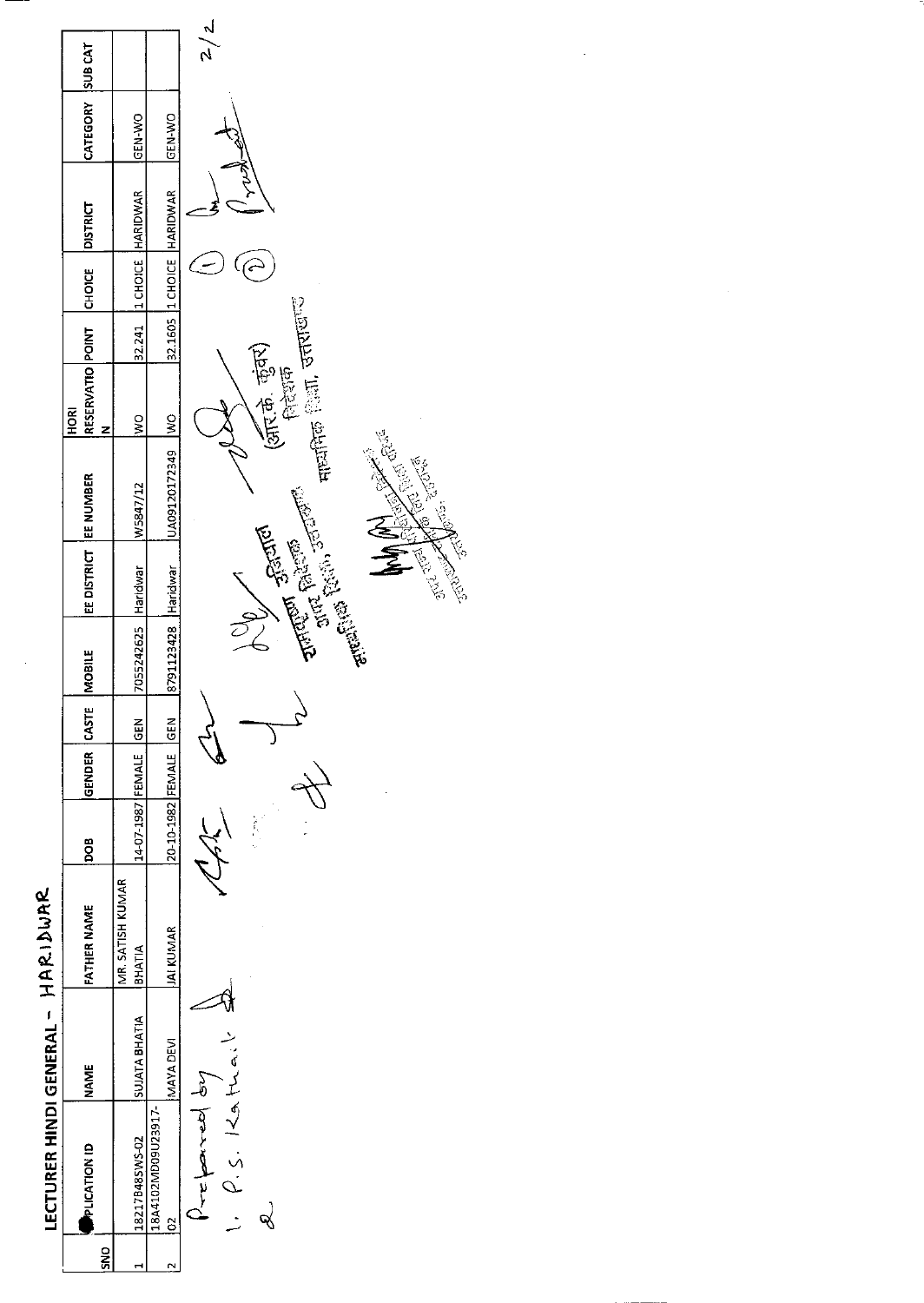| $rac{2}{5}$           | <b>OF ICATION ID</b>           | <b>NAME</b>                        | <b>FATHER NAME</b>              | DOB               | GENDER        | CASTE         | MOBILE                | EE DISTRICT          | EE NUMBER      | RESERVATIO POINT<br>N<br>HORI                                 |               | CHDICE           | <b>DISTRICT</b>   | CATEGORY      | SUB <sub>CAT</sub> |
|-----------------------|--------------------------------|------------------------------------|---------------------------------|-------------------|---------------|---------------|-----------------------|----------------------|----------------|---------------------------------------------------------------|---------------|------------------|-------------------|---------------|--------------------|
| $\blacktriangleright$ | 1853501T5A51201U0V-<br>ದ       | PRASAD VYAS<br>TRILOCHAN           | NAGENDRA DUTT<br><b>VYAS</b>    | 12-06-1980        | <b>NALE</b>   | <b>GEN</b>    | 7895169190            | Dehradun             | UA051201015535 |                                                               | 32.7775       | 1 CHOICE         | DEHRADUN          | GEN           |                    |
| $\sim$                | 18504G010ARU41620<br>$\Xi$     | RENU GUPTA                         | POORAN CHAND<br>GUPTA           | 15-04-1977        | FEMALE        | <b>GEN</b>    | 9411312461            | Dehradun             | UA05120164400  | š                                                             | 32.6525       | 1 CHOICE         | <b>DEHRADUN</b>   | <b>ORN-NO</b> |                    |
| m                     | 18K-09139W-012                 | KM BABITA                          | BADRI PRASAD                    | 24-06-1987 FEMALE |               | GEN           | 9837339306            | Chamoli              | KT0/66-M       | $\tilde{\mathbf{z}}$                                          | 32.3075       | 1 CHOICE         | DEHRADUN          | GEN-WO        |                    |
| 4                     | 181405D52A0111S0RU-<br>S       | SANGEETA RAWAT                     | NETRA SINGH RAWAT 10-03-1987    |                   | <b>FEMALE</b> | <b>GEN</b>    | 7500569412            | Dehradun             | UA051201510140 | $\frac{8}{2}$                                                 | 32.294        | 1 CHOICE         | DEHRADUN          | GEN-WO        |                    |
| Ю                     | 1803V1062P1-03                 | VISHWAKARMA<br>PRASHANT<br>BHUSHAN | CHANDRA BHUSHAN<br>VISHWAKARMA  | 15-07-1986 MALE   |               | άEX           | 9758090363            | Dehradun             | 12006/13       |                                                               | 32.102        | 1 CHOICE         | <b>DEHRADUN</b>   | <b>GEN</b>    |                    |
| Ф                     | 1896SA91-01                    | ARADHANA 5INGH                     | INDRA BAHADUR<br><b>HDNIS</b>   | 10-08-1989 FEMALE |               | $rac{2}{3}$   | 9997664361            | Dehradun             | 9961           |                                                               | 31.9975       | 1 сноісе         | <b>DEHRADUN</b>   | $rac{Z}{C}$   |                    |
| r                     | 18A771R0920-01                 | ABHIDHA RATURI                     | <b>KRISHAN KUMAR</b><br>RATURI  | 27-12-1986 FEMALE |               | $rac{2}{5}$   | 9690896805            | Dehradun             | 27790/10       | $\tilde{\mathbf{z}}$                                          | 31.4865       | 1 CHOICE         | DEHRADUN          | GEN-WO        |                    |
| $^\infty$             | 182570A06-03                   | ANUBALA SEMWAL                     | JAGDISH PRASAD<br><b>SEMWAL</b> | 17-12-1979 FEMALE |               | GEN           | 9872908980            | Chamoli              | 720/06         | $\frac{1}{2}$                                                 | 30.098        | 1 CHOICE         | DEHRADUN          | GEN-WO        |                    |
| c                     | 180571K01U522R0-03             | RISHANT                            | SANTOSH KUMAR                   | 08-09-1989 MALE   |               | OBC           | 8279822663            | Dehradun             | UK0S1201S720   |                                                               | 29.9765       | 1 CHOICE         | DEHRADUN          | GEN-OBC       |                    |
| å                     | 187016A5U20KA31017-<br>පි      | ATUL KUMAR                         | MURARI LAI                      | 15-08-1984 MALE   |               | X             | 9412483169            | Dehradun             | UA051201617703 |                                                               |               | 29.590S 1 CHOICE | <b>DEHRADUN</b>   | بر<br>د       |                    |
| $\Xi$                 | 1851591121-01                  | <b>SARDAR SINGH</b>                | VAII RAM                        | 17-03-1985 MALE   |               | 넚             | 8954383883            | Dehradun             | 2119/11        |                                                               | 29.5225       | 1 CHOICE         | DEHRADUN          | 5             |                    |
| $\mathbf{r}$          | 18W5KSR129-01                  | KIRAN RANI                         | RAM PRAVEZ                      | 05-07-1989 FEMALE |               | S,            | 9449713557            | Udham S Nag W/259/15 |                | $\frac{1}{2}$                                                 | 29.232        | 4 CHOICE         | DEHRADUN          | <b>OW-2S</b>  |                    |
| ఇ                     | 1868A12175-02                  | SHYAM SUNDAR<br>ARYA               | KASHI RAM<br>VIJAY PAL SINGH    | 24-06-1986 MALE   |               | S,            | 7579052118            | Almora               | 7862/11        |                                                               | 28.368        | 4 CHOICE         | DEHRADUN          | ပ္တ           |                    |
| 그                     | 1802A14492S7U184P<br>$\vec{a}$ | SARITA PARMAR                      | PARMAR                          | 01-05-1984 FEMALE |               | $rac{1}{260}$ | 9634877728            | Uttarkashi           | UA24120187449  | $\frac{8}{5}$                                                 | 27.5445       | 1 CHOICE         | DEHRADUN          | OBC-WO        |                    |
| $\mathfrak{a}$        | 1821W6D31-8-04                 | <b>DEEPA</b>                       | BEER SINGH                      | 05-11-1988 FEMALE |               | DBC           | 9927181597            | Haridwar             | W-2861/13      | Ş                                                             |               | 21.7875 2 CHOICE | <b>DEHRADUN</b>   | OBC-WO        |                    |
| ଣ                     | t. S. Katha<br>Prepared by     |                                    | Ş<br>t.)                        |                   |               |               | <b>THREE ASSESSED</b> |                      |                | <b>Ellistic Company</b><br>(ant. m. antal)<br>(ant. m. antal) | <b>MARTIN</b> | <b>ARTICLES</b>  | <b>CONTRACTOR</b> |               | $\frac{1}{2}$      |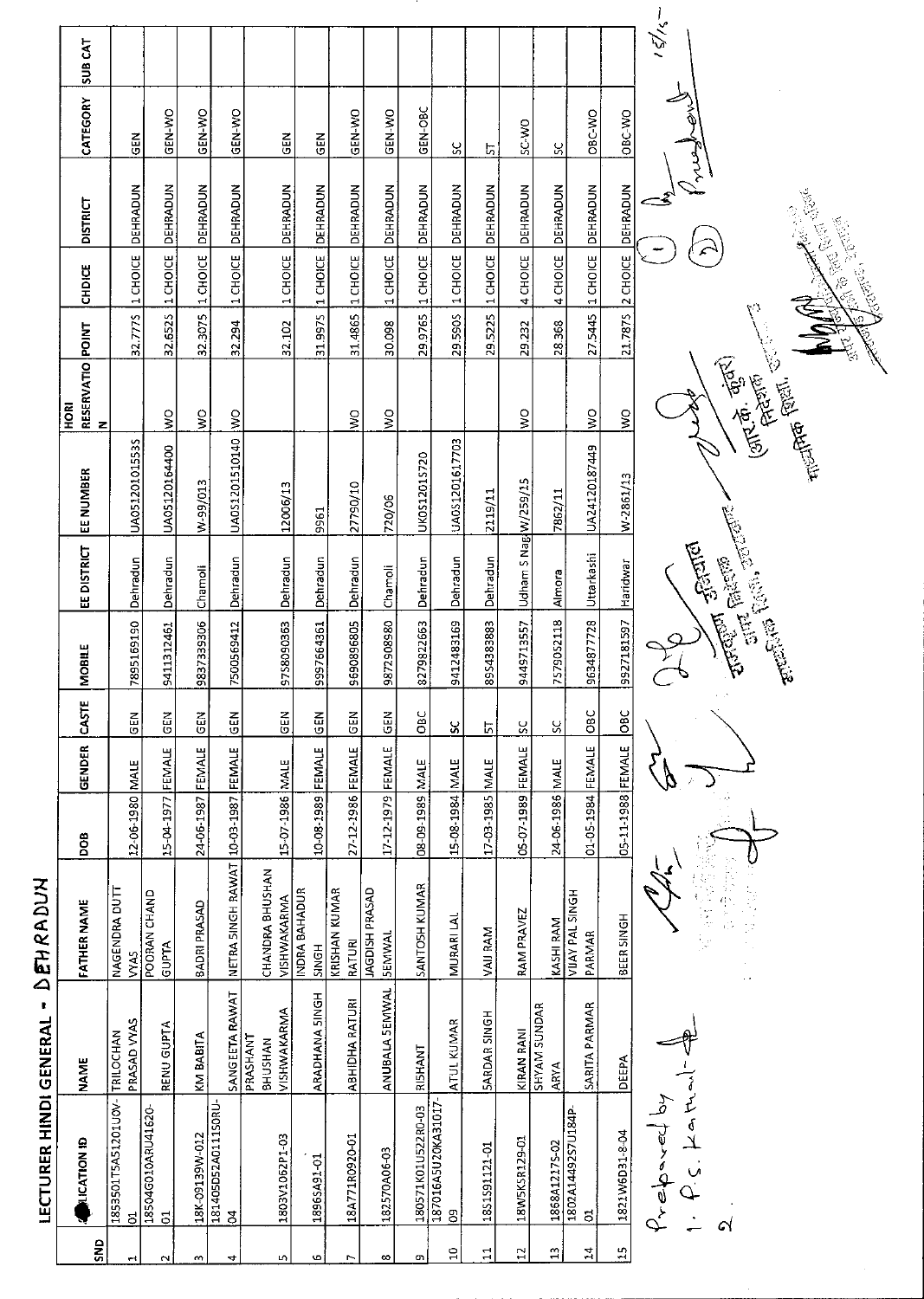LECTURER HINDI GENERAI - CHAMPANAT

 $\bar{\beta}$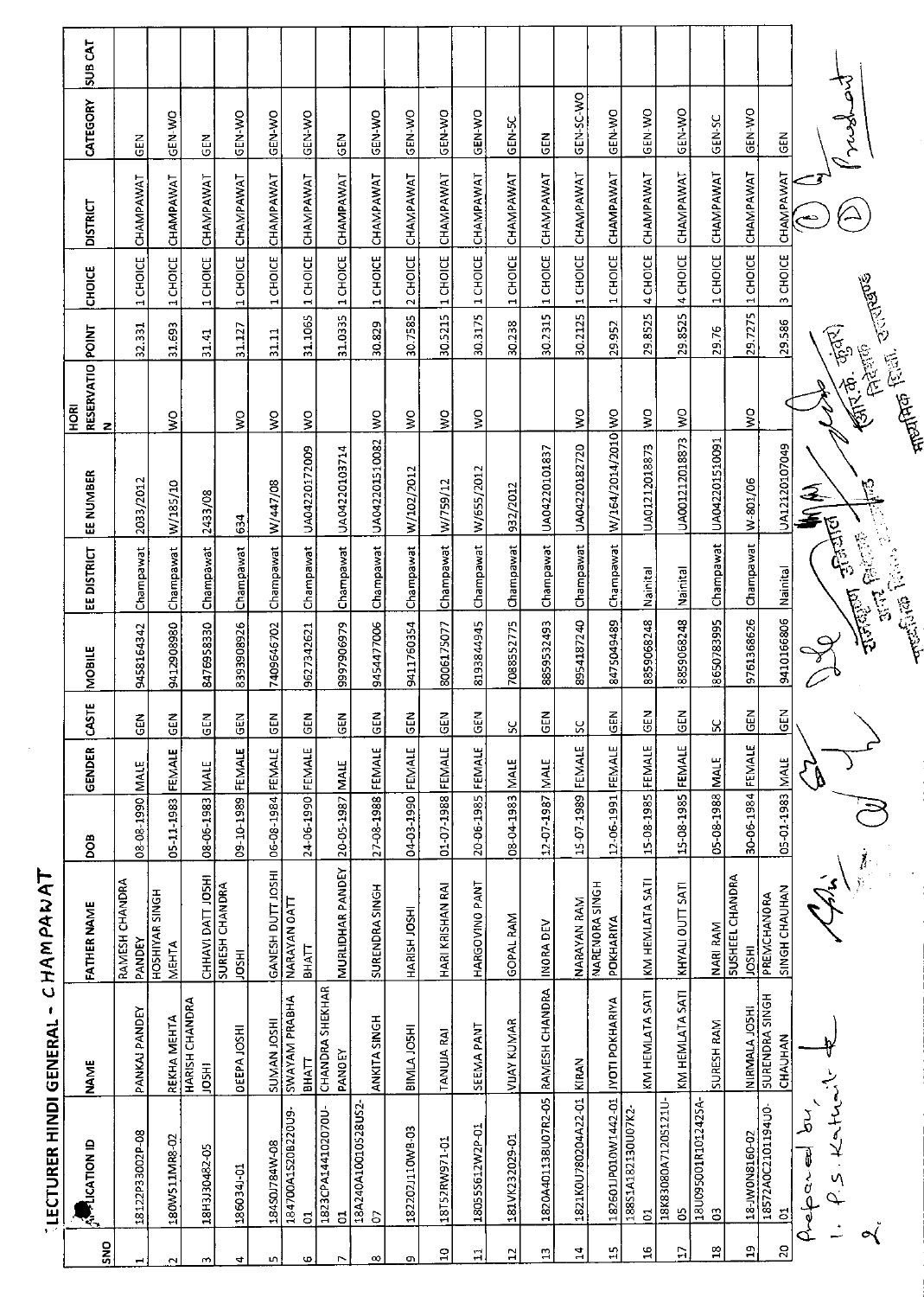|                | LECTURER HINDI GENERAL                   |                              |                                     |                   |               |              |                                                                                                                                                                                                                                                                |                                                                                                                                                                                                                                      |                                            |                                                                           |                |                               |                            |             |                    |
|----------------|------------------------------------------|------------------------------|-------------------------------------|-------------------|---------------|--------------|----------------------------------------------------------------------------------------------------------------------------------------------------------------------------------------------------------------------------------------------------------------|--------------------------------------------------------------------------------------------------------------------------------------------------------------------------------------------------------------------------------------|--------------------------------------------|---------------------------------------------------------------------------|----------------|-------------------------------|----------------------------|-------------|--------------------|
| SNO            | <b>APPLICATION ID</b>                    | <b>NAME</b>                  | <b>FATHER NAME</b>                  | DOB               | <b>GENDER</b> | <b>CASTE</b> | MOBILE                                                                                                                                                                                                                                                         | EE DISTRICT                                                                                                                                                                                                                          | EE NUMBER                                  | RESERVATIO POINT<br>HORI<br>z                                             |                | <b>CHOICE</b>                 | <b>DISTRICT</b>            | CATEGORY    | SUB <sub>CAT</sub> |
| $\overline{z}$ | 1803PA202C4111161U-<br>G <sub>3</sub>    | PRAKASH CHANDRA DAYA KRISHNA |                                     | 10-01-1989 MALE   |               | š,           | 9410175950                                                                                                                                                                                                                                                     | Nainital                                                                                                                                                                                                                             | UA121201103146                             |                                                                           | 29.5235        | 2 CHOICE                      | CHAMPAWAT                  | š           |                    |
| $\mathbb{Z}$   | 18410T2WR4518-01                         | REKHA TAMTA                  | PANI RAM TAMTA                      | 03-06-1990 FEMALE |               | SC           | 8475811465                                                                                                                                                                                                                                                     | Champawat                                                                                                                                                                                                                            | W/1485/2014                                | Ş                                                                         | 29.1735        | 1 CHOICE                      | CHAMPAWAT                  | SC-WO       |                    |
| $\frac{3}{2}$  | 18864W179A-01                            | <b>ANITA</b>                 | MOHAN RAM                           | 07-05-1989 FEMALE |               | ပ္တ          | 7055142993                                                                                                                                                                                                                                                     | Champawat                                                                                                                                                                                                                            | W/6879/14                                  | $\mathsf S$                                                               | 29.1395        | 2 CHOICE                      | CHAMPAWAT                  | OW-3S       |                    |
| 24             | 1899K1M6K4-01                            | KRISHNA KUMAR                | SHIV RAM                            | 07-05-1990 MALE   |               | χ            | 9627229053                                                                                                                                                                                                                                                     | Almora                                                                                                                                                                                                                               | M/969/14                                   |                                                                           | 28.6235        | 2 CHOICE                      | CHAMPAWAT                  | š           |                    |
| $\mathbb{Z}^2$ | 1853A1820U0A3424-01 ANJALI               |                              | <b>DAULAT RAM</b>                   | 20-06-1988 FEMALE |               | ပ္တ          | 9557898577                                                                                                                                                                                                                                                     | Champawat                                                                                                                                                                                                                            | UA04220183354                              | $\frac{1}{2}$                                                             | 28.6005        | 1 CHOICE                      | CHAMPAWAT                  | SC-WO       |                    |
| 26             | 182R1821P021-01                          | PANI RAM                     | DURGA RAM                           | 12-05-1986 MALE   |               | ပ္တ          | 9837409196                                                                                                                                                                                                                                                     | Champawat 1821/2012                                                                                                                                                                                                                  |                                            |                                                                           | 28.51          | 1 CHOICE                      | CHAMPAWAT                  | ပ္တ         |                    |
| 27             | 18871710SG-01                            | SUBHASH GIRI                 | PREM GIRI                           | 12-05-1986 MALE   |               | $rac{C}{C}$  | 9756533616                                                                                                                                                                                                                                                     | Champawat                                                                                                                                                                                                                            | 1177/08                                    |                                                                           |                | $28.3085$ $\vert$ 1 CHOICE    | CHAMPAWAT                  | $rac{1}{2}$ |                    |
| 28             | 185053801U2320UA1-<br><b>b</b>           | UMANAND<br><b>SHARMA</b>     | <b>SRI KALIRAM</b><br><b>SHARMA</b> | 02-04-1982 MALE   |               | 57           | 9411779485                                                                                                                                                                                                                                                     | Dehradun                                                                                                                                                                                                                             | UA05320182013                              |                                                                           |                |                               | 27.8685 2 CHOICE CHAMPAWAT | <u>ন</u>    |                    |
| $\mathbf{r}$   | 18-41M4521SV-D7                          | SHALINI VERMA                | HARISH LAL VERMA                    | 01-07-1988 FEMALE |               | $rac{C}{C}$  | 9917691534                                                                                                                                                                                                                                                     | Almora                                                                                                                                                                                                                               | M-1445/12                                  | $\frac{8}{5}$                                                             | 25.802         | 1 CHOICE                      | CHAMPAWAT                  | OBC-WO      |                    |
| $\rm ^{20}$    | 184A3PU06711728-01                       | PRADEEP                      | DINESH PRASAD                       | 17-07-1994 MALE   |               | <b>DBC</b>   | 8979490518                                                                                                                                                                                                                                                     | Uttarkashi                                                                                                                                                                                                                           | UA2410177836                               |                                                                           | 21.518         |                               | 5 CHOICE CHAMPAWAT         | <b>DBC</b>  |                    |
| 51             | 18PU1821A40531246-<br>$\overline{5}$     | PURAN SINGH<br><b>SUTOLA</b> | <b>HONIS NAMAS</b><br><b>BUTOLA</b> | 30-06-1987 MALE   |               | OBC          | 9456166943                                                                                                                                                                                                                                                     | Uttarkashi                                                                                                                                                                                                                           | UA24120131465                              |                                                                           |                |                               | 20.8855 S CHOICE CHAMPAWAT | <b>DBC</b>  |                    |
| $\mathbb{R}$   | 187AL198U7402152-04   LALITA RANA        |                              | MURARI RANA                         | 14-08-1993 FEMALE |               | loвc         | 9759794841                                                                                                                                                                                                                                                     | Uttarkashi                                                                                                                                                                                                                           | UA24120175897                              | $\frac{1}{2}$                                                             | 20.8845 CHOICE | $\mathbf{a}$                  | CHAMPAWAT                  | OBC-WO      |                    |
| æ              | 18W08B6J79-01                            | BABLI JOSHI                  | LALIT MOHAN JOSHI                   | 25-02-1988 FEMALE |               | $rac{2}{5}$  | 9012795764                                                                                                                                                                                                                                                     | Champawat W67908                                                                                                                                                                                                                     |                                            | Rd'o'M                                                                    |                |                               | 16.4975 4 CHOICE CHAMPAWAT | GEN-WO      | æ                  |
| $\frac{4}{5}$  | 18A791S000510U22-01 SUNITA               |                              | <b>VIJAY SINGH RAWAT</b>            | 10-05-1981 FEMALE |               | <b>GEN</b>   | 7060307116                                                                                                                                                                                                                                                     | Dehradun                                                                                                                                                                                                                             | UA05120097210                              | DFF, WO                                                                   | 15.5855        | <b>CHOICE</b><br>$\mathbf{H}$ | CHAMPAWAT                  | GEN-WO      | 的<br>一             |
|                | 5.149444<br>Preparel dy<br>$\mathcal{A}$ |                              |                                     |                   |               |              | <b>Contract Contract Contract Contract Contract Contract Contract Contract Contract Contract Contract Contract Contract Contract Contract Contract Contract Contract Contract Contract Contract Contract Contract Contract Contr</b><br><b>REACTES</b> CONTROL | <b>Contract on the Contract of Contract on the Contract of Contract of Contract on the Contract of Contract on the Contract of Contract of Contract on the Contract of Contract on the Contract of Contract on the Contract of C</b> | <b>August</b> Spanish<br><b>Contractor</b> | <b>CENT</b><br><b>FRAGE (SUN)</b><br>(علاقة بها بقياري)<br>(علاقة بقياري) |                |                               |                            |             | 54/24              |
|                |                                          |                              |                                     |                   |               |              |                                                                                                                                                                                                                                                                |                                                                                                                                                                                                                                      |                                            |                                                                           |                |                               |                            |             |                    |

 $\overline{\phantom{a}}$ 

 $\hat{\mathcal{I}}$ 

 $\int_{-\infty}^{\infty}$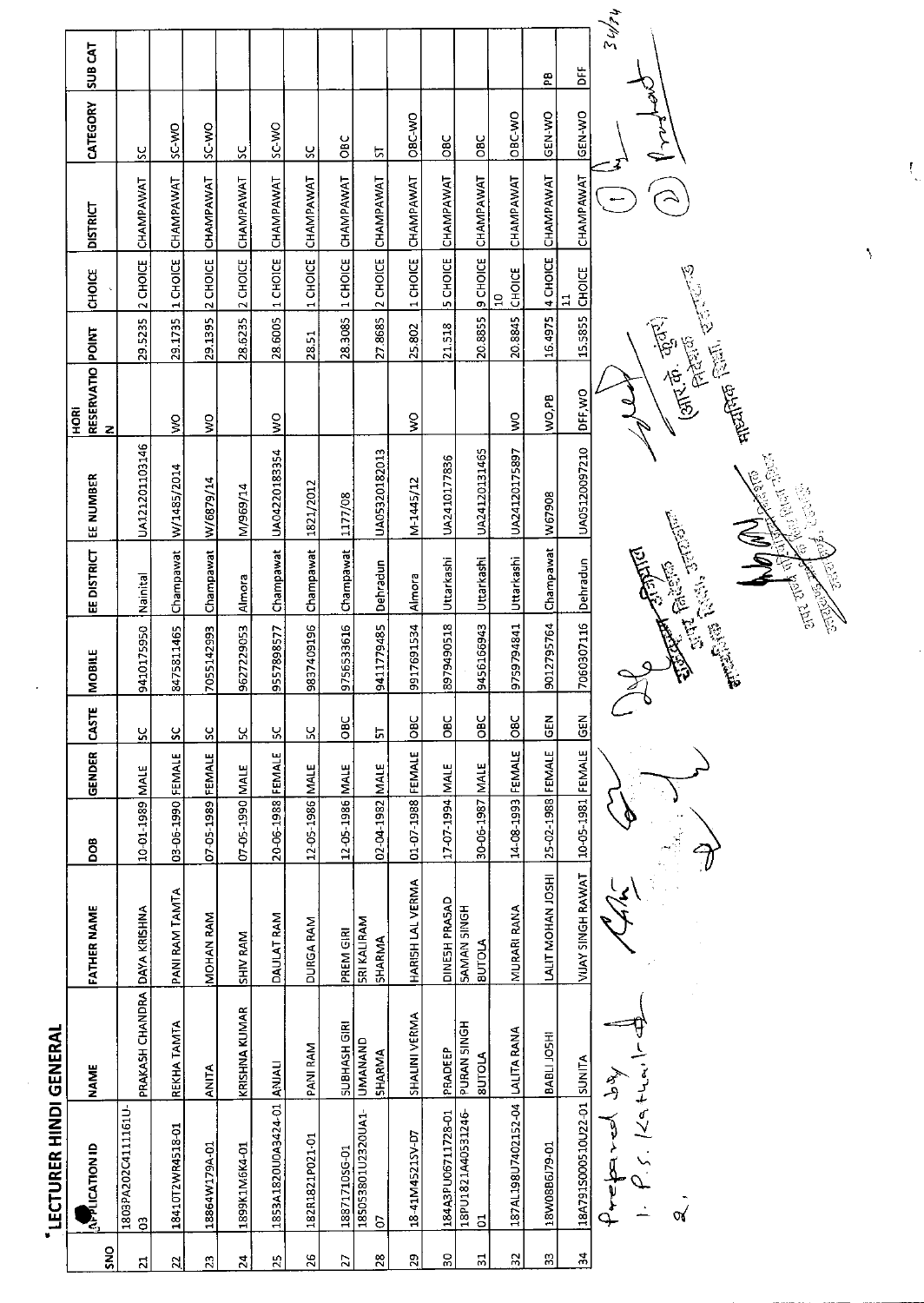|                | <b>LECTURER HINDI GENERAL</b>           | л.                                 | CHAMOLI                                |                   |             |              |                                                                                                                                                                                                                                                         |            |                   |                               |            |                   |                 |                           |         |
|----------------|-----------------------------------------|------------------------------------|----------------------------------------|-------------------|-------------|--------------|---------------------------------------------------------------------------------------------------------------------------------------------------------------------------------------------------------------------------------------------------------|------------|-------------------|-------------------------------|------------|-------------------|-----------------|---------------------------|---------|
| SNO<br>Y       | <b>LICATION ID</b>                      | <b>NAME</b>                        | FATHER NAME                            | BOG               | GENDER      | <b>CASTE</b> | <b>MOBILE</b>                                                                                                                                                                                                                                           | EEDISTRICT | EE NUMBER         | RESERVATID POINT<br>HDRI<br>z |            | CHOICE            | <b>DISTRICT</b> | CATEGORY                  | SUB CAT |
| H              | 1812PW-504-03                           | PRIYANKA                           | RAGHUBIR SINGH<br>BISHT                | 10-07-1991 FEMALE |             | <b>GEN</b>   | 8755420807                                                                                                                                                                                                                                              | Chamoli    | W-5/2014          | $\frac{1}{2}$                 | 34.721     | 1 CHOICE          | CHAMOLI         | GEN-WO                    |         |
| $\sim$         | 18921WP07-46-02                         | <b>PDONAM</b>                      | DALBIR SINGH                           | 11-08-1992 FEMALE |             | $rac{2}{5}$  | 7060198658                                                                                                                                                                                                                                              | Chamoli    | W-967/2014        | $\frac{1}{2}$                 | 34.505     | 1 CHOICE          | CHAMOLI         | GEN-WO                    |         |
| w              | 18A320U910827S11-04                     | SARITA                             | KAMAL SINGH ASWAL 15-10-1988 FEMALE    |                   |             | <b>GEN</b>   | 8057427166                                                                                                                                                                                                                                              | Chamoli    | UA03120181729     | Ş                             | 34.5415    | 1 CHOICE          | CHAMOLI         | GEN-WO                    |         |
| 4              | 18U13080A10N102P6W<br>පි                | PREETI NEGI                        | <b>HOUSH SINGH</b>                     | 30-03-1990 FEMALE |             | $rac{1}{2}$  | 9557653164                                                                                                                                                                                                                                              | Chamoli    | UA0312008W1160 WO |                               | 34.489     | 1 CHOICE          | CHAMOLI         | GEN-WO                    |         |
| LQ.            | 180906U352AP2911-05                     | POONAM                             | HEERA SINGH                            | 25-06-1988        | FEMALE      | $rac{6}{5}$  | 9758999539                                                                                                                                                                                                                                              | Chamoli    | UA03120159926     | $\frac{1}{2}$                 | 34.488     | 1 CHOICE          | CHAMOLI         | GEN-OBC-<br>$\frac{1}{2}$ |         |
| ю              | 18U32P7711A08800-01                     | PREETI                             | KUNWAR SINGH                           | 06-07-1991        | FEMALE      | $rac{5}{5}$  | 9557478946                                                                                                                                                                                                                                              | Chamoli    | UA03120187087     | Š                             | 33.6925    | 1 CHOICE          | CHAMOLI         | <b>GEN-WO</b>             |         |
| $\overline{ }$ | 18009A35S2U71971-02                     | SOHAN SINGH                        | <b>HDNIS NALUS</b>                     | 22-06-1990 MALE   |             | 준<br>영       | 8057388997                                                                                                                                                                                                                                              | Chamoli    | UA03120159779     |                               | 33.2935    | 1 CHOICE          | CHAMOLI         | <b>GEN</b>                |         |
| $\infty$       | 180845K5-35w-02                         | KM SUMAN                           | BALWANT SINGH                          | 05-06-1990 FEMALE |             | $\tilde{E}$  | 7895587282                                                                                                                                                                                                                                              | Chamoli    | w-5385/04         | $\frac{0}{5}$                 | 33.2245    | 1 CHOICE          | CHAMOLI         | GEN-WO                    |         |
| Œ,             | 18A453N891PU01042-<br>$\overline{5}$    | <b>PUJA NEGI</b>                   | BHARAT SINGH BISHT                     | 15-09-1991 FEMALE |             | $rac{1}{2}$  | 7409945345                                                                                                                                                                                                                                              | Chamoli    | UA03120159844     | Ş                             |            | 32.9695  1 CHOICE | CHAMOLI         | GEN-WO                    |         |
| $\frac{0}{1}$  | 18P5301A2U189045-02 PUJA NEG!           |                                    | <b>BHARAT SINGH</b>                    | 15-09-1991 FEMALE |             | <b>GEN</b>   | 9557131173                                                                                                                                                                                                                                              | Chamoli    | UA03120159845     | $\sum_{i=1}^{n}$              | 32.9695    | 1 CHOICE          | CHAMOLI         | GEN-WO                    |         |
| $\Xi$          | 18214V30351-01                          | VIKRAM SINGH                       | BALWANT SINGH                          | 18-10-1989        | <b>MALE</b> | $rac{1}{5}$  | 9837166875                                                                                                                                                                                                                                              | Chamoli    | 341/2013          | ti<br>D                       | 32.769     | 1 CHOICE          | CHAMOLI         | 군<br>55                   | GEN DFF |
| $\mathbb{C}$   | 1862177803A1KBU01<br>$\delta$           | KANTI BUTOLA                       | <b>VISARIAN SINGH</b><br><b>BUTOLA</b> | 04-06-1991        | FEMALE      | GEN          | 7895102634                                                                                                                                                                                                                                              | Chamoli    | UA03120187176     | $\sum\limits_{i=1}^{n}$       | 32.7615    | 1 CHOICE          | CHAMOLI         | GEN-WO                    |         |
| H              | 1839H2U09270155A1<br>$\overline{5}$     | HARISH SINGH                       | DEV SINGH                              | 25-06-1990 MALE   |             | $rac{2}{9}$  | 9456304793                                                                                                                                                                                                                                              | Chamoli    | UA03120159792     |                               | 32.5385    | 1 CHOICE          | CHAMOLI         | GEN                       |         |
| $\mathbf{14}$  | 180A830A602U1091-01 ANJANA              |                                    | SHRI LAKHPAT SINGH<br>NEGI             | 19-09-1991 FEMALE |             | GEN          | 9627163066                                                                                                                                                                                                                                              | Chamoli    | UA03120186900     | Š                             | 32.5335    | 1 CHOICE          | CHAMOLI         | GEN-WO                    |         |
| Ч              | 1819100523-W-03                         | SARITA                             | KANCHAN SINGH                          | 10-06-1989 FEMALE |             | <b>SEN</b>   | 9997810328                                                                                                                                                                                                                                              | Chamoli    | W-1920/013        | $\frac{1}{2}$                 |            | 32.3945 1 CHOICE  | CHAMOLI         | <b>CEN-WO</b>             |         |
| $\frac{6}{1}$  | 1830014761A2UK60C-<br>S                 | KAILASH CHANDRA<br><b>CHANDOLA</b> | NAND RAM<br>CHANDOLA                   | 15-10-1987        | MALE        | <b>GEN</b>   | 8979263685                                                                                                                                                                                                                                              | Chamoli    | UA03120166470     |                               | 32.2655    | 1 CHOICE          | CHAMOLI         | 준<br>이                    |         |
| $\overline{E}$ | 181043G0U028178A-03 GANGOTRI            |                                    | <b>HOMAN SINGH</b>                     | 12-08-1986 FEMALE |             | <b>SEN</b>   | 9012203878                                                                                                                                                                                                                                              | Chamoli    | UA03120178048     | ş                             | 31.5365    | 1 CHOICE          | CHAMOLI         | GEN-WO                    |         |
| $\frac{8}{18}$ | 1813A2HU91606804-05 HARENDRA SINGH      |                                    | DIVAN SINGH                            | 24-08-1981 MALE   |             | <b>GEN</b>   | 9411354951                                                                                                                                                                                                                                              | Chamoli    | UA03120186964     |                               |            | 31.4605 1 CHOICE  | CHAMOLI         | <b>GEN</b>                |         |
| å              | 18820AU032751K01B-<br>පි                | KM BEENA                           | RANJEET SINGH                          | 13-04-1988 FEMALE |             | <b>SEN</b>   | 7618221858                                                                                                                                                                                                                                              | Chamoli    | UA03120187250     | $\frac{1}{2}$                 | 31.3435    | 1 CHOICE          | CHAMOLI         | GEN-WD                    |         |
| 20             | 18U01A327P0511305<br>$\overline{\circ}$ | PRIYANKA PANWAR PANWAR             | KUSHAL SINGH                           | 15-08-1988 FEMALE |             | <b>OBC</b>   | 8755646341                                                                                                                                                                                                                                              | Chamoli    | UA031201513057    | $\frac{1}{2}$                 | 31.2115    | 1 CHOICE CHAMOL   |                 | GEN-OBC-<br>Ş             |         |
|                | م<br>مراجع                              |                                    |                                        |                   |             |              |                                                                                                                                                                                                                                                         |            |                   |                               |            |                   |                 |                           |         |
|                | $\mathcal{L}$                           |                                    |                                        |                   |             |              | <b>TUBERTIT</b>                                                                                                                                                                                                                                         | $-5500$    | (अर्क्त के जुनर)  |                               |            |                   |                 |                           |         |
|                | $\mathbf{v}$                            |                                    |                                        |                   |             |              | The Party Company of Campbell<br>The Company of Campbell<br>The Company of Campbell Campbell<br>The Campbell Campbell Campbell Campbell Campbell Campbell<br>The Campbell Campbell Campbell Campbell Campbell Campbell Campbell Campbell C<br>ant faker |            |                   | लेहरूक                        | <b>ANA</b> |                   | 2019            |                           |         |
|                |                                         |                                    |                                        |                   |             |              |                                                                                                                                                                                                                                                         |            | <b>And Pen.</b>   |                               |            |                   |                 |                           |         |

 $\tilde{\mathbf{C}}$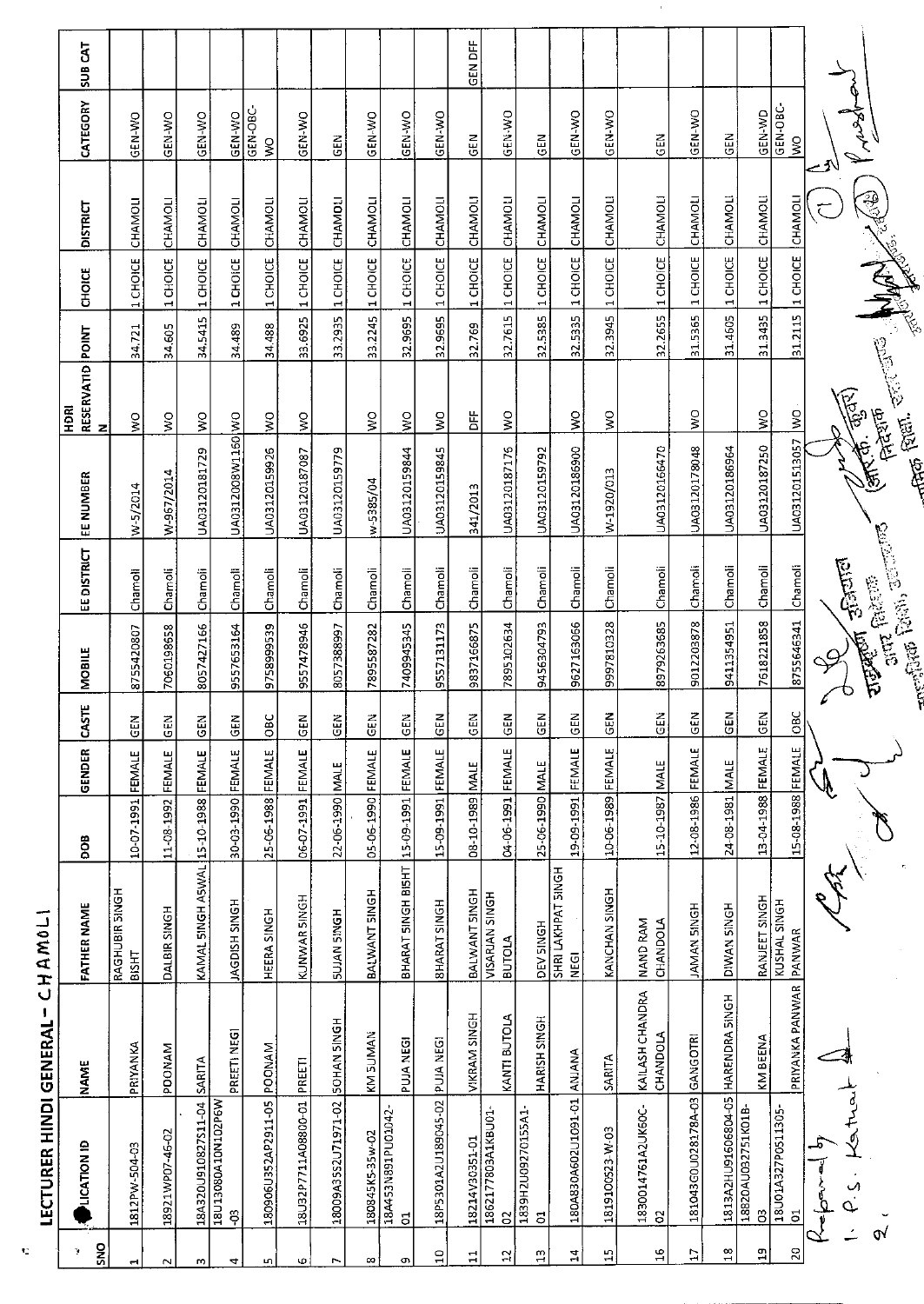|                         | LECTURER HINDI GENERAL               |                                |                          |                   |               |                          |               |                     |                                                                                                                                                                                                                                                     |                                      |                |                    |                            |                |                |
|-------------------------|--------------------------------------|--------------------------------|--------------------------|-------------------|---------------|--------------------------|---------------|---------------------|-----------------------------------------------------------------------------------------------------------------------------------------------------------------------------------------------------------------------------------------------------|--------------------------------------|----------------|--------------------|----------------------------|----------------|----------------|
| <u>ទី</u><br>∽™         | <b>LICATION ID</b>                   | <b>NAME</b>                    | FATHER NAME              | <b>BOO</b>        | <b>GENDER</b> | <b>CASTE</b>             | <b>MOBILE</b> | <b>EE DISTRICT</b>  | EE NUMBER                                                                                                                                                                                                                                           | RESERVATIO POINT<br><b>ROKI</b><br>z |                | <b>CHOICE</b>      | <b>DISTRICT</b>            | CATEGORY       | <b>SUB CAT</b> |
| $\overline{21}$         | 18M152011-02                         | MAMTA                          | NAND KISHOR              | 25-06-1990 FEMALE |               | S                        | 7467803118    | Almora              | 2015/11                                                                                                                                                                                                                                             | ş                                    | <b>28 5645</b> | 2 CHOICE           | <b>BAGESHWAR</b>           | SC-WO          |                |
| $\overline{2}$          | 183442M14J-01                        | JEEVAN KUMAR                   | GODHAN RAM               | 15-07-1980 MALE   |               | ႘                        | 7088604041    | Almora              | M/3444/12                                                                                                                                                                                                                                           |                                      | 28.523         | 2 CHOICE           | <b>BAGESHWAR</b>           | <u>ប្ដ</u>     |                |
| $\mathbf{z}$            | 18M70N00662-02                       | <b>NEEMA</b>                   | KISHAN LAL               | 25-12-1984 FEMALE |               | $\overline{\mathcal{S}}$ | 7417850110    | Almora              | M/606/2007                                                                                                                                                                                                                                          | ş                                    | 28.427         | 4 CHOICE           | <b>BAGESHWAR</b>           | SC-VO          |                |
| $\overline{2}$          | 181051282AA4P405U-<br>8              | <b>PRABHA ARYA</b>             | NAND RAM                 | 02-07-1985 FEMALE |               | SC                       | 9675054782    | Almora              | UA01220184455                                                                                                                                                                                                                                       | $\frac{1}{2}$                        | 28.26          | 4 CHOICE           | BAGESHWAR                  | SC-WO          |                |
| 52                      | 1839232T1D07-01                      | DAYAL CHANDRA<br><b>TIRUWA</b> | DINESH CHANDRA<br>TIRUWA | 16-02-1987 MALE   |               | R                        | 7500597216    | <b>Bageshwar</b>    | 3792/2013                                                                                                                                                                                                                                           |                                      |                | 28.0935 1 CHOICE   | <b>BAGESHWAR</b>           | <u>ა</u>       |                |
| 26                      | 18D7061-03                           | DEEPA                          | <b>TIL GIRI</b>          | 05-09-1986 FEMALE |               | OBC                      | 9761110950    | <b>Bageshwar</b>    | 1076                                                                                                                                                                                                                                                | $\frac{1}{2}$                        |                | 21.9245 1 CHOICE   | <b>BAGESHWAR</b>           | OBC-WO         |                |
| Z                       | 18V1D1260193426UA-<br>$\overline{5}$ | VIDUSHI DOBHAL                 | MANOHAR DOBHAL           | 10-07-1994 FEMALE |               | <b>Dac</b>               | 8126897747    | Uttarkashi          | UA2412D163691                                                                                                                                                                                                                                       | $\frac{8}{2}$                        | 21.579         | 7 CHOICE           | <b>BAGESHWAR</b>           | OBC-WO         |                |
| 28                      | 185211246S45A50U1-<br>80             | SAROJ                          | SOBENDRA SINGH           | 06-05-1991 FEMALE |               | OBC                      | 8192025996    | Juttarkashi         | UA241201515564                                                                                                                                                                                                                                      | $\frac{1}{2}$                        | 21.323         | <b>8 CHOICE</b>    | <b>BAGESHWAR</b>           | OBC-WO         |                |
| 29                      | 1869401N9UKW4122A-<br>C16            | KW REENA<br>NAUTIYAL           | RAIV NAUTIYAL            | 10-02-1983 FEMALE |               | OBC                      | 9456144384    | Uttarkashi          | UA2412014W996                                                                                                                                                                                                                                       | $\frac{1}{2}$                        |                | 21.1625 7 CHOICE   | BAGESHWAR                  | OBC-WO         |                |
| ă,                      | 1811147A235J7U02-05                  | JAYENDRA SINGH                 | <b>HDAY SINGH</b>        | 3-01-1991 MALE    |               | OBC                      | 9917114883    | Uttarkashi          | UA24120173517                                                                                                                                                                                                                                       |                                      | 20.96          | 9 CHOICE           | BAGESHWAR                  | <b>DBC</b>     |                |
| $\overline{\mathbf{a}}$ | 185211HWP2065-03                     | HEMA PANDEY                    | NAVEEN CHANDRA<br>PANDEY | 03-07-1992 FEMALE |               | <b>GEN</b>               | 8954443027    | Bageshwar           | W1556/2012                                                                                                                                                                                                                                          | DFF, WO                              | 18.776         | 1 CHOICE           | <b>BAGESHWAR</b>           | GEN-WD         | ١Ë             |
| 55                      | 181050523A8VUC052<br>$\approx$       | VIKESH CHAND                   | LAXMI CHAND              | 15-06-1989 MALE   |               | 5                        | 7579006054    | Dehradun            | UA05320182055                                                                                                                                                                                                                                       |                                      |                | 18.7285   8 CHOICE | <b>BAGESHWAR</b>           | $\overline{S}$ |                |
| 33                      | 1899A201132701U1-02                  | <b>NORA</b>                    | MOHAN SINGH              | 21-09-1984 FEMALE |               | <b>GEN</b>               |               |                     | 7466921212   Udham S Nag  UA23120171909                                                                                                                                                                                                             | NO,PB                                |                |                    | 17.0945 4 CHOICE BAGESHWAR | GEN-WO         | Æ              |
|                         | てんしょう                                | ì,                             |                          |                   |               |                          |               | <b>Change River</b> | entered (and the first of the contraction of the contraction of the contraction of the contraction of the contraction of the contraction of the contraction of the contraction of the contraction of the contraction of the co<br><b>CONTRACTOR</b> |                                      |                |                    |                            | ক              | 52/52          |
|                         |                                      |                                |                          |                   |               |                          |               |                     |                                                                                                                                                                                                                                                     |                                      |                |                    |                            |                |                |

¢,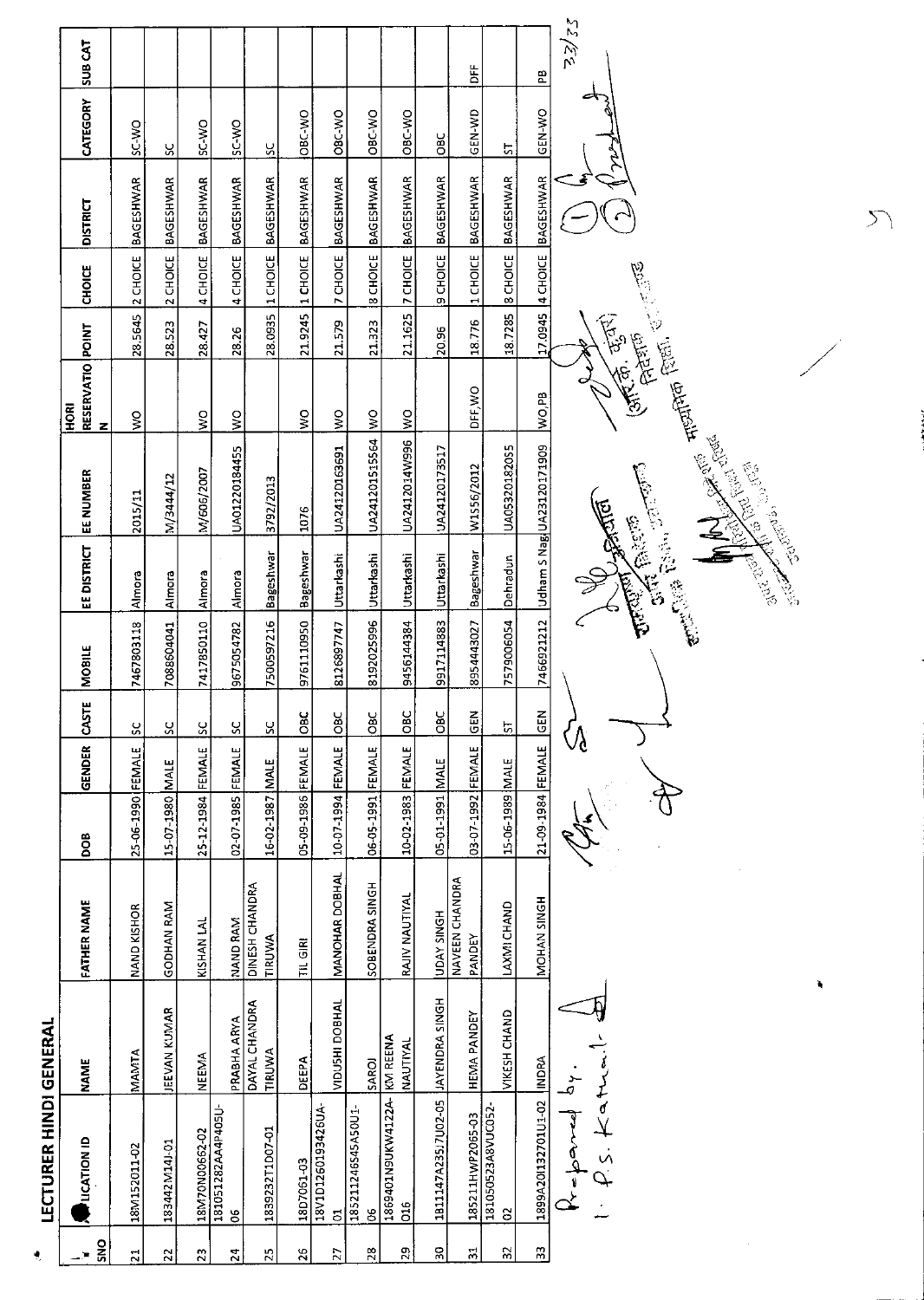|                 | <b>LECTURER HINDI GENERAL</b>     |                              |                                    |                   |             |               |                                                                          |                     |                           |                               |         |                          |                 |                           |         |
|-----------------|-----------------------------------|------------------------------|------------------------------------|-------------------|-------------|---------------|--------------------------------------------------------------------------|---------------------|---------------------------|-------------------------------|---------|--------------------------|-----------------|---------------------------|---------|
| SNO<br>J        | AM LICATION ID                    | <b>NAME</b>                  | <b>FATHER NAME</b>                 | <b>BOO</b>        | GENDER      | <b>CASTE</b>  | <b>MOBILE</b>                                                            | EEDISTRICT          | EE NUMBER                 | RESERVATIO POINT<br>HORI<br>z |         | <b>CHOICE</b>            | <b>DISTRICT</b> | CATEGORY                  | SUB CAT |
| $\overline{21}$ | 1828723-1M0W-08                   | <b>MAMTA</b>                 | BHUPAL SINGH<br>GUSAIN             | 20-07-1989        | FEMALE      | ОBС<br>О      | 7042265399                                                               | Chamoli             | W-2278/013                | ş                             | 31.1915 | 1 CHOICE                 | CHAMOLI         | GEN-OBC-<br>$\frac{1}{2}$ |         |
| 22              | 180131050110DLA21-<br>S           | LAKHPAT LAL                  | <b>CHAMAN LAL</b>                  | 20-11-1989        | <b>MALE</b> | ပ္ပ           | 9410563903                                                               | Chamoli             | UA031201511100            |                               | 31.0795 | 1 CHOICE                 | CHAMOLI         | GEN-SC                    |         |
| 52              | 1852181U30AM05190<br>8            | <b>MADHU</b>                 | <b>HIKMATILAL</b>                  | 07-05-1989 FEMALE |             | <u>ប្ត</u>    | 8979946557                                                               | Chamoli             | UA031201510589            | $\frac{1}{2}$                 | 30.9175 | 1 CHOICE                 | <b>CHAMOLI</b>  | GEN-SC-WO                 |         |
| 24              | 183612P3w2-0-03                   | <b>ALOON</b>                 | RAMESH SONI                        | 11-05-1989 FEMALE |             | Υ             | 8006950354                                                               | Chamoli             | w-326/2013                | š                             | 30.7675 | 1 CHOICE                 | CHAMOLI         | GEN-SC-WO                 |         |
| $\overline{25}$ | 18.87M3M11-02                     | <b>MEETA</b>                 | RAMESHWAR PRASAD 05-07-1990 FEMALE |                   |             | <b>DBC</b>    | 7830545321                                                               | Rudraprayag M817/13 |                           | ş                             |         | 30.7495 1 CHOICE         | CHAMOLI         | GEN-OBC-<br>ş             |         |
| 26              | 18N188U6830A2017-D2               | NEEMA                        | GAJENDRA SINGH                     | 14-03-1985 FEMALE |             | GEN           | 8171566993                                                               | Chamoli             | UA03120186878             | $\frac{1}{2}$                 | 30.59   | 1 CHOICE                 | CHAMOL          | GEN-WO                    |         |
| 52              | -Y660TIVNE89X130261<br>క          | KM MAMITA                    | NARENDRA SINGH                     | 26-06-1988 FEMALE |             | OBC           | 8958777360                                                               | Chamoli             | UA03120183669             | ş                             | 29.8805 | 11 СНОІСЕ                | CHAMOLI         | Š                         |         |
| $^{28}$         | 189L5210-02                       | LALITA                       | NARPAT SINGH                       | 23-02-1986 FEMALE |             | $rac{2}{9}$   | 8954555047                                                               | Almora              | 905/12                    | $\zeta$                       | 29.712  | 5 CHOICE                 | CHAMOL          | GEN-WO                    |         |
| 29              | 183M4D101A2U4562-<br>$\mathbf{S}$ | MAHENDRA<br><b>DHASMANA</b>  | <b>MATHURA PRASAD</b>              | 15-06-1988 MALE   |             | GEN           | 9411355328                                                               | Pauri               | UA1522013644              |                               | 29.5195 | 3 CHOICE                 | CHAMOLI         | GEN                       |         |
| 9g              | 185L014396R-02                    | RAJENDRA LAL                 | DARMANI LAL                        | 05-03-1983        | MALE        | ಀ             | 8755049411                                                               | Chamoli             | 4695/013                  |                               | 29.2715 | 1 CHOICE                 | CHAMOL          | GEN-SC                    |         |
| $\overline{5}$  | 18M0D79A K9-01                    | KM PRABHAWATI<br><b>ARYA</b> | R N ARYA                           | 26-02-1981        | FEMALE      | ပ္တ           | 9627306565                                                               | Chamoli             | M-907/09                  | ş                             | 29.1485 | 1 CHOICE                 | CHAMOLI         | SC-WO                     |         |
| 55              | 18011343K-01                      | KUSUM LATA                   | HDNIS NHS                          | 04-04-1985 FEMALE |             | $rac{6}{5}$   | 8439365363                                                               | Chamoli             | 3130/14                   | ş                             |         | 29.0865 1 CHOICE         | CHAMOLI         | OBC-WO                    |         |
| Β               | 1825A9490-01037U-D2               | <b>AHONS</b>                 | RANJEET SINGH                      | 04-07-1984 FEMALE |             | $\frac{6}{5}$ | 9411706808                                                               | Chamoli             | UA03120094-97             | $\mathsf{S}$                  |         | 28.8535 1 CHOICE         | CHAMOLI         | OBC-WO                    |         |
| 24              | 1821AD87UL149030-02               | DINESH LAL                   | LUTI RAM                           | 08-05-1985 MALE   |             | X             | 9837762832                                                               | Chamoli             | UA0312017948              |                               | 28.61   | 1 CHOICE                 | <b>CHAMOLI</b>  | ပ္တ                       |         |
| ЗŚ              | 183K82MU11122A302<br>8            | MANOJ KUMAR                  | RAMESH CHANDRA                     | 12-07-1988 FEMALE |             | <u>ୁମ</u>     | 8958776685                                                               |                     | Udham S Nag UA23220183121 | $\frac{1}{2}$                 | 28.031  | <b>6 CHOICE</b>          | CHAMOLI         | SC-WO                     |         |
| 36              | 18156532VSM-01                    | <b>VIJENDRA SINGH</b>        | RAGHUVEER SINGH                    | 17-10-1987 MALE   |             | <b>OBC</b>    | 8941896477                                                               | Chamoli             | M6355/12                  |                               | 27.929  | 1 CHOICE                 | CHAMOLI         | <b>OBC</b>                |         |
| P.              | 18R100256A8102U9-01               | RAJANI                       | <b>JAGAT RAM</b>                   | $01 - 12 - 1980$  | FEMALE      | ပ္တ           | 9759437518                                                               | Almora              | UA01220185906             | ş                             | 25.0565 | <b>5 CHOICE</b>          | <b>CHAMOLI</b>  | SC-WO                     |         |
| 38              | 1802565112M-D4                    | SARITA                       | BUDDHI PRASAD                      | 12-08-1986 FEMALE |             | <u>sc</u>     | 9410180727                                                               | Bageshwar           | M615/2012                 | ş                             | 24.9635 | 5 CHOICE                 | CHAMOLI         | SC-WO                     |         |
| 39              | 18N102W0301-01                    | NEEMA                        | PRASADU LAL                        | 15-03-1989 FEMALE |             | ပ္တ           | 9568147938                                                               | Chamoli             | W310/2010                 | $\frac{1}{2}$                 | 24 4885 | 1 CHOICE                 | CHAMOLI         | SC-WO                     |         |
| ទ               | 18U0201A69K45N621<br>5            | <b>NAVIN KUMAR</b>           | BAHADUR RAM                        | 03-06-1988 MALE   |             | $\frac{5}{5}$ | 7830263852                                                               | Champawat           | LJA04220159661            |                               |         | 22.3965 9 CHOICE CHAMOLI |                 | ပ္ပ                       |         |
|                 | La Heu<br>$\mathcal{Z}$           |                              |                                    |                   |             | S             |                                                                          |                     |                           |                               |         |                          |                 |                           |         |
| G               |                                   |                              |                                    |                   |             |               | <b>Anticolar Park)</b> , Jereman<br><b>Turity</b> Jesund<br>aire failsan |                     | $\sum_{x}$                | (आर.के. कुंतर)<br>अपर.के.     |         | <b>ANTISTICS</b>         | $\rightarrow$   |                           |         |
|                 |                                   |                              |                                    |                   |             |               |                                                                          |                     |                           |                               |         |                          |                 |                           |         |

 $\bullet$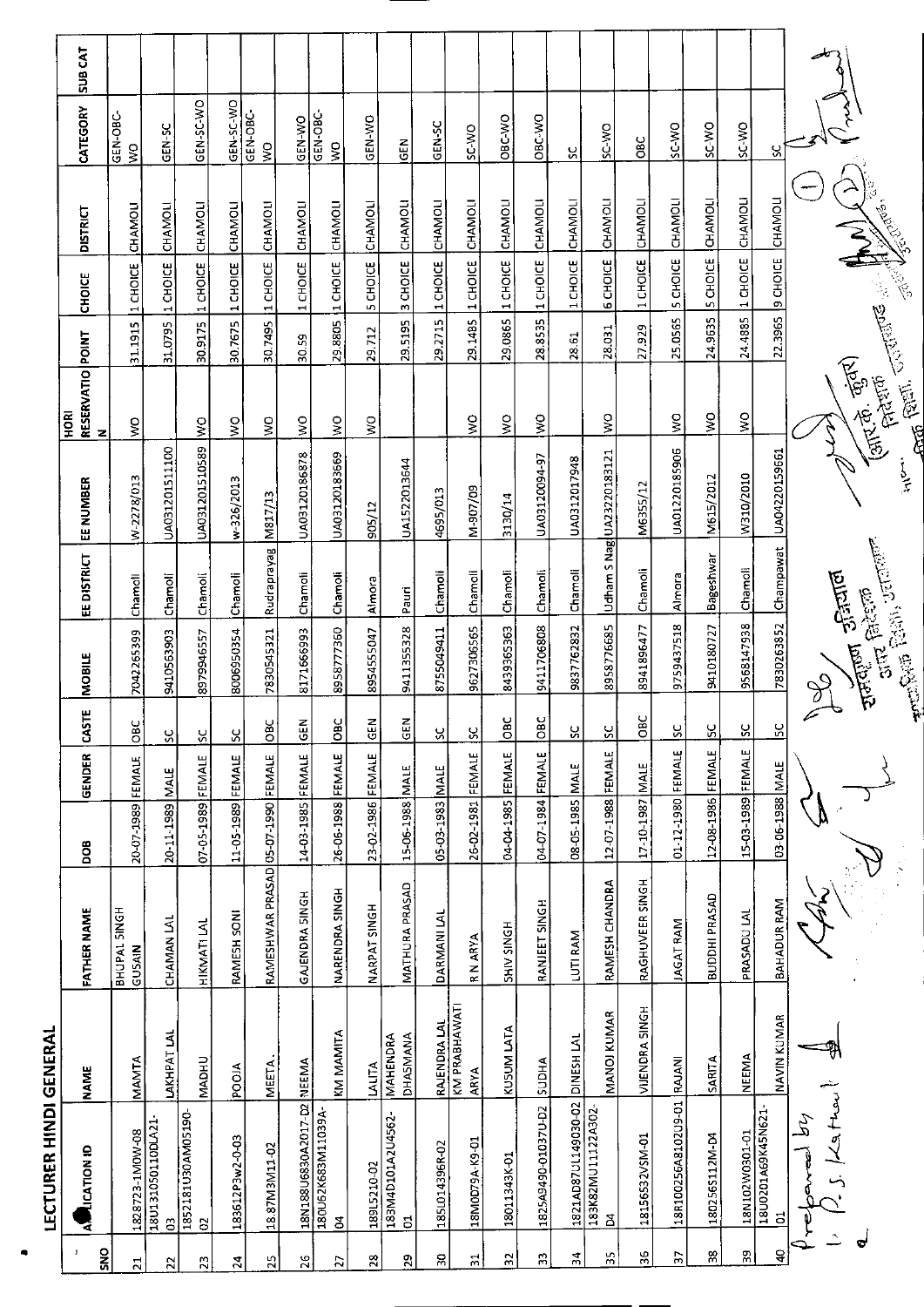|                | <b>LECTURER HINDI GENERAL</b>                                                                                                                                                                                                                                                                                                                                                                                                                              |                       |                                  |                   |               |              |                    |                    |                                                                                                                                                                                                                                |                               |         |                          |                 |              |               |
|----------------|------------------------------------------------------------------------------------------------------------------------------------------------------------------------------------------------------------------------------------------------------------------------------------------------------------------------------------------------------------------------------------------------------------------------------------------------------------|-----------------------|----------------------------------|-------------------|---------------|--------------|--------------------|--------------------|--------------------------------------------------------------------------------------------------------------------------------------------------------------------------------------------------------------------------------|-------------------------------|---------|--------------------------|-----------------|--------------|---------------|
| SNO<br>۰       | <b>CATION ID</b>                                                                                                                                                                                                                                                                                                                                                                                                                                           | <b>NAME</b>           | <b>FATHER NAME</b>               | DOB               | <b>GENDER</b> | <b>CASTE</b> | <b>MOBILE</b>      | <b>EE DISTRICT</b> | EE NUMBER                                                                                                                                                                                                                      | RESERVATIO POINT<br>HORI<br>z |         | CHOICE                   | <b>DISTRICT</b> | CATEGORY     | <b>SUBCAT</b> |
| $\frac{1}{4}$  | 1814U0A6238S0301-01                                                                                                                                                                                                                                                                                                                                                                                                                                        | SARITA                | PREM LAL                         | 04-06-1985 FEMALE |               | <u>یې</u>    | 7302283828         | Chamoli            | UA03120163480                                                                                                                                                                                                                  | $\frac{1}{2}$                 | 21.5835 | 1 CHOICE                 | CHAMOLI         | SC-WO        |               |
| 42             | 18-2N01359385W-01                                                                                                                                                                                                                                                                                                                                                                                                                                          | <b>BEENA NAUTIYAL</b> | MAHAVEER PRASAD<br>NAUTIYAL      | 10-12-1992 FEMALE |               | OBC          | 8958168119         | Tehri              | W-3559/2013                                                                                                                                                                                                                    | $\frac{1}{2}$                 | 21.5775 | 3 CHOICE                 | CHAMOLI         | OBC-WO       |               |
| $\ddot{a}$     | 181AU28834K00121-01 KM RENU                                                                                                                                                                                                                                                                                                                                                                                                                                |                       | <b>SHYAM LAL</b><br>GHUNIYAL     | 15-08-1995 FEMALE |               | 8            | 6399341320         | Chamoli            | UA03120188142                                                                                                                                                                                                                  | $\frac{1}{2}$                 | 21.444  | 1 CHOICE                 | CHAMOLI         | <b>OW-JS</b> |               |
| $\frac{4}{4}$  | 1814ASUL229132048<br>$\mathbf{S}$                                                                                                                                                                                                                                                                                                                                                                                                                          | LALITA                | CHANORAMOHAN<br>NAUTIYAL         | 05-07-1991 FEMALE |               | OBC          | 8445156045         | Uttarkashi         | UA241201523489 WO                                                                                                                                                                                                              |                               | 21.361  | <b>6 CHOICE</b>          | CHAMOLI         | OBC-WO       |               |
| $\frac{45}{4}$ | 18A0U2C22051418-01                                                                                                                                                                                                                                                                                                                                                                                                                                         | CHAMAN PRAKASH        | RAMESHWAR PRASAD 20-12-1993 MALE |                   |               | <b>OBC</b>   | 8171471459         | Uttarkashi         | UA2412018520                                                                                                                                                                                                                   |                               |         | 21.2675 2 CHOICE         | CHAMOLI         | <b>DBC</b>   |               |
| 46             | 1806251AU612AS841-<br>$\mathbf{z}$                                                                                                                                                                                                                                                                                                                                                                                                                         | ANANO SINGH           | <b>JAIVEER SINGH</b>             | 05-07-1993 MALE   |               | ОBC          | 9897383556         | Uttarkashi         | UA24120181566                                                                                                                                                                                                                  |                               |         | 21.1625 4 CHOICE         | CHAMOU          | OBC          |               |
| 47             | 18H971U7103A2071-03 HEMA                                                                                                                                                                                                                                                                                                                                                                                                                                   |                       | <b>DEV RAM</b>                   | 20-03-1993 FEMALE |               | ပ္တ          | 9837743026         | Chamoli            | UA03120177917                                                                                                                                                                                                                  | ಕ                             | 20.068  | 1 CHOICE                 | CHAMOLI         | ပ္ပ          | ಕ             |
| â,             | 18M6w-31-03                                                                                                                                                                                                                                                                                                                                                                                                                                                | MANTA                 | KUNOAN SINGH<br>PARMAR           | 05-07-1989 FEMALE |               | Ы            | 7618215948         | Chamoli            | $w-613$                                                                                                                                                                                                                        | $\frac{1}{2}$                 | 19.5825 | 1 CHOICE                 | CHAMOLI         | ST-WO        |               |
| đ              | 18A1730S121U160-03                                                                                                                                                                                                                                                                                                                                                                                                                                         | SUNITA                | TRILOK SINGH                     | 23-09-1989 FEMALE |               | 5            | 8126981051         | Chamoli            | UA0312017611                                                                                                                                                                                                                   | $\frac{1}{2}$                 | 19.544  | 1 CHOICE                 | CHAMOLI         | <b>ST-WO</b> |               |
| S              | 18190A1UB71A12751<br>80                                                                                                                                                                                                                                                                                                                                                                                                                                    | AWNISH BHATT          | JAGDISH PRASAD<br><b>BHATT</b>   | 10-12-1990 MALE   |               | $rac{2}{5}$  |                    |                    | 7895074219 Rudraprayag UA19120171175                                                                                                                                                                                           | $\frac{a}{b}$                 |         | 18.9385 2 CHOICE CHAMOLI |                 | <b>SEN</b>   | æ             |
| $\mathcal{Q}$  | $\begin{array}{c} \n\sqrt{1 + \frac{1}{2} \left( \frac{1}{2} + \frac{1}{2} \right)} & \text{if } \frac{1}{2} \text{ and } \frac{1}{2} \text{ is } \frac{1}{2} \text{ is } \frac{1}{2} \text{ is } \frac{1}{2} \text{ is } \frac{1}{2} \text{ is } \frac{1}{2} \text{ is } \frac{1}{2} \text{ is } \frac{1}{2} \text{ is } \frac{1}{2} \text{ is } \frac{1}{2} \text{ is } \frac{1}{2} \text{ is } \frac{1}{2} \text{ is } \frac{1}{2} \text{ is } \frac{1$ |                       |                                  |                   |               |              | <b>Delle Grand</b> |                    | CARLES CARLO CARLO CARLO CARLO CARLO CARLO CARLO CARLO CARLO CARLO CARLO CARLO CARLO CARLO CARLO CARLO CARLO CARLO CARLO CARLO CARLO CARLO CARLO CARLO CARLO CARLO CARLO CARLO CARLO CARLO CARLO CARLO CARLO CARLO CARLO CARLO | (अग्न कुंग)<br>(अग्न कुंग)    |         |                          |                 |              | 05/05         |

ł,

 $\hat{\mathcal{A}}$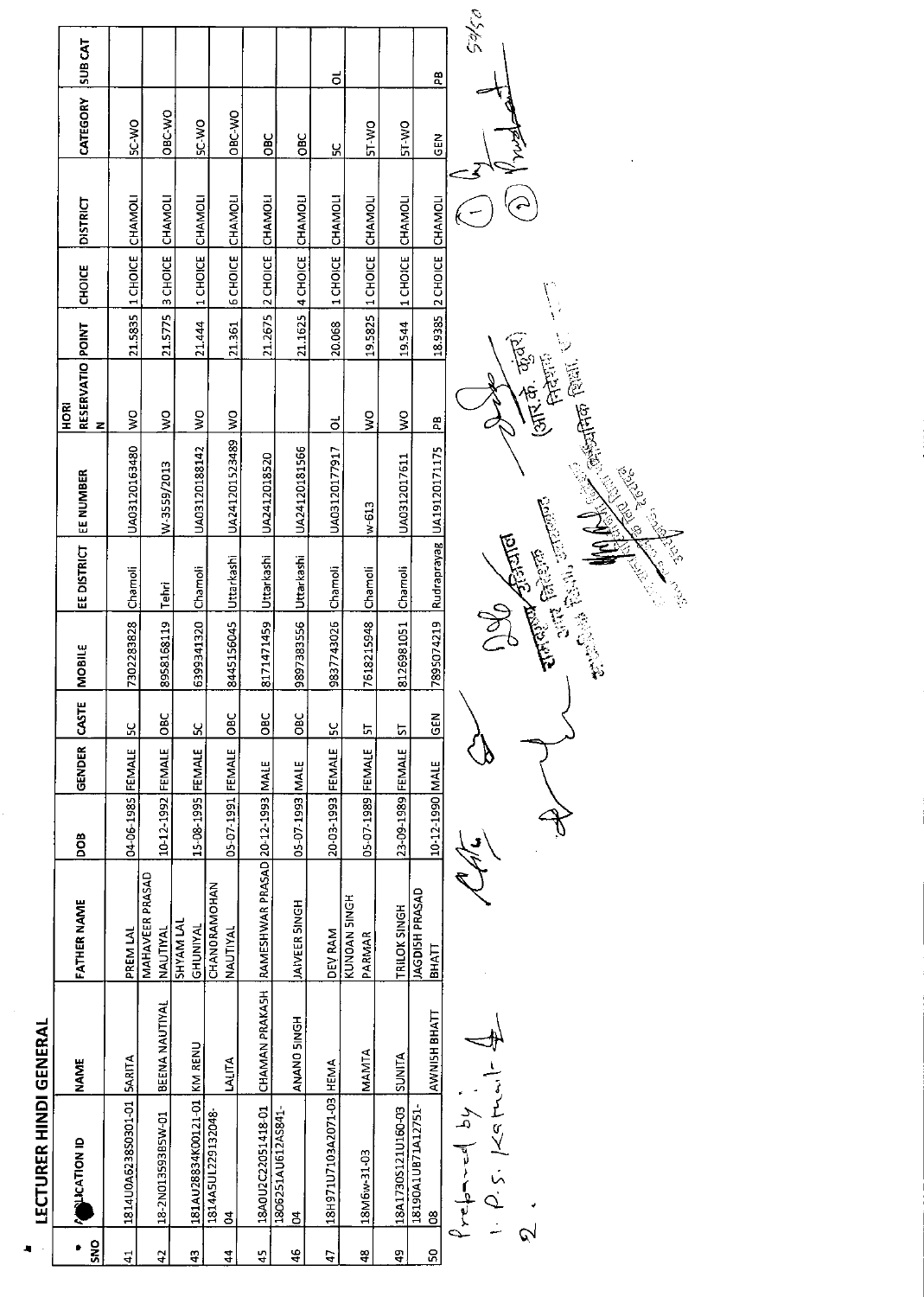| ۹.              | <b>LECTURER HINDI GENERAL</b> | $\mathbf{I}$                        | BAGESH WAR                             |                   |        |             |                      |                                               |                  |                                      |         |                  |                            |               |               |
|-----------------|-------------------------------|-------------------------------------|----------------------------------------|-------------------|--------|-------------|----------------------|-----------------------------------------------|------------------|--------------------------------------|---------|------------------|----------------------------|---------------|---------------|
| <b>SNO</b>      | <b>APPLICATION ID</b>         | <b>NAME</b>                         | FATHER NAME                            | <b>BOO</b>        | GENDER | CASTE       | <b>MOBILE</b>        | EE DISTRICT                                   | <b>EE NUMBER</b> | RESERVATIO POINT<br><b>ROKI</b><br>z |         | <b>CHOICE</b>    | <b>DISTRICT</b>            | CATEGORY      | <b>SUBCAT</b> |
|                 | 1B6R801802w-03                | RENU PANDEY                         | N K PANDEY                             | 18-09-1986        | FEMALE | <b>GEN</b>  | 9675289664           | Bageshwar                                     | w/688/2010       | $\frac{1}{2}$                        | 33.167  | 1 CHOICE         | <b>BAGESHWAR</b>           | GEN-WO        |               |
|                 | 1851158MD2-04                 | DEEPA                               | MOHAN SINGH<br>PARIHAR                 | 10-05-1989 FEMALE |        | $rac{2}{5}$ | 8477902260           | Bageshwar                                     | M1855/12         | ş                                    | 32.1035 | 1 CHOICE         | <b>BAGESHWAR</b>           | <b>CEN-WO</b> |               |
| m               | 18457181-05                   | SUMANLATA                           | DEVENDRA KUMAR                         | 05-06-1991        | FEMALE | ပ္တ         | 9690161070           | <b>Bageshwar</b>                              | 841/17           | Ş                                    | 31.553  | 1 CHOICE         | <b>BAGESHWAR</b>           | GEN-SC-WO     |               |
| 4               | 1840DU313B26821K-03           | BHAWANA                             | <b>HIMMAT SINGH</b><br>THAPA           | 05-07-1990 FEMALE |        | OBC         | 7465010100           | Bageshwar                                     | UK02120183346    | $\frac{1}{2}$                        | 31.3225 | 1 CHOICE         | BAGESHWAR                  | GEN-OBC-<br>Š |               |
| S               | 1866D4921B2-01                | BANDANA PAPOLA                      | <b>TEET SINGH</b>                      | 02-07-1988 FEMALE |        | <b>GEN</b>  | 7500531082           | Bageshwar                                     | 2696/2014        | ş                                    | 31.243  | 1 CHOICE         | <b>BAGESHWAR</b>           | GEN-WO        |               |
| Φ               | 18A0U7123DS017482<br>ಕ        | <b>SUSHMA DEVI</b>                  | CHHOTIYA LAL                           | 15-01-1991        | FEMALE | X           | 8859695929           | Bageshwar                                     | UA02120183477    | $\mathsf{S}^{\mathsf{O}}$            | 31.1205 | 1 CHOICE         | <b>BAGESHWAR</b>           | GEN-SC-WO     |               |
| r               | 189M2D41-3M62-01              | <b>MEENA</b>                        | LACHHI RAM                             | 03-05-1990 FEMALE |        | SC          | 9675985099           | Bageshwar                                     | M-2396/2014      | $\frac{1}{3}$                        | 31.085  | 1 CHOICE         | <b>BAGESHWAR</b>           | GEN-SC-WO     |               |
| $\infty$        | 18507213533-03                | SANTOSH SINGH                       | RAJENDRA SINGH                         | 02-01-1991 MALE   |        | õВ          | 7351660421           | Bageshwar                                     | 3753/2013        |                                      | 30.9005 | 1 CHOICE         | <b>BAGESHWAR</b>           | GEN-OBC       |               |
| G)              | 18N1R93804-01                 | NARENDRA SINGH<br>RATHOUR           | <b>BISHAN SINGH</b><br>RATHOUR         | 05-07-1986 MALE   |        | <b>GEN</b>  | 9456106202           | <b>Bageshwar</b>                              | 1438/09          |                                      | 30.7255 | 1 CHOICE         | <b>BAGESHWAR</b>           | <b>GEN</b>    |               |
| $\Xi$           | 1BJD8011221A219U-02           | <b>JANAKI</b>                       | HEERA SINGH                            | 15-06-1990 FEMALE |        | GEN         | 9456576725           | <b>Bageshwar</b>                              | UA02120181192    | ş                                    |         | 30.6285 1 CHOICE | BAGESHWAR                  | GEN-WO        |               |
| $\mathbf{u}$    | 18K4417N8-03                  | KIRAN NEGI                          | CHAMO SINGH                            | 10-10-1987 FEMALE |        | 듢           | 9411764602           | Bageshwar                                     | 478/14           | ş                                    | 30.4035 | 1 CHOICE         | <b>BAGESHWAR</b>           | GEN-WO        |               |
| $\mathbf{5}$    | 1801M0274M3-02                | <b>MANJU</b>                        | PRAVEEN SINGH                          | 18-06-1987 FEMALE |        | <b>ABO</b>  | 9410355536           | Bageshwar                                     | M730/2014        | Ş                                    | 30.21   | 1 CHOICE         | BAGESHWAR                  | GEN-WO        |               |
| $\mathbf{a}$    | 182512 o1G3-W20D-D11          | <b>SAROJ GAUR</b>                   | <b>RAMKISHAN GAUR</b>                  | 21.07.1989        | FEMALE | 듢           | 8171822307           | <b>Bageshwar</b>                              | Wo-2013/2012     |                                      | 30.2095 | 1 CHOICE         | <b>BAGESHWAR</b>           | $rac{5}{2}$   |               |
| $\overline{a}$  | 1812A2017513U0PG8-<br>9       | <b>CHANDRA PALARIA</b><br>GHANSHYAM | TARA DATT PALARIA                      | 05-08-1987        | MALE   | 品           | 9458141330           | Nainital                                      | UA12120103785    |                                      | 30.1785 | 3 CHOICE         | <b>BAGESHWAR</b>           | <b>GEN</b>    |               |
| ۳               | 1882UP7183082A107<br>S        | PARWATI BHATT                       | <b>SH HEERAMANI</b><br>BAGHUNA         | 02-03-1977        | FEMALE | <b>N3D</b>  | 8394875590           | Bageshwar                                     | UA02120183778    | š                                    | 30.0745 | 1 CHOICE         | <b>BAGESHWAR</b>           | GEN-WO        |               |
| $\frac{6}{1}$   | 180801NU411B2101A<br>G        | NEELAM BHAKUNI                      | <b>HARISH CHANDRA</b><br>SINGH BHAKUNI | 12-09-1987        | FEMALE | <b>GEN</b>  | 9410161036           | Almora                                        | UA01120101481    | $\frac{1}{2}$                        | 30.0525 | 2 CHOICE         | <b>BAGESHWAR</b>           | GEN-WO        |               |
| $\overline{17}$ | 1800042NAMNW90-02             | NIRMALA                             | DAYA KISHAN TIWARI                     | 01-02-1985        | FEMALE | <b>GEN</b>  | 9410942360           | Almora                                        | WOMAN402009      | Š                                    | 29.9145 | 4 CHOICE         | BAGESHWAR                  | <b>CEN-WO</b> |               |
| $\overline{18}$ | 1828M21004K1-01               | MANOJ KUMAR                         | BISHAN LAL                             | 15-06-1988 MALE   |        | ౪           | 9012055342           | Bageshwar                                     | 1840/2012        |                                      | 29.855  | 1 CHOICE         | BAGESHWAR                  | GEN-SC        |               |
| $\overline{a}$  | 181152202W1-01                | <b>JEEVANTI</b>                     | MADHAVANAND                            | 14-07-1985 FEMALE |        | <b>GEN</b>  | 9627307753           | Nainital                                      | W/152/2012       | ş                                    | 29.802  | 3 CHOICE         | BAGESHWAR                  | GEN-WO        |               |
| $\overline{c}$  | 1879H0114P28-02               | HARISH PRASAD                       | NAR RAM                                | 05-05-1986 MALE   |        | S,          | 9458368009 Bageshwar |                                               | 1879/2014        |                                      |         |                  | 28.9605 1 CHOICE BAGESHWAR | <u>ង</u>      |               |
| জ               | $A+u$                         |                                     |                                        |                   |        |             | $\mathcal{D}$        | राजाईला उनियाल                                |                  | Action Service (1)<br>(antigrad)     |         |                  |                            |               |               |
|                 |                               |                                     |                                        |                   |        |             |                      | <b>CAR PART POINT OF</b><br><b>artz</b> faker | $\frac{1}{2}$    |                                      |         |                  |                            |               |               |

 $\frac{1}{2}$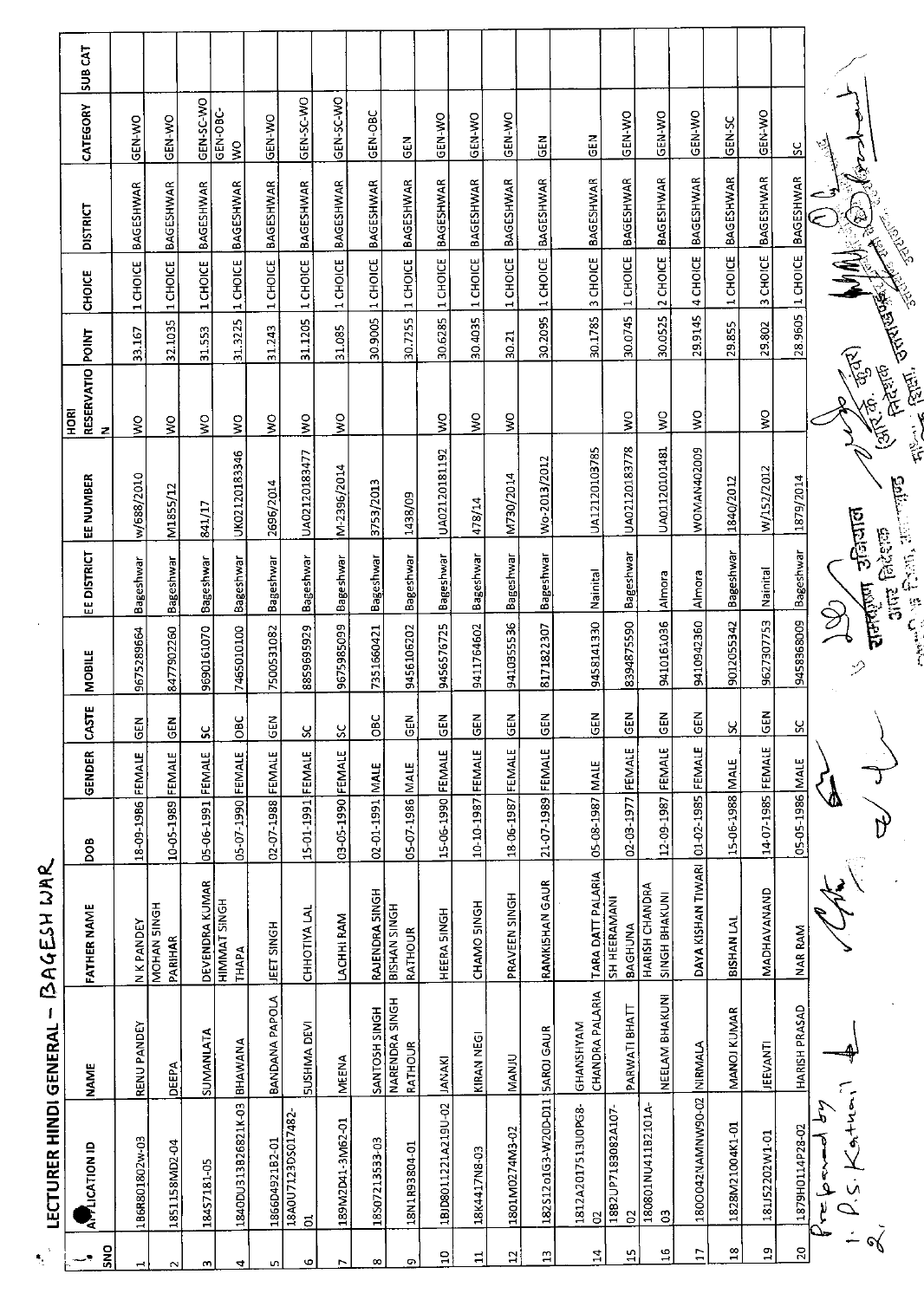|                         | <b>LECTURER HINDI GENERAL</b>        | 1                                     | ALMORA                                |                   |               |              |               |             |                                                                                                                                                                                                                                                     |                                              |         |                  |                 |                         |                |
|-------------------------|--------------------------------------|---------------------------------------|---------------------------------------|-------------------|---------------|--------------|---------------|-------------|-----------------------------------------------------------------------------------------------------------------------------------------------------------------------------------------------------------------------------------------------------|----------------------------------------------|---------|------------------|-----------------|-------------------------|----------------|
| SNO                     | <b>PLICATION ID</b>                  | <b>NAME</b>                           | FATHER NAME                           | <b>BOO</b>        | <b>GENDER</b> | <b>CASTE</b> | <b>MOBILE</b> | EE DISTRICT | EE NUMBER                                                                                                                                                                                                                                           | <b>RESERVATIO POINT<br/>N</b><br><b>RORI</b> |         | CHOICE           | <b>DISTRICT</b> | CATEGORY                | <b>SUB CAT</b> |
|                         | 18SR41244-05                         | <b>SHANKAR SINGH</b><br>RAWAT         | BALAM SINGH<br>RAWAT                  | 25-10-1988        | <b>MALE</b>   | $rac{1}{2}$  | 7351079629    | Haridwar    | 14424                                                                                                                                                                                                                                               |                                              | 34.222  | 1 CHOICE         | ALMORA          | 집<br>5                  |                |
| $\sim$                  | 18302150171850A3-01                  | SAROJ                                 | RAM SINGH                             | 03-06-1991 FEMALE |               | <b>GEN</b>   | 7417750243    | Almora      | UA01120183753                                                                                                                                                                                                                                       | ş                                            | 33.1705 | 1 CHOICE         | <b>ALMORA</b>   | GEN-WO                  |                |
| $\sim$                  | 181A1622T50U021RC6-<br>S             | CHAMPA RAWAT                          | KHUSHAL SINGH<br>RAWAT                | 25-07-1989 FEMALE |               | GEN          | 9761297107    | Almora      | UA0122016T6512                                                                                                                                                                                                                                      | $\frac{1}{2}$                                | 32.6585 | 1 CHOICE         | ALMORA          | GEN-WO                  |                |
| ↽                       | 18T116742K01-01                      | KAMLESH TRIPATHI                      | SHAMBHU PRASAD<br>TRIPATHI            | 15-10-1985 MALE   |               | GEN          | 9105622650    | Almora      | 1746/2011                                                                                                                                                                                                                                           |                                              | 32.1585 | 1 CHOICE ALMORA  |                 | GEM                     |                |
| Lŋ.                     | 1831K091-01                          | KALA                                  | KHUSHAL SINGH<br>RAWAT                | 30-08-1988 FEMALE |               | <b>GEN</b>   | 8859718971    | Almora      | 901/13                                                                                                                                                                                                                                              | ş                                            | 32.113  | 1 CHOICE ALMORA  |                 | GEN-WO                  |                |
| G                       | 18148MM3H3-03                        | HEERA MATHPAL                         | HARISH CHANDRA<br><b>MATHPAL</b>      | 03-07-1989 FEMALE |               | GEN          | 7409699771    | Almora      | M/338/14                                                                                                                                                                                                                                            | $\frac{1}{2}$                                | 31.738  | 1 CHOICE         | <b>ALMORA</b>   | GEN-WO                  |                |
|                         | 18T103RUP65A112920<br>$\overline{5}$ | RASHMI PANDEY<br>PANDEY               | <b>HBATIVB QNINOS</b><br>PANDEY       | $02 - 08 - 1985$  | FEMALE        | GEN          | 9634639389    | Almora      | UA0122015T3169                                                                                                                                                                                                                                      | $\frac{1}{2}$                                | 31.5435 | 1 CHOICE         | <b>ALMORA</b>   | GEN-WO                  |                |
| $\infty$                | 18P225M911U-02                       | PRAKASH CHANDRA<br>UPRETI             | MOHAN CHANDRA<br>UPRETI               | 04-07-1988 MALE   |               | <b>GEN</b>   | 7533993021    | Almora      | M/2951/12                                                                                                                                                                                                                                           |                                              | 31.471  | 1 CHOICE         | <b>ALMORA</b>   | $\overline{\mathsf{G}}$ |                |
| c.                      | 18101507021183A2-01                  | <b>JANAKI</b>                         | GAURI DATI                            | 25-06-1977        | FEMALE        | GEN          | 9410306023    | Almora      | UA01220185713                                                                                                                                                                                                                                       | ş                                            | 31.4075 | 1 CHOICE         | <b>ALMORA</b>   | GEN-WO                  |                |
| $\Xi$                   | 183800UA613121N9B-<br>5              | BEENA NAYAL                           | <b>SUNDAR SINGH</b><br><b>NAYAL</b>   | 01-01-1988        | FEMALE        | GEN          | 9412045474    | Almora      | UA01120183936                                                                                                                                                                                                                                       | $\frac{1}{2}$                                |         | 31.3785 1 CHOICE | <b>ALMORA</b>   | GEN-WO                  |                |
| $\Xi$                   | 18D22141201-02                       | <b>DINESH</b>                         | JHOLI RAM                             | 04-06-1988        | <b>MALE</b>   | ς,           | 8859255409    | klmora      | 2141/2012                                                                                                                                                                                                                                           |                                              | 31.315  | 1 CHOICE         | <b>ALMORA</b>   | GEN-SC                  |                |
| $\mathbf{L}$            | 181A021U8803P211-01 PREMA            |                                       | HAR SINGH                             | 15-06-1980        | FEMALE        | $rac{2}{3}$  | 7409633043    | Almora      | UA01120183281                                                                                                                                                                                                                                       | ş                                            | 31.31   | 1 CHOICE         | <b>ALMORA</b>   | GEN-MO                  |                |
| $\mathbb{C}$            | 183485B1M2J-01                       | CHANDRA JOSHI<br>BHUWAN               | <b>DHARMANAND</b>                     | 15-02-1988        | <b>NIALE</b>  | <b>GEN</b>   | 9917801679    | Almora      | M/2458/13                                                                                                                                                                                                                                           |                                              | 31.184  | 1 CHOICE         | ALMORA          | 즶                       |                |
| 4                       | 181M110-32B-03                       | <b>BEENA</b>                          | <b>HBATTVE QNYNY</b><br>PAPANAI       | 25-08-1988        | FEMALE        | GEN          | 9720423628    | Almora      | M-1230/11                                                                                                                                                                                                                                           | ş                                            | 31.183  | 1 CHOICE         | <b>ALMORA</b>   | GEN-WO                  |                |
| $\Xi$                   | 1811CM1J428-04                       | <b>CHANDRA KISHOR</b><br><b>IRSOL</b> | <b>HARISH CHANDRA</b><br><b>IRSOL</b> | 08-09-1988 MALE   |               | <b>NHO</b>   | 9997943183    | Almora      | M/1824/11                                                                                                                                                                                                                                           |                                              | 31.0895 | 1. CHOICE        | <b>ALMORA</b>   | <b>GEN</b>              |                |
| $\frac{1}{2}$           | 181KJ94161-02                        | KRISHAN CHANDRA<br><b>JOSHI</b>       | TARA DUTT JOSHI                       | 02-06-1984 MALE   |               | <b>GEN</b>   | 9411373223    | Almora      | 1694/11                                                                                                                                                                                                                                             |                                              | 31.082  | 1 CHOICE         | ALMORA          | $rac{2}{5}$             |                |
| $\Gamma$                | 1815WM7M4-D3                         | <b>MANJU</b>                          | DALIP 5INGH                           | 10-01-1990 FEMALE |               | Ξ            | 8650625510    | Almora      | MW/57/14                                                                                                                                                                                                                                            | ş                                            | 31.013  | 1 CHOICE         | ALMORA          | GEN-WO                  |                |
| $^{26}$                 | I6-XE08ME681                         | KM DEEPA                              | RAGHUNANDAN<br>JOSHI                  | 29-06-1986        | FEMALE        | <b>GEN</b>   | 8859932106    | Almora      | W/383/09                                                                                                                                                                                                                                            | ş                                            | 30.9315 | 1 CHOICE         | <b>ALMORA</b>   | GEN-WO                  |                |
| $\overline{a}$          | 18M310S728-01                        | MANGAL SINGH                          | <b>JOGA SINGH</b>                     | 05-01-1989 MALE   |               | GEN          | 8937915732    | Almora      | 3870/12                                                                                                                                                                                                                                             |                                              | 30.85   | 1 CHOICE         | <b>ALMORA</b>   | $\frac{2}{5}$           |                |
| $\overline{\mathbf{c}}$ | 183201P1255D-02                      | DEEPAK SINGH<br>PARIHAR               | <b>NARENDRA SINGH</b><br>PARIHAR      | 06-06-1987 MALE   |               | <b>GEN</b>   | 8859126828    | Almora      | 1355/2012                                                                                                                                                                                                                                           |                                              |         | 30.8425 1 CHOICE | ALMORA          | <b>GEN</b>              |                |
|                         | . Ka Ma.<br>$\mathfrak{z}$           |                                       |                                       |                   |               | $\Delta$     |               |             |                                                                                                                                                                                                                                                     |                                              |         |                  |                 |                         |                |
|                         | $\overline{O}$                       |                                       |                                       |                   |               | انې<br>د کړې |               |             | <b>Control State of Control Control</b><br>Control Control Points of Control<br>Experimental Control Control Points of Control Control Control Control Control Control Control Control Control Control Control Control Control Control Co<br>$-555$ |                                              |         |                  |                 |                         |                |
|                         |                                      |                                       |                                       |                   |               |              |               |             |                                                                                                                                                                                                                                                     | <b>TARE RIEL JARTU</b>                       |         |                  |                 |                         |                |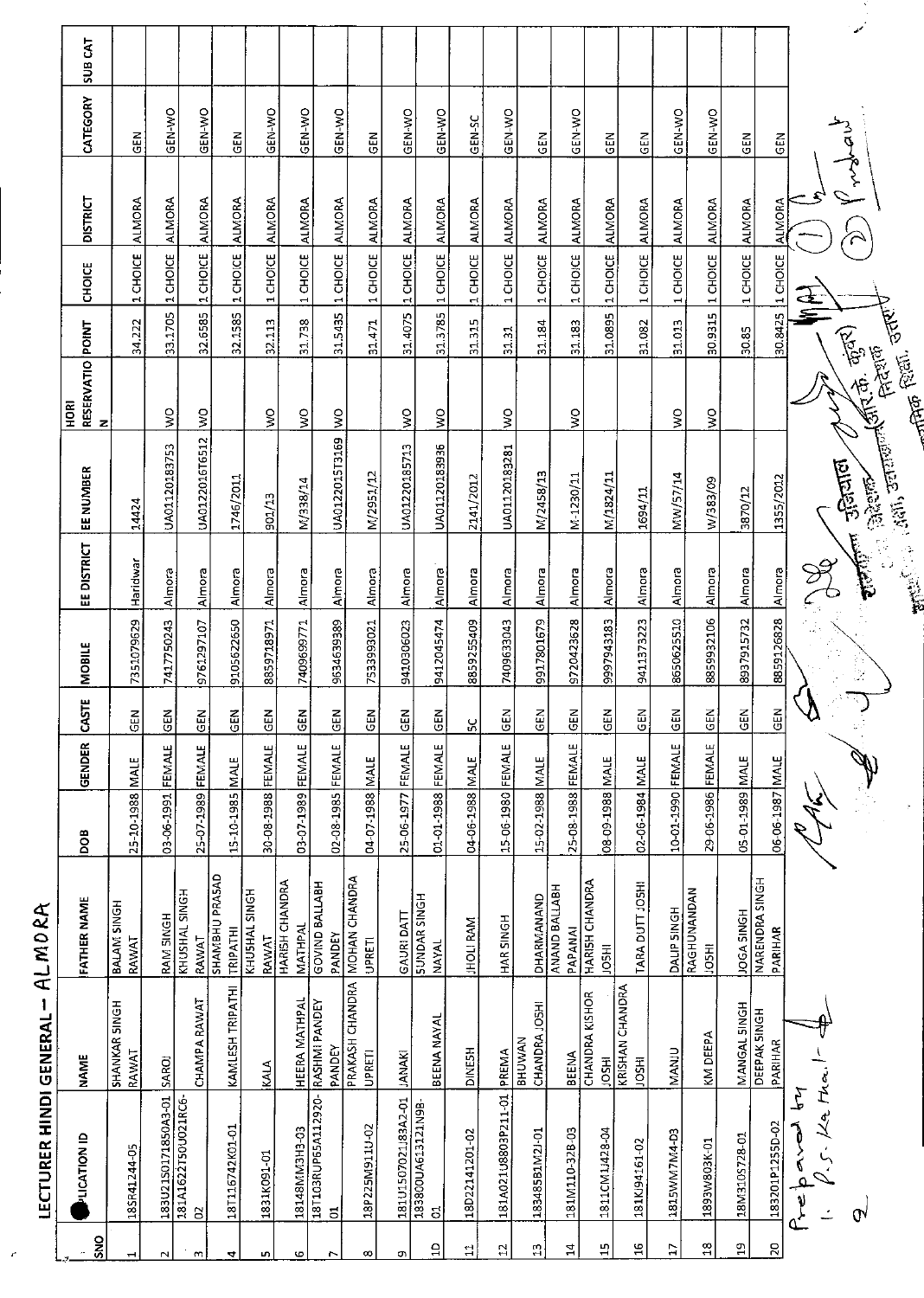|                | <b>LECTURER HINDI GENERAL</b>               |                         |                                       |                   |              |                           |            |             |                                                                                                                                         |                                            |                      |                  |                 |                                     |                    |
|----------------|---------------------------------------------|-------------------------|---------------------------------------|-------------------|--------------|---------------------------|------------|-------------|-----------------------------------------------------------------------------------------------------------------------------------------|--------------------------------------------|----------------------|------------------|-----------------|-------------------------------------|--------------------|
| SNO            | PLICATION ID                                | <b>NAME</b>             | <b>FATHER NAME</b>                    | 80a               | GENDER       | <b>CASTE</b>              | MOBILE     | EE DISTRICT | <b>EE NUMBER</b>                                                                                                                        | RESERVATIO POINT<br><b>RU</b><br>HORI<br>z |                      | 명문               | <b>DISTRICT</b> | CATEGORY                            | SUB <sub>CAT</sub> |
| 21             | 181148M72WA8-011                            | BABITA ARYA             | GOPAL RAM                             | 30-08-1985 FEMALE |              | S.                        | 9458964066 | Almora      | MW/1784/12                                                                                                                              | $\frac{1}{2}$                              | 30.8245              | 1 CHOICE         | <b>ALMORA</b>   | GEN-5C-WO                           |                    |
| 5              | 18302U294R1124B0A-<br>$\mathbf{c}$          | BABITA RANI             | <b>SHIV KUMAR</b>                     | 08-10-1986 FEMALE |              | $\circ$<br>$\overline{8}$ | 7983387934 |             | Udham S Nagl UA23220101944                                                                                                              | $\frac{1}{2}$                              | 30.819               | 2 CHOICE         | <b>ALMORA</b>   | GEN-O8C-<br>$\overline{\mathsf{S}}$ |                    |
| 23             | 181U6A028G20811T0<br>ă                      | GEETA                   | HEERA SINGH                           | 10-05-1988 FEMALE |              | <b>GEN</b>                | 9719157048 | Almora      | UA0122016T8180                                                                                                                          | $\frac{1}{2}$                              | 30.7865              | 1 CHOICE         | <b>ALMORA</b>   | GEN-WO                              |                    |
| 24             | 180M15810-01                                | MAMATA                  | PREM BALLABH<br>TIWARI                | 30-09-1987        | FEMALE       | GEN                       | 7579444727 | Almora      | 1058/10                                                                                                                                 | Š                                          | 30.721               | $1$ CHOICE       | <b>ALMORA</b>   | GEN-WO                              |                    |
| 25             | 18H7M18267W-03                              | <b>HEMA BORA</b>        | SHIV SINGH BORA                       | 27-06-1987        | FEMALE       | GEN                       | 7351819980 | Almora      | MW/677/12                                                                                                                               | $\frac{1}{2}$                              | 30.6015              | 1 CHOICE         | <b>ALMORA</b>   | GEN-WO                              |                    |
| 26             | 18D659315-02                                | <b>OHEERAJ SATYAPAL</b> | KUNDAN SINGH<br>SATYAPAL              | 21-04-1987 MALE   |              | GEN                       | 9719015041 | Almora      | 1536/9                                                                                                                                  |                                            | 30.5885              | 1 CHOICE         | <b>ALMORA</b>   | <b>GEN</b>                          |                    |
| 27             | 18A00110212G0U19-02 GEETANJALI              |                         | NAVAL KISHOR<br><b>MISHRA</b>         | 01-08-1989 FEMALE |              | GEN                       | 9456162027 | Almora      | UA01120102910                                                                                                                           | $\stackrel{\textstyle\circ}{\mathbf{s}}$   | 30.549               | 1 CHOICE         | <b>ALMORA</b>   | GEN-WO                              |                    |
| 28             | 18MA3K26316-01                              | <b>ANITA KHATI</b>      | CHANDAN SINGH<br>KHATI                | 03-03-1990 FEMALE |              | GEN                       | 7055150043 | Pithoragarh | M/3626/13                                                                                                                               |                                            | 30.544               | 3 CHOICE ALMORA  |                 | <b>SEN</b>                          |                    |
| $\mathbf{z}$   | 1808T8M-03                                  | MEENAKSHI TEWARI BHATT  | GOVIND BALLA8H                        | 29-08-1981 FEMALE |              | <b>GEN</b>                | 9411539213 | Almora      | 808                                                                                                                                     | $\frac{1}{2}$                              | 30.505               | 1 CHOICE         | <b>ALMORA</b>   | GEN-WO                              |                    |
| 50             | 18070M08B82-01                              | MEENAKSHI BHATT         | <b>GOVIND BALLASH</b><br><b>BHATT</b> | 29-08-1981 FEMALE |              | <b>GEN</b>                | 9411539213 | Almora      | 808/2007                                                                                                                                | Š                                          | 30.505               | 1 CHOICE         | ALMORA          | GEN-WO                              |                    |
| $\frac{1}{2}$  | 1819G9170-01                                | GEETA                   | LEELA DHAR PAPNOI                     | 07-06-1984 FEMALE |              | z<br>$\overline{6}$       | 7465087720 | Almora      | 1799/10                                                                                                                                 | Ş                                          | 30.491               | 1 CHOICE         | <b>ALMORA</b>   | GEN-WO                              |                    |
| $\frac{3}{2}$  | 18T20S2U1A-03                               | SUMAN TRIPATHI          | SURESH CHANDRA<br>TRIPATHI            | 01-05-1983 FEMALE |              | GEN                       | 9756330046 | Almora      | UA0122                                                                                                                                  |                                            | 30.376               | 1 CHOICE         | ALMORA          | <b>GEN</b>                          |                    |
| 33             | 18H11C1177-01                               | HARISH CHANDRA          | DAYA KRISHAN                          | 12-05-1987 MALE   |              | GEN                       | 7579033540 | Almora      | 7711/11                                                                                                                                 |                                            | 30.278               | 1 CHOICE         | ALMORA          | 군<br>5                              |                    |
| $\frac{4}{3}$  | 1861S34S13W-01                              | SHASHI SHARMA           | LATE KAMTA PRASAD                     | 25-02-1975 FEMALE |              | $\frac{6}{2}$             | 9690682107 | Nainital    | W/1436/13                                                                                                                               | Š                                          | 30.187               | 1 CHOICE         | ALMORA          | <b>OW-25</b>                        |                    |
| ္က             | 1810U5A02018CD527-<br>$\overline{5}$        | CHAMPA DEVI             | PRATAP RAM                            | 02-02-1989 FEMALE |              | $\frac{8}{2}$             | 7409725129 | Almora      | UA01220185570                                                                                                                           | $\frac{8}{5}$                              | 30.185               | 1 CHOICE         | <b>ALMORA</b>   | SC-WO                               |                    |
| 96             | 1831MPT720MH-03                             | MEENAKSHI TIWARI        | RAMESH CHANDRA<br>TIWARI              | 01-08-1990 FEMALE |              | Z.<br><u>ម</u>            | 9761111965 | Almora      | PHM7/2013                                                                                                                               | WO,OL                                      | 30.163               | 1 CHOICE         | <b>ALMORA</b>   | GEN-WO                              | ಕ<br>-<br>이        |
| $\overline{5}$ | 18U180AR6892124-02                          | RAULA                   | REB RAM                               | 16-12-1987 FEMALE |              | S,                        | 9870701219 | Nainital    | UA124/20189/68                                                                                                                          | š                                          | 29.9995              | 1 CHOICE         | ALMORA          | SC-WO                               |                    |
| 38             | 187501060UER824007<br>N2M02K0P-01           | NEELAM RANI             | AMRIT SINGH                           | 03-08-1991        | FEMALE       | <u>ပ္</u>                 | 8057571029 |             | Udham 5 Nag UKO2EMP0045/201WO                                                                                                           |                                            | 29.568               | 3 CHOICE         | ALMORA          | SC-WO                               |                    |
| 39             | 18178131LP-02                               | LALIT PRASAD            | GOPAL RAM                             | 02-01-1986        | <b>INALE</b> | ပ္ပ                       | 7830270317 | Almora      | 7381/11                                                                                                                                 |                                            | 29.5585              | 1 CHOICE         | <b>ALMORA</b>   | ပ္တ                                 |                    |
| $\frac{1}{4}$  | 1B1K1511M4-01                               | MANOJ KUMAR             | DAYA RAM                              | 10-06-1988 MALE   |              | $\frac{6}{2}$             | 9675978733 | Almora      | $\frac{\frac{1}{\sqrt{2}}}{\frac{1}{\sqrt{2}}}\frac{\frac{1}{\sqrt{2}}}{\frac{1}{\sqrt{2}}}\left( \frac{1}{\sqrt{2}}\right)$<br>1115/14 |                                            |                      | 29.4895 1 CHOICE | <b>ALMORA</b>   | ပ္တ                                 |                    |
|                | Kathu<br>the post<br>$\stackrel{?}{=}$<br>↬ |                         |                                       |                   |              |                           |            |             | <b>CONTRACTOR</b>                                                                                                                       | $\tilde{\gamma}$                           | <b>America</b> Erica |                  |                 |                                     |                    |
| তব্য           |                                             |                         |                                       |                   |              |                           |            |             |                                                                                                                                         | माच्यांगक शिल्ला, उल्लाखण्ड ।<br>माच्यांगक |                      |                  |                 |                                     |                    |
|                |                                             |                         |                                       |                   |              |                           |            |             |                                                                                                                                         |                                            |                      |                  |                 |                                     |                    |

l,

 $\ddot{\phantom{a}}$